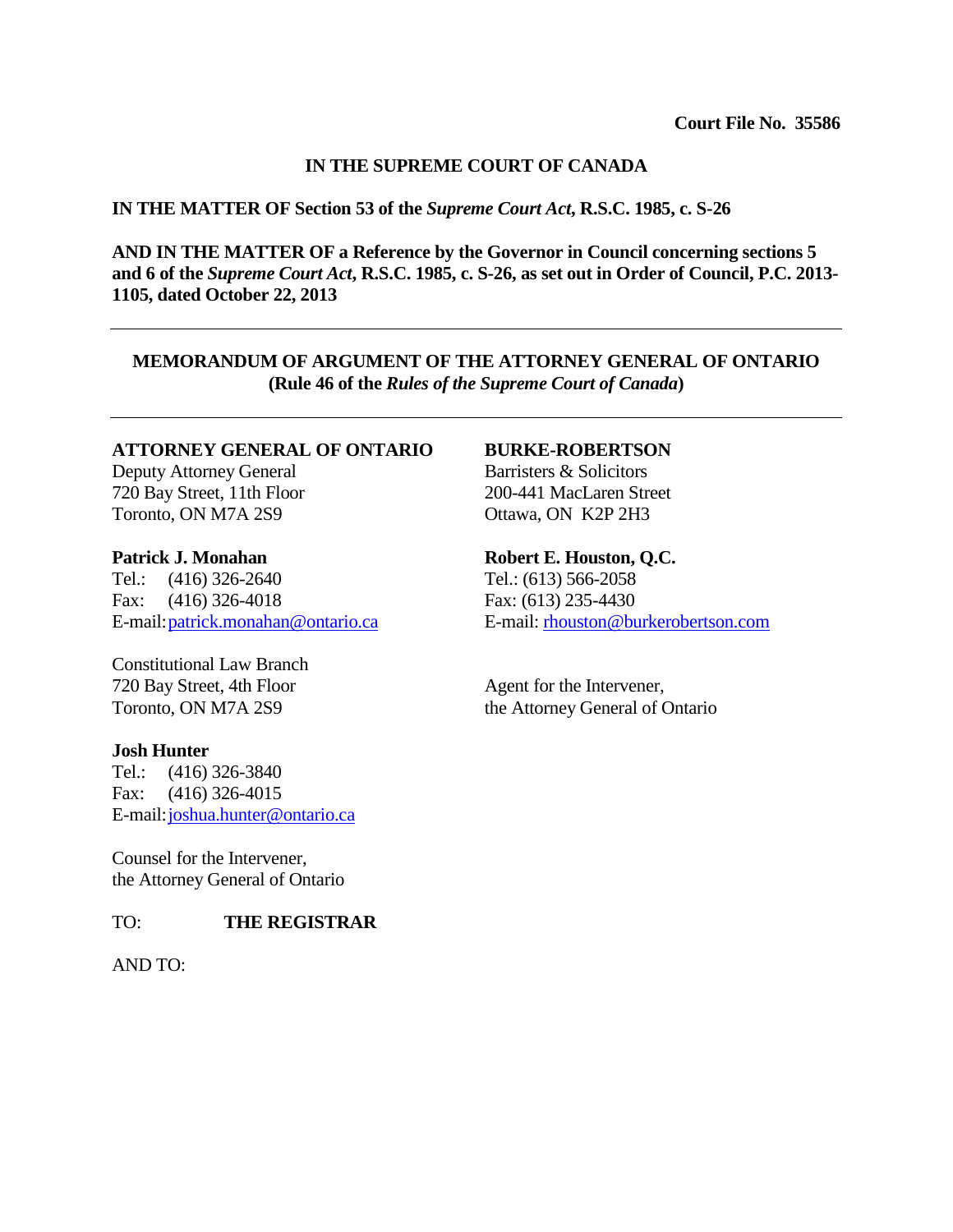# **DEPARTMENT OF JUSTICE CANADA**

St-Andrew Tower, Room 6050 275 Sparks Street Ottawa, ON K1A 0H8

# **René LeBlanc / Christine Mohr**

Tel.: (613) 957-4657 / (416) 973-4111 Fax: (613) 952-6006 / (416) 952-4518 E-mail[:rene.leblanc@justice.gc.ca](mailto:rene.leblanc@justice.gc.ca) / [christine.mohr@justice.gc.ca](mailto:christine.mohr@justice.gc.ca)

Counsel for the Attorney General of Canada

## **PROCUREUR GÉNÉRAL DU QUÉBEC**

1 rue Notre-Dame Est,  $8^e$  étage Montréal, QC H2Y 1B6

# **André Fauteux / Marise Visocchi**

Tel.: (514) 393-2336 Fax: (514) 873-7074 E-mail[:andre.fauteux@justice.gouv.ca](mailto:andre.fauteux@justice.gouv.ca) / [marise.visocchi@justice.gouv.ca](mailto:marise.visocchi@justice.gouv.ca)

Counsel for the Intervener, the Attorney General of Québec

## **SÉBASTIEN GRAMMOND, AD.E.**

57, rue Louis-Pasteur, bur. 203 Ottawa, ON K1N 6N5

Tel.: (613) 562-5902 Fax: (613) 562-5121 E-mail[:sebastien.grammond@uottawa.ca](mailto:sebastien.grammond@uottawa.ca)

Counsel for the Interveners, the Hon. Robert Décary, the Hon. Alice Desjardins, the Hon. Gille Létourneau, and the Canadian Association of Provincial Court Justices

# **DEPARTMENT OF JUSTICE CANADA** Suite 500

50 O'Connor Street Ottawa, ON K1A 0H8

## **Christopher Rupar**

Tel.: (613) 670-6290 Fax: (613) 954-1920 E-mail[:christopher.rupar@justice.gc.ca](mailto:christopher.rupar@justice.gc.ca)

Agent for the Attorney General of Canada

## **NOËL & ASSOCIÉS, s.e.n.c.r.l.**

111, rue Champlain Gatineau, QC J8X 3R1

## **Pierre Landry**

Tel.: (819) 771-7393 Fax: (819) 771-5397 E-mail[:p.landry@noelassocies.com](mailto:p.landry@noelassocies.com)

Agent for the Intervener, the Attorney General of Québec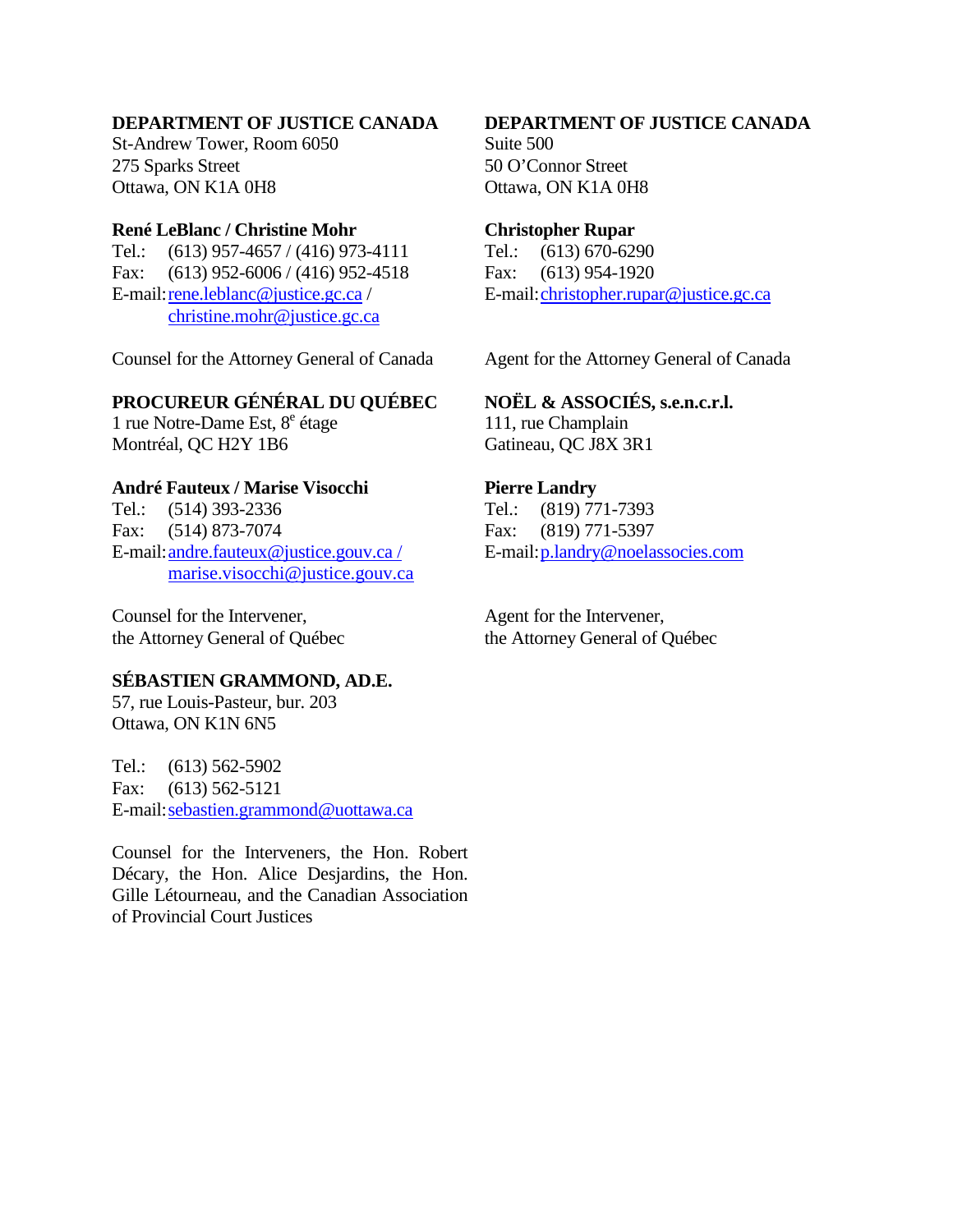# **ROCCO GALATI LAW FIRM PROFESSIONAL CORPORATION**

1062 College Street, Lower Level Toronto, ON M6H 1A9

# **Rocco Galati**

Tel.: (416) 530-9684 Fax: (416) 530-8129 E-mail[:rocco@idirect.com](mailto:rocco@idirect.com)

**Intervener** 

# **SLANSKY LAW PROFESSIONAL CORPORATION**

1062 College Street, Lower Level Toronto, ON M6H 1A9

# **Paul Slansky**

Tel.: (416) 536-1220 Fax: (416) 536-8842 E-mail[:slansky@bellnet.ca](mailto:slansky@bellnet.ca)

Lawyer for the Intervener, the Constitutional Rights Centre Inc.

# **GOWLING LAFLEUR HENDERSON LLP**

160 Elgin Street, Suite 2600 Ottawa, ON K1P 1C3

# **Guy Régimbald**

Tel.: (613) 786-0197 Fax: (613) 563-9869 E-mail[:guy.regimbald@gowlings.com](mailto:guy.regimbald@gowlings.com)

Agent for the Intervener, Rocco Galati

# **GOWLING LAFLEUR HENDERSON LLP**

160 Elgin Street, Suite 2600 Ottawa, ON K1P 1C3

# **Matthew Estabroooks**

Tel.: (613) 233-1781 Fax: (613) 563-9869 E-mail[:matthew.estabrooks@gowlings.com](mailto:matthew.estabrooks@gowlings.com)

Agent for the Intervener, the Constitutional Rights Centre Inc.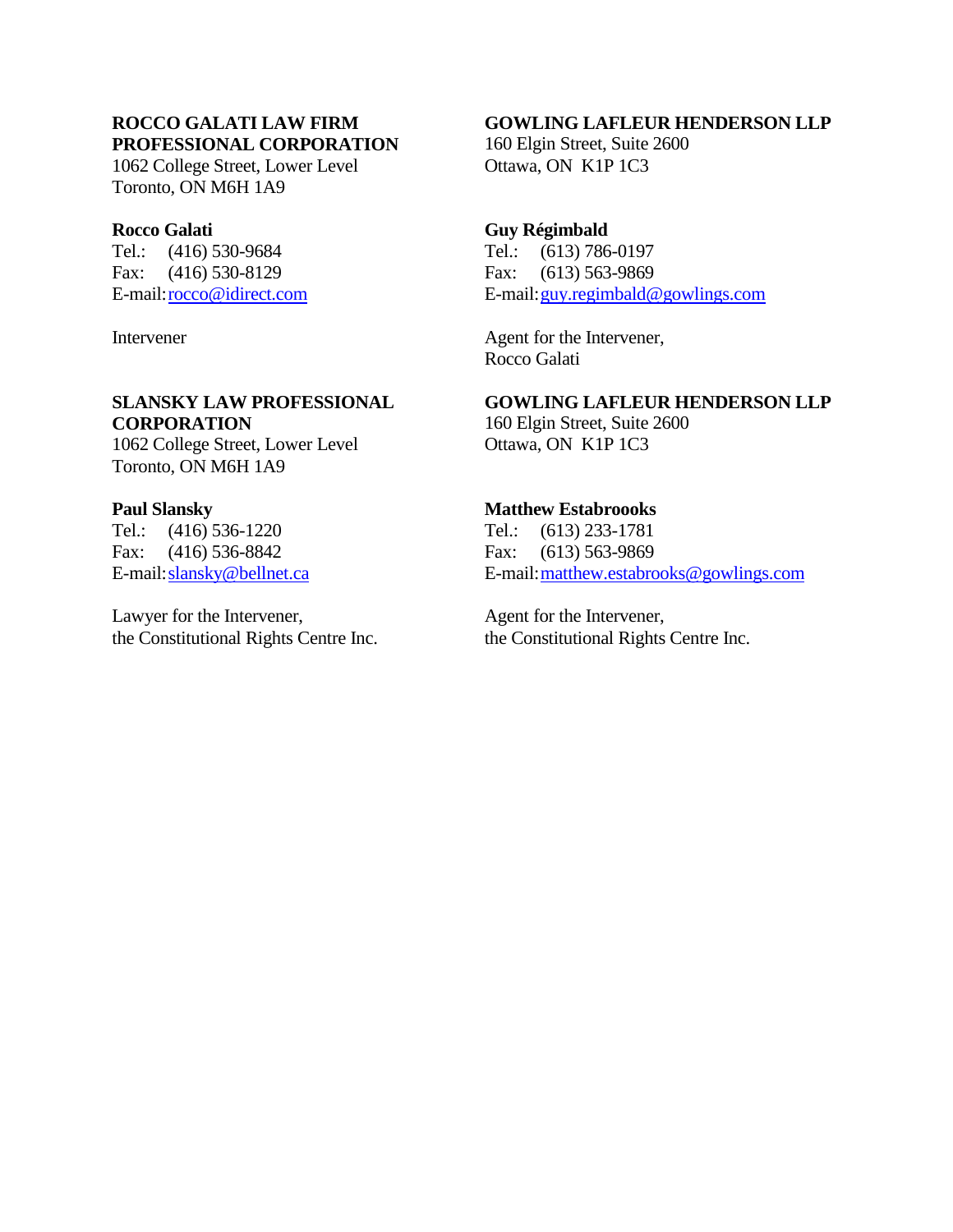# **TABLE OF CONTENTS**

| A.                                                                                                                                                                               |                                                                                                                                                                          |
|----------------------------------------------------------------------------------------------------------------------------------------------------------------------------------|--------------------------------------------------------------------------------------------------------------------------------------------------------------------------|
| <b>B.</b>                                                                                                                                                                        |                                                                                                                                                                          |
| (1)                                                                                                                                                                              |                                                                                                                                                                          |
|                                                                                                                                                                                  |                                                                                                                                                                          |
|                                                                                                                                                                                  |                                                                                                                                                                          |
| A.                                                                                                                                                                               | Question 1 - Section 5 of the Supreme Court Act Permits the Appointment of Former                                                                                        |
| (1)                                                                                                                                                                              |                                                                                                                                                                          |
| Barring Federal Court Judges from Appointment to the Supreme Court Is<br>(2)                                                                                                     |                                                                                                                                                                          |
| Question 1 – Ontario Takes No Position on Whether s. 6 of the Supreme Court Act<br><b>B.</b><br>Permits the Appointment of Former Québec Advocates of Ten Years' Standing to the |                                                                                                                                                                          |
| $\mathbf{C}$ .                                                                                                                                                                   | Question 2 – Sections 471 and 472 of Bill C-4 Are Ultra Vires to the Extent that they<br>Amend the Constitution of Canada in Relation to the Supreme Court of Canada  14 |
| (1)                                                                                                                                                                              | The Court Has Become an Essential Part of Canada's Constitutional Architecture 15                                                                                        |
| (2)<br>24                                                                                                                                                                        | The Essential Role of the Supreme Court Has Been Guaranteed at Least Since 1982                                                                                          |
| (3)                                                                                                                                                                              | The Characteristics Necessary to Enable the Court to Fulfill Its Role as a General                                                                                       |
|                                                                                                                                                                                  |                                                                                                                                                                          |
|                                                                                                                                                                                  |                                                                                                                                                                          |
|                                                                                                                                                                                  |                                                                                                                                                                          |
|                                                                                                                                                                                  |                                                                                                                                                                          |
|                                                                                                                                                                                  |                                                                                                                                                                          |
| (4)                                                                                                                                                                              | To the Extent that Bill C-4 Alters the Existing Qualifications for Appointment to the<br>38                                                                              |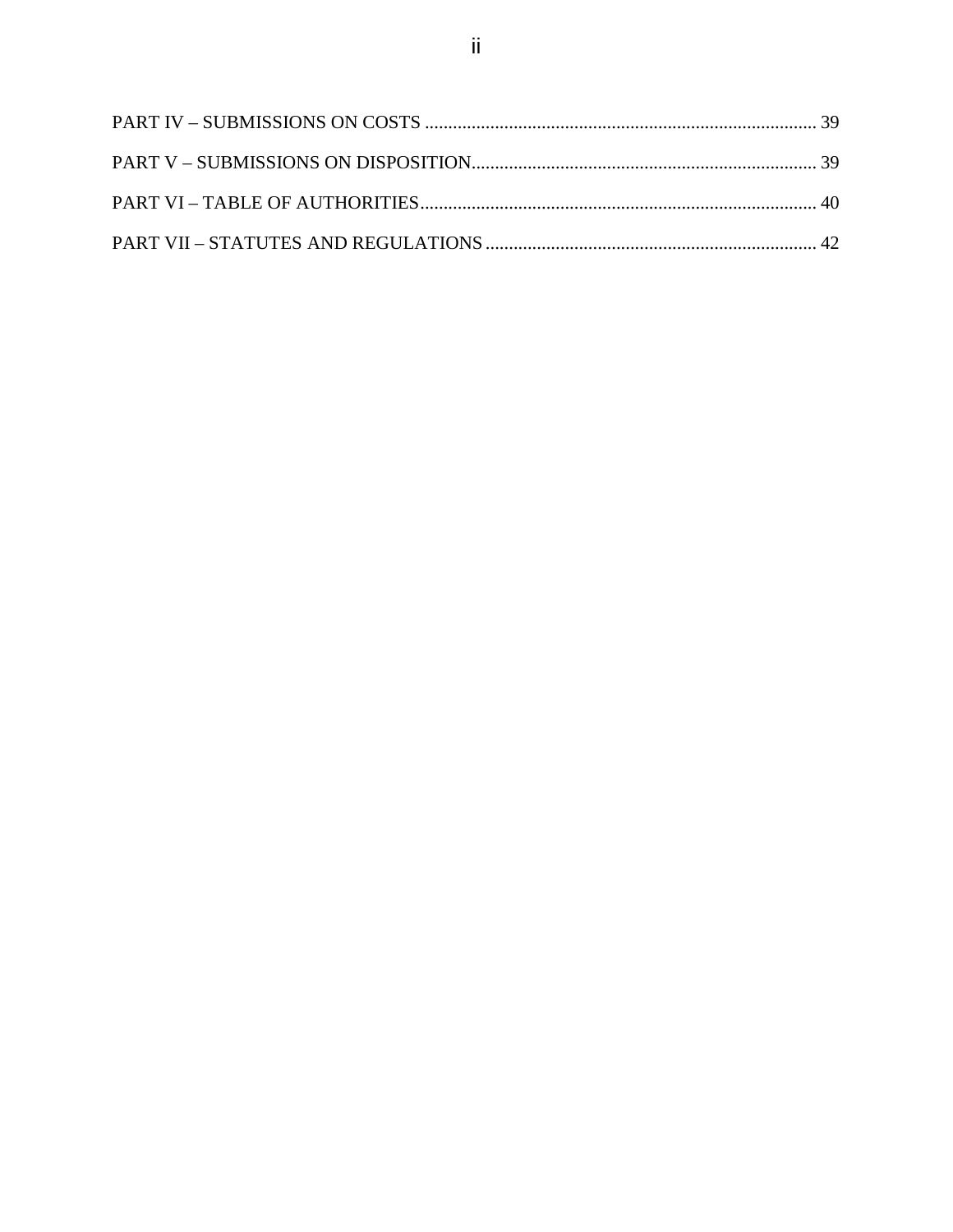## <span id="page-5-0"></span>**PART I – OVERVIEW AND FACTS**

## <span id="page-5-1"></span>**A. Overview**

1. In addition to raising specific questions regarding the necessary qualifications for appointment to the Supreme Court of Canada, this Reference raises broader issues with respect to the constitutional role and status of both this Honourable Court as well as the federal courts. Ontario intervenes to address the necessary qualifications for Supreme Court appointments under s. 5 of the *Supreme Court Act* (the "Act") as well as to make submissions regarding these broader constitutional issues. Ontario takes no position on whether s. 6 of the Act imposes a different standard for the appointment of the three Supreme Court judges from Québec.

2. With regard to Question 1, Ontario's position is that former lawyers with at least ten years' standing at the bar of a province are eligible for appointment to the Supreme Court of Canada under s. 5 of the Act. This interpretation is supported both by the text of s. 5 as well as its underlying purpose.

3. With respect to the text, the English version of s. 5 is unambiguous – both current and former provincial superior court judges and current and former lawyers with at least ten years' standing at a provincial bar are clearly identified as being eligible for appointment to the Supreme Court of Canada. This is the only grammatically possible interpretation of the English version of s. 5. The French version that was in effect from 1886 to 1985 was similarly unambiguous in permitting the appointment of both former superior court judges as well as former lawyers with ten years' standing. Although the current French version of s. 5 continues to clearly authorize the appointment of both current and former superior court judges, it is at least arguable that the current French text could be read as permitting only the appointment of current, but not former, members of a provincial bar (apart from former members of a provincial bar who have been appointed to a provincial superior court). But the current French version of s. 5 was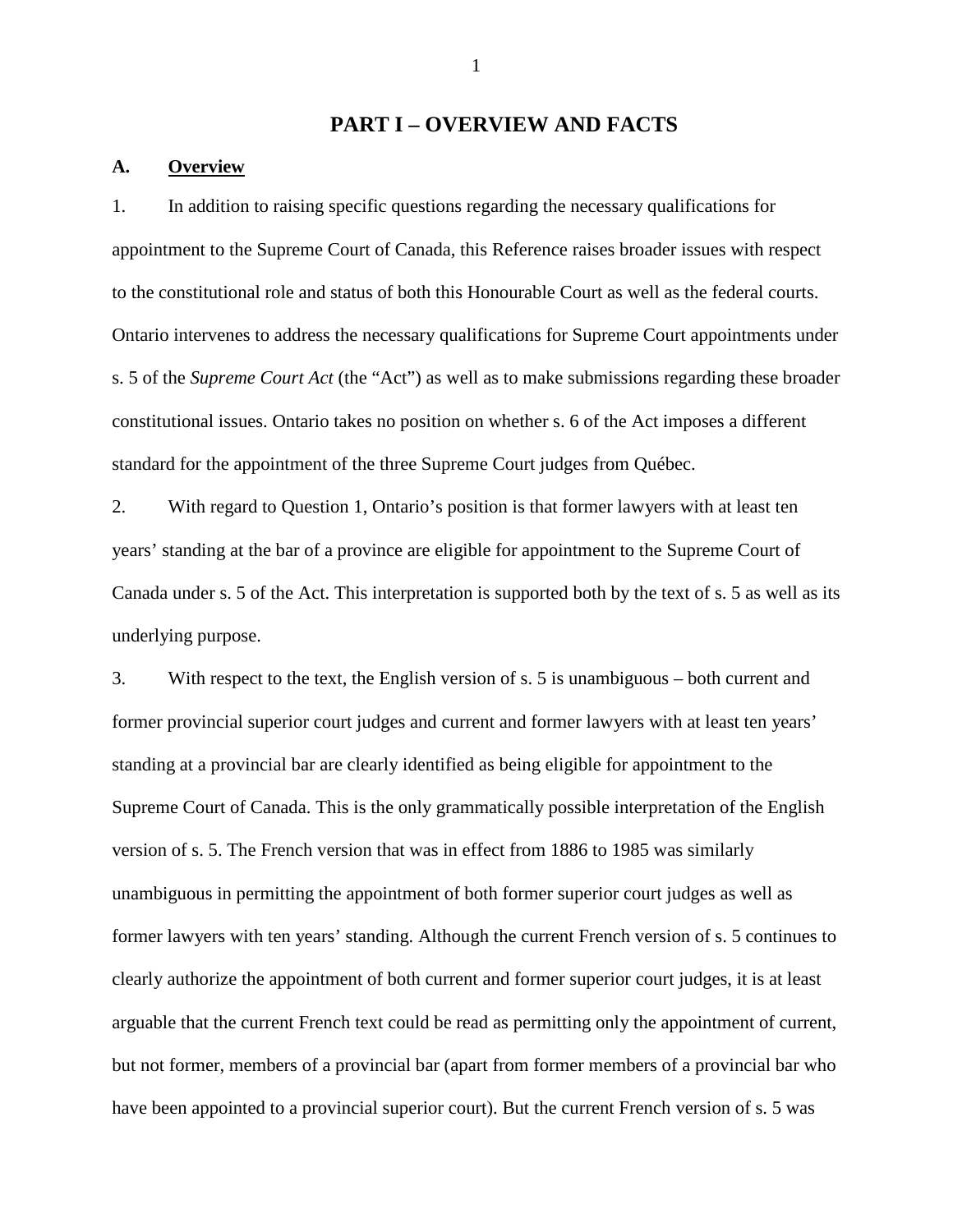only introduced as part of the 1985 statute revision which was expressly not intended to change the pre-existing law.

4. This textual analysis is consistent with the purpose of s. 5 – ensuring that appointees have sufficient experience and knowledge of the law to serve on the Supreme Court. It would be inconsistent with this purpose for a lawyer with ten years' standing at a provincial bar, who is acknowledged at that point to be eligible for appointment, to lose that eligibility by accepting an appointment to the federal courts. The federal courts have been established by Parliament as superior courts of record with broad and complex jurisdiction. The judges of these courts are appointed in the same manner as superior court judges and enjoy the same security of tenure and terms of office. Federal court judges include amongst their ranks many of Canada's most eminent jurists, a number of whom have gone on to serve with great distinction as members of the Supreme Court of Canada. It would be quite extraordinary, and clearly inconsistent with the purpose of s. 5 of the Act, to call into question the validity of post-1985 Supreme Court appointments from the federal courts, or to now exclude the federal court judiciary from consideration for such appointments in the future.

5. Moreover, the exclusion of federal court judges from the eligible pool of Supreme Court candidates would have the effect of creating a hierarchy amongst the federally-appointed judiciary in Canada. Under this hierarchical model, even a retired superior court judge who is no longer directly involved in the law would remain eligible for appointment to the Supreme Court until age 75, while all current federal court judges would be ineligible. Such a hierarchy would serve no discernible purpose, is undesirable as a matter of principle, and would undermine Parliament's intention of creating the federal courts to further the "better administration of the laws of Canada."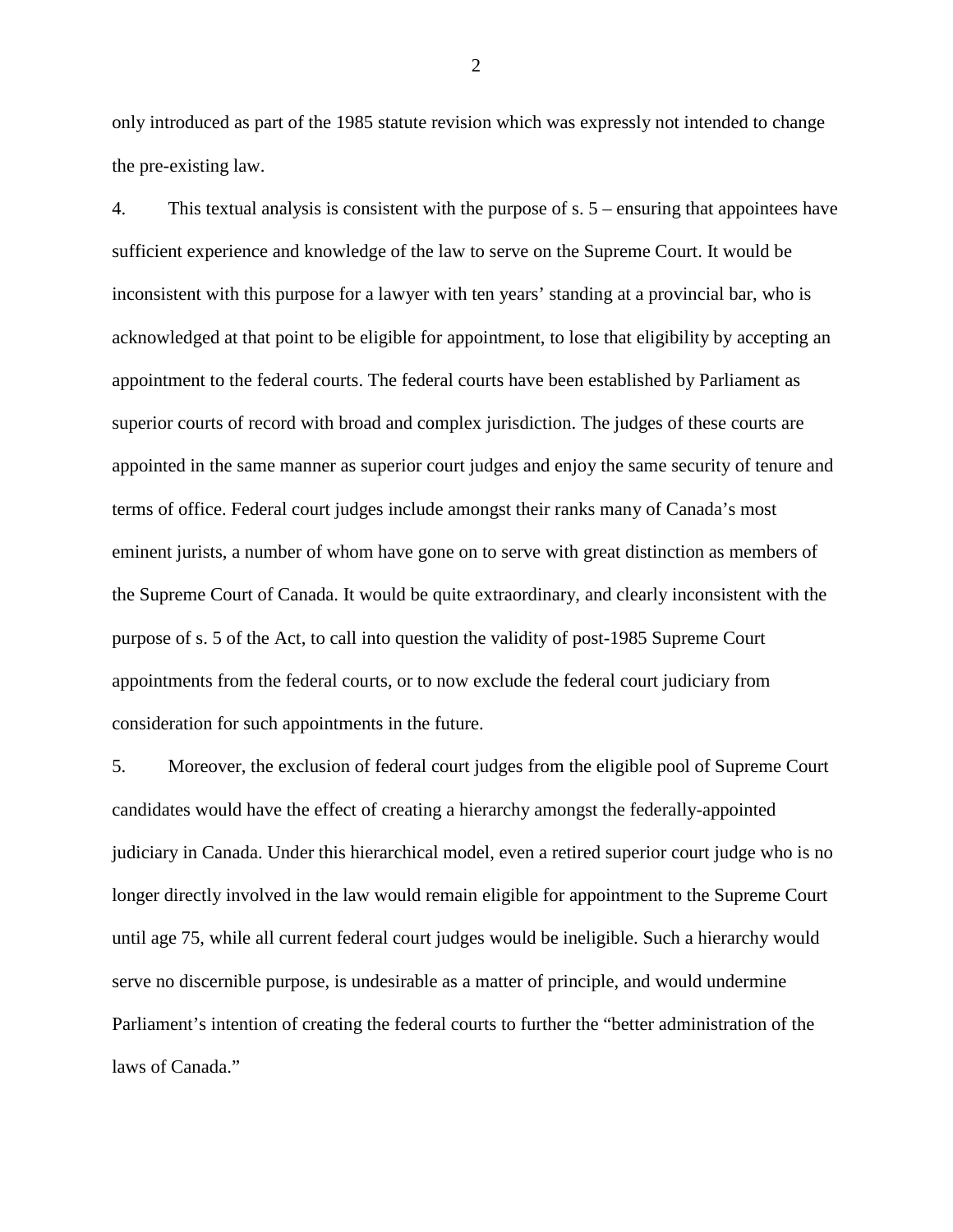6. With respect to Question 2, Ontario's position is that Parliament no longer has the authority to unilaterally abolish the Supreme Court of Canada under s. 101 of the *Constitution Act, 1867*. Rather, given Canada's legal independence from Great Britain that was confirmed in 1982, along with the critical and essential role played by the Supreme Court of Canada within Canada's modern constitutional architecture, s. 101 now entails an obligation to "Maintain" the Supreme Court of Canada that Parliament has established. In short, at least since 1982, the existence and continued effective functioning of the Supreme Court of Canada is now guaranteed to Canadians, absent a constitutional amendment.

7. Moreover, the obligation to "Maintain" a "General Court of Appeal for Canada" that flows from s. 101 includes the maintenance of those characteristics that nourish and are essential to the fulfillment of its unique role. While it is not necessary for purposes of this Reference to provide an exhaustive catalogue of these essential characteristics, they must include, at a minimum, the qualifications necessary for appointment, including the fact that at least 3 judges of the Court must have training in civil law. The bijural character of the Supreme Court is central to its special role as a national Canadian institution.

8. Parliament cannot evade its constitutional obligations, or enlarge its legislative jurisdiction, through the use of so-called 'declaratory legislation.' Therefore, to the extent that Bill C-4 would alter or amend the qualifications required for appointment to the Supreme Court of Canada under either ss. 5 or 6 of the Act, its provisions are to that extent *ultra vires*.

<span id="page-7-0"></span>**B. Facts**

## <span id="page-7-1"></span>**(1) The** *Economic Action Plan 2013 Act, No. 2* **Has Now Been Passed**

9. Although the *Economic Action Plan 2013 Act, No. 2* ("Bill C-4") as a whole was referred to the House of Common's Standing Committee on Finance after second reading, clauses 471 and 472 dealing with the qualifications for appointment to the Supreme Court were also referred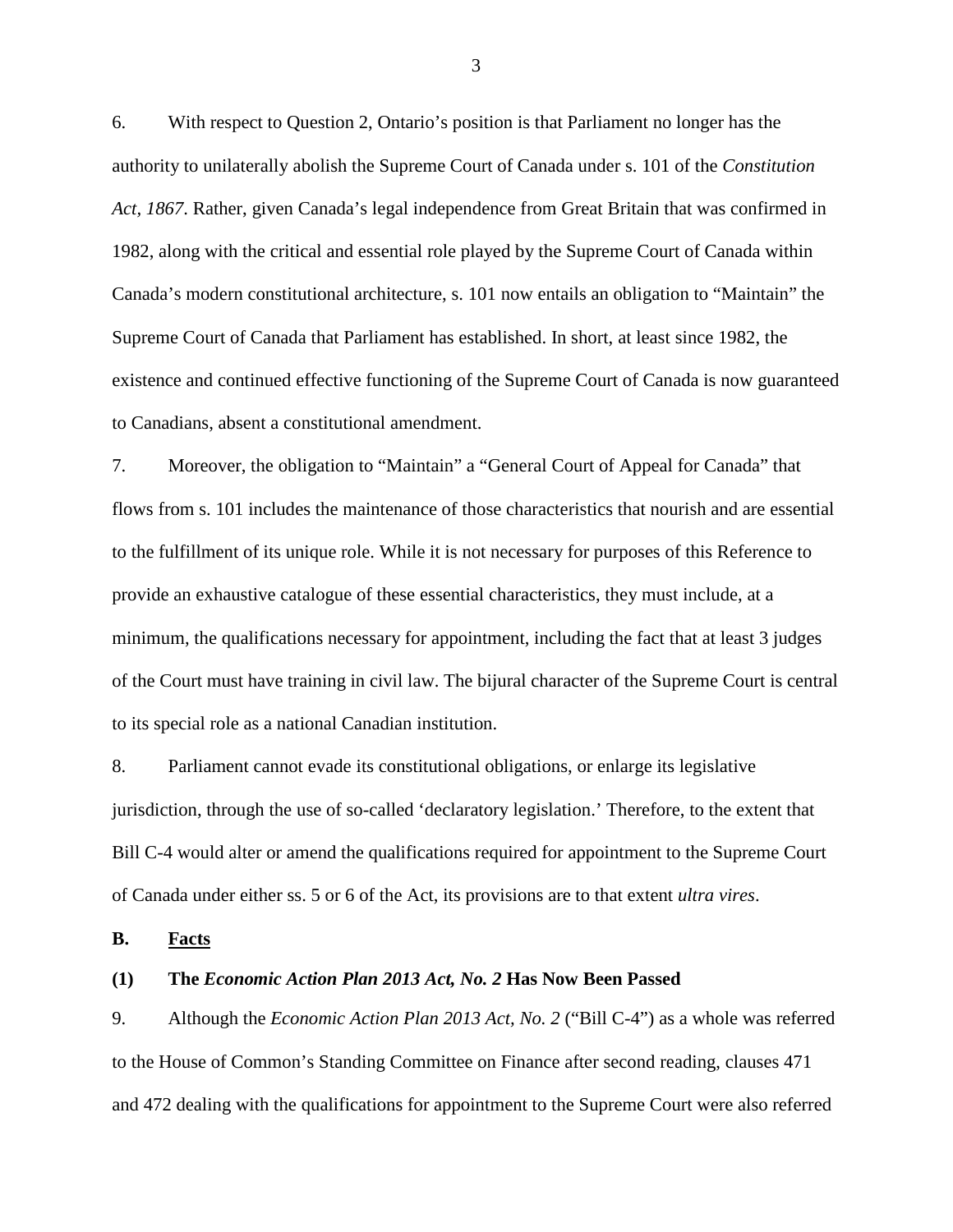to the Standing Committee on Justice and Human Rights. Committee members heard testimony from Professors Carissima Mathen and Adam Dodek of the University of Ottawa and Minister of Justice Peter MacKay.<sup>[1](#page-8-0)</sup> During clause-by-clause consideration by the Standing Committee on Finance, amendments moved by the Bloc Québécois to delete clauses 471 and 472 were ruled out-of-order while three Liberal amendments were defeated. The clauses were reported without amendment. $2$ 

10. The Senate authorized its committees to study Bill C-4 while it was still before the House of Commons. The Standing Committee on Legal and Constitutional Affairs was ordered to study clauses 471 and 472. It heard from Professor Paul Daly of the Université de Montréal, Professor Benoît Pelletier of the University of Ottawa, former Supreme Court Justice Michel Bastarache, Professor Mathen, and Minister MacKay. It also received written submissions from the Government of Québec and Professor Dodek.<sup>[3](#page-8-2)</sup> The Chair and Deputy Chair of the Legal and Constitutional Affairs Committee then appeared before the Standing Committee on National Finance to present their committee's conclusions.<sup>[4](#page-8-3)</sup>

<span id="page-8-0"></span><sup>&</sup>lt;sup>1</sup> House of Commons, Standing Committee on Justice and Human Rights, *Evidence*, 41st Parl., 2nd Sess., No. 5 (19 November 2013), **Ont. Record, Vol. II, Tab 16, pp. 107-18**; House of Commons, Standing Committee on Justice and Human Rights, *Evidence*, 41st Parl., 2nd Sess., No. 6 (21 November 2013), **Ont. Record, Vol. II, Tab 17, pp.** 

<span id="page-8-1"></span><sup>&</sup>lt;sup>2</sup> House of Commons, Standing Committee on Finance, *Minutes of Proceedings*, 41st Parl., 2nd Sess., No. 12 (27 November 2013) at 22-23, **Ont. Record, Vol. II, Tab 18, pp. 170-71**; House of Commons, Standing Committee on Finance, *Evidence*, 41st Parl., 2nd Sess., No. 12 (27 November 2013) at 30-33, **Ont. Record, Vol. II, Tab 19, pp. 179-82;** House of Commons, Standing Committee on Finance, *First Report*, 41st Parl. 2nd Sess. (27 November 2013), **Ont. Record, Vol. II, Tab 20, p. 197**<br><sup>3</sup> Senate, Standing Committee on Legal and Constitutional Affairs, *Evidence*, 41st Parl., 2nd Sess. (21 November

<span id="page-8-2"></span><sup>2013),</sup> **Ont. Record, Vol. III, Tab 21, pp. 1-31**; Senate, Standing Committee on Legal and Constitutional Affairs, *Evidence*, 41st Parl., 2nd Sess. (27 November 2013), **Ont. Record, Vol. III, Tab 22, pp. 63-80**; Senate, Standing Committee on Legal and Constitutional Affairs, *Second Report*, 41st Parl., 2nd Sess. (28 November 2013), **Ont. Record, Vol. III, Tab 23, p. 99** <sup>4</sup> Senate, Standing Committee on National Finance, *Evidence*, 41st Parl., 2nd Sess. (3 December 2013), **Ont.** 

<span id="page-8-3"></span>**Record, Vol. III, Tab 24, pp. 102-07**; Senate, Standing Committee on National Finance, *Third Report*, 41st Parl., 2nd Sess. (10 December 2013), **Ont. Record, Vol. III, Tab 24, pp. 114-25**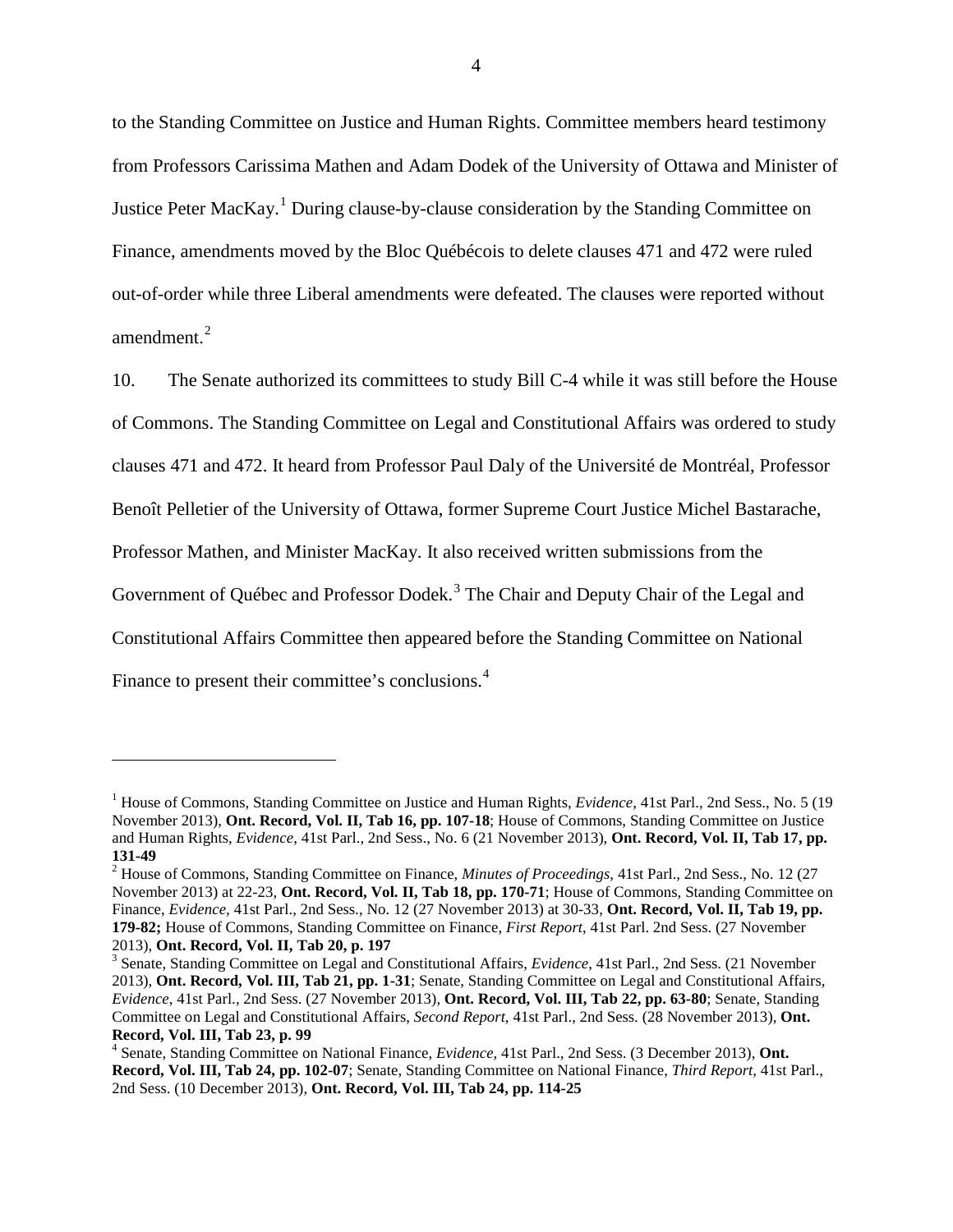11. The House of Commons passed Bill C-4 on December 9, 2013. After Second Reading, the Senate referred it to the Standing Committee on National Finance. The Bill was reported without amendment. It was passed and given Royal Assent on December 12, 2013.<sup>[5](#page-9-1)</sup>

# **PART II – QUESTIONS IN ISSUE**

<span id="page-9-0"></span>12. Ontario takes the following positions on the questions the Governor General in Council has referred to this Honourable Court for hearing and consideration:

**Question 1:** Can a person who was, at any time, an advocate of at least 10 years standing at the Barreau du Québec be appointed to the Supreme Court of Canada as a member of the Supreme Court from Québec pursuant to sections 5 and 6 of the *Supreme Court Act*?

Ontario's Position on Question 1:

- (a) With regards to section 5 of the *Supreme Court Act*: Yes.
- (b) With regards to section 6 of the *Supreme Court Act*: No position.

**Question 2:** Can Parliament enact legislation that requires that a person be or has previously been a barrister or advocate of at least 10 years standing at the bar of a province as a condition of appointment as a judge of the Supreme Court of Canada or enact the annexed declaratory provisions as set out in clauses 471 and 472 of the Bill entitled *Economic Action Plan 2013 Act, No. 2*?

# Ontario's Position on Question 2:

No, to the extent that the legislation changes the qualifications needed for appointment to the

Supreme Court of Canada.

<span id="page-9-1"></span><sup>5</sup> Senate, Standing Committee on National Finance, *Fourth Report*, 41st Parl., 2nd Sess. (11 December 2013), **Ont. Record, Vol. III, Tab 26, p. 138**; *Economic Action Plan 2013 Act, No. 2*, S.C. 2013, c. 40, **Ont. BOA, Vol. III, Tab 34**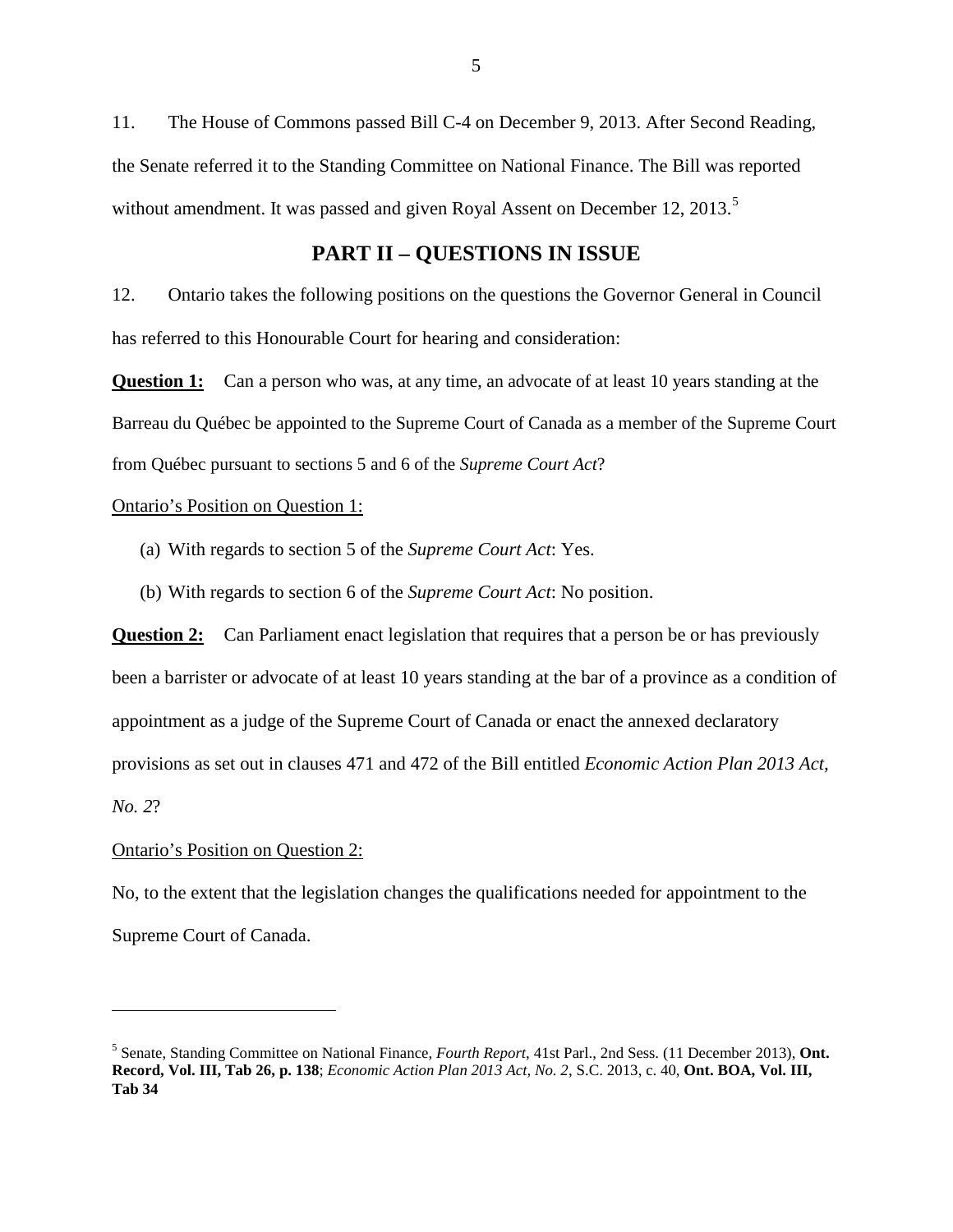# **PART III – ARGUMENT**

# <span id="page-10-1"></span><span id="page-10-0"></span>**A. Question 1 - Section 5 of the** *Supreme Court Act* **Permits the Appointment of Former Barristers or Advocates of 10 Years' Standing to the Supreme Court**

13. Section 5 of the Act permits the appointment of former lawyers of ten years' standing at a provincial bar to the Supreme Court, including former lawyers who have subsequently served as a judge of the Federal Court, the Tax Court of Canada, or the Federal Court of Appeal (collectively, the "federal courts"). This interpretation is supported by both the text and purpose of s. 5.

## <span id="page-10-2"></span>**(1) The English Text of s. 5 Expresses the Shared Meaning of the Provision**

14. The English text of s. 5 is unambiguous:

**5.** Any person may be appointed a judge who is or has been a judge of a superior court of a province or a barrister or advocate of at least ten years standing at the bar of a province.<sup>[6](#page-10-3)</sup>

There is only one verb in the provision's subordinate clause, namely, "is or has been." This verb must necessarily apply to both objects in the subordinate clause, namely, "a judge of a superior court of a province" as well as "a barrister or advocate of at least ten years standing at the bar of a province." This is the only grammatically possible reading of the clause. Otherwise, the second object in the sub-clause, a "barrister or advocate of at least ten years standing," would be an incomplete sentence fragment. Therefore, a person who "is or has been … a barrister or advocate of at least ten years standing" must be eligible for appointment to the Supreme Court under the English version of s. 5.

15. The current French text of s. 5 has a slightly different grammatical structure and is not as clear on this point:

<span id="page-10-3"></span><sup>6</sup> *Supreme Court Act*, R.S.C. 1985, c. S-26, s. 5, **Cda. BOA, Vol. I, Tab 11**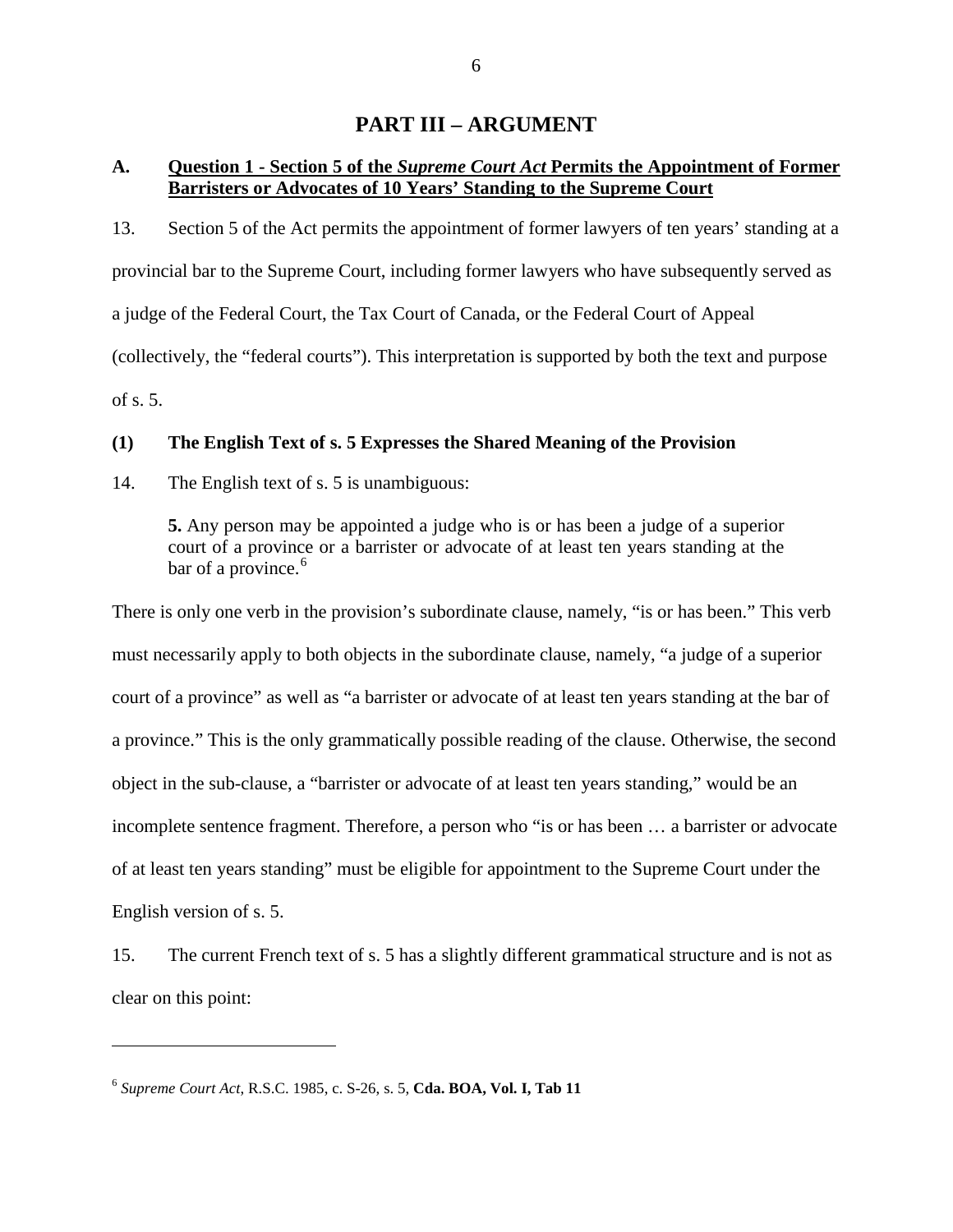**5.** Les juges sont choisis parmi les juges, actuels ou anciens, d'une cour supérieure provinciale et parmi les avocats inscrits pendant au moins dix ans au barreau d'une province.<sup>[7](#page-11-0)</sup>

It is grammatically possible to read the adjectives « actuels ou anciens » as only modifying « d'une cour supérieure provinciale » while « les avocats inscrits pendant au moins dix ans au barreau d'une province » could mean either lawyers who at some point had been enrolled for at least ten years at the bar of a province or lawyers who are currently so enrolled.

16. There was no such ambiguity, however, in the French versions of s. 5 that were in force from 1[8](#page-11-1)86 to 1985. $8$  For example, based on the same grammatical analysis outlined above in paragraph 14, in the 1970-85 French versions the only verb in the subordinate clause (« est ou a été ») must apply to both objects in the clause, including « un avocat inscrit pendant au moins dix ans au barreau de l'une des provinces ». This is the only grammatically possible reading of this provision. Therefore, just as does the current English version, the pre-1985 French versions unambiguously permitted the appointment of a person who « est ou a été… un avocat inscrit pendant au moins dix ans au barreau de l'une des provinces ». Therefore there can be no question as to the validity of any appointments made to the Supreme Court of Canada prior to 1985 of persons who were former barristers or advocates of at least 10 years' standing, but not judges of a provincial superior court, including judges of the federal courts.

<span id="page-11-1"></span><span id="page-11-0"></span><sup>&</sup>lt;sup>7</sup> Supreme Court Act, *supra*, s. 5<br><sup>8</sup> The table below sets out the English and French versions as they evolved historically. See *Supreme and Exchequer Courts Act,* R.S.C. 1886, c. 135, s. 4(2), **Cda. BOA, Vol. I, Tab 13** [Emphasis added]; *Supreme Court Act*, R.S.C. 1906, c. 139, s. 5, **Cda. BOA, Vol. I, Tab 15** [Emphasis added]; *Supreme Court Act*, R.S.C. 1927, c. 35, s. 5, **Cda. BOA, Vol. I, Tab 20** [Emphasis added]; *Supreme Court Act*, R.S.C. 1952, c. 259, s. 5, **Cda. BOA, Vol. II, Tab 22** [Emphasis added]; *Supreme Court Act*, R.S.C. 1970, c. S-19, s. 5, **Cda. BOA, Vol. II, Tab 23** [Emphasis added]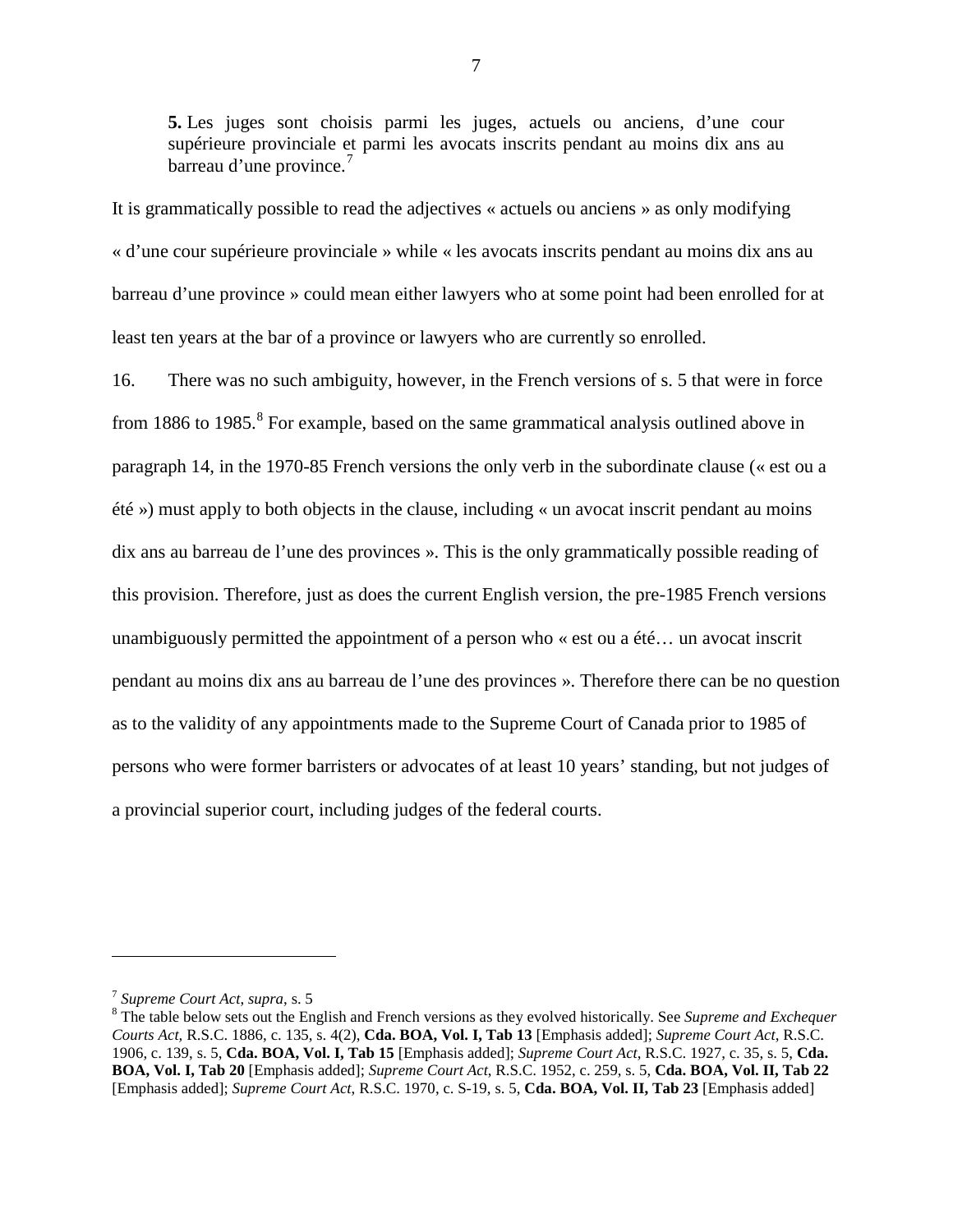| 1886-<br>1906 | Any person  who is or has been a<br>judge of a superior court of any of the<br>Provinces of Canada, or a barrister or<br>advocate of at least ten years' standing at<br>the bar of any of the said Provinces. | quiconque sera ou aura été juge d'une<br>cour supérieure dans quelqu'une des<br>provinces du Canada, ou un avocat ayant<br>pratiqué pendant au moins dix ans au<br>barreau de quelqu'une de ces provinces. |
|---------------|---------------------------------------------------------------------------------------------------------------------------------------------------------------------------------------------------------------|------------------------------------------------------------------------------------------------------------------------------------------------------------------------------------------------------------|
| 1906-<br>1927 | Any person  who is or has been a<br>judge of a superior court of any of the<br>provinces of Canada, or a barrister or<br>advocate of at least ten years' standing at<br>the bar of any of the said provinces. | quiconque <i>est ou a été</i> juge d'une cour<br>supérieure, dans l'une des provinces du<br>Canada, ou un avocat qui a pratiqué<br>pendant au moins dix ans au barreau de<br>l'une de ces provinces.       |
| 1927-<br>1952 | Any person  who is or has been a<br>judge of a superior court of any of the<br>provinces of Canada, or a barrister or<br>advocate of at least ten years' standing at<br>the bar of any of the said provinces. | quiconque <i>est ou a été</i> juge d'une cour<br>supérieure de l'une des provinces du<br>Canada, ou un avocat qui a exercé pendant<br>au moins dix ans au barreau de l'une des<br>provinces.               |
| 1952-<br>1970 | Any person  who is or has been a<br>judge of a superior court of any of the<br>provinces of Canada, or a barrister or<br>advocate of at least ten years' standing at<br>the bar of any of the said provinces. | quiconque <i>est ou a été</i> juge d'une cour<br>supérieure de l'une des provinces du<br>Canada, ou un avocat inscrit pendant au<br>moins dix ans au barreau de l'une desdites<br>provinces.               |
| 1970-<br>1985 | Any person  who is or has been a<br>judge of a superior court of any of the<br>provinces of Canada, or a barrister or<br>advocate of at least ten years standing at<br>the bar of any of the provinces.       | quiconque <i>est ou a été</i> juge d'une cour<br>supérieure de l'une des provinces du<br>Canada, ou un avocat inscrit pendant au<br>moins dix ans au barreau de l'une des<br>provinces.                    |

17. The amendments to the French version of s. 5 in 1985 were not intended by Parliament to change the meaning of the provision; rather, they were made by the Statute Revision Commission as part of the 1985 statute revisions. The *Revised Statutes of Canada, 1985 Act* expressly provides that "the Revised Statutes shall not be held to operate as new law, but shall be construed and have effect as a consolidation of the law as contained in the Acts and portions of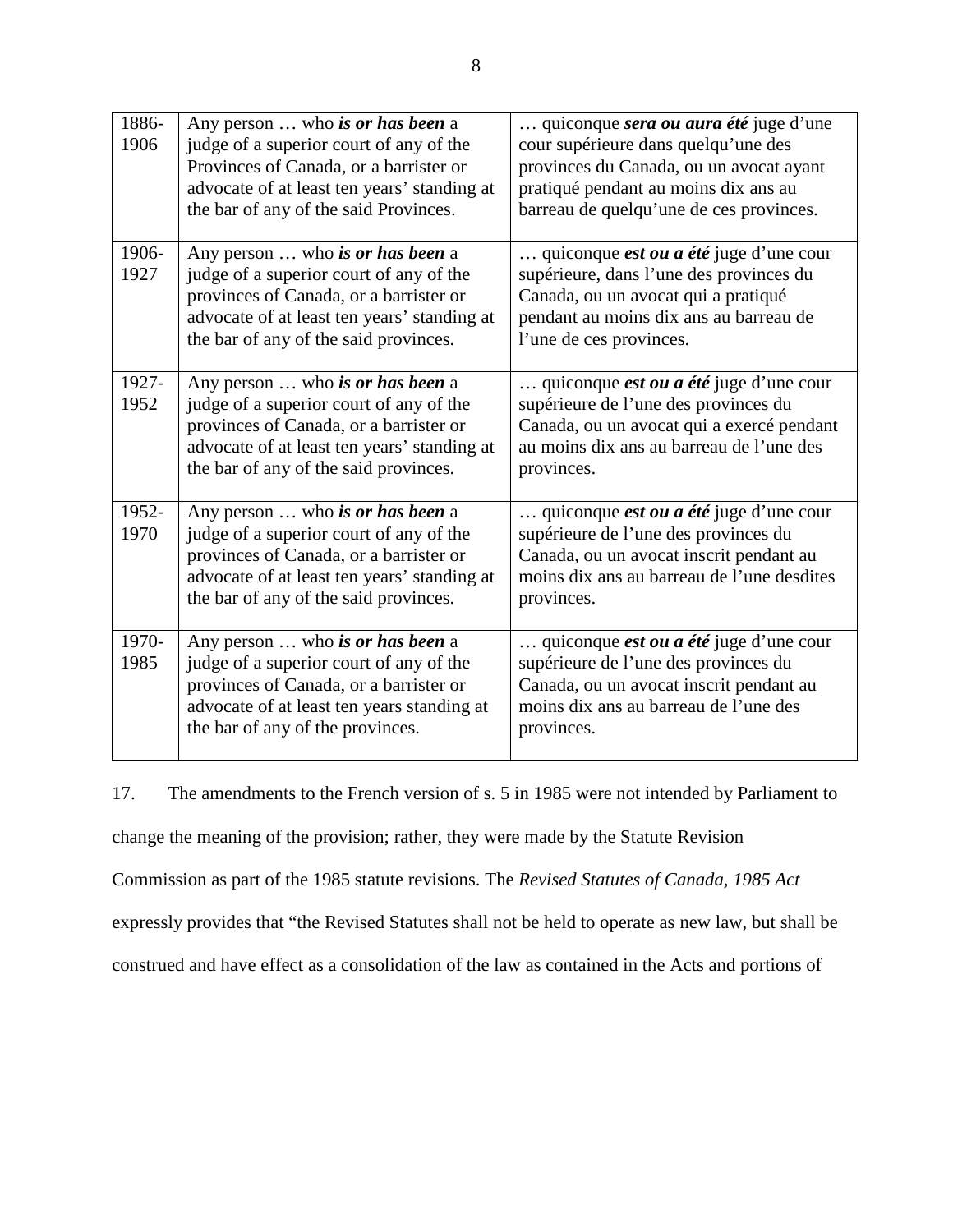Acts repealed by section 3 and for which the Revised Statutes are substituted."<sup>[9](#page-13-0)</sup> A consolidation of the law does not change the existing law. Therefore, the changes to the French version of s. 5 made by the 1985 Statute Revision Commission should not be seen as changing the meaning established in 1886 and in place for a century: former barristers or advocates with at least 10 years' standing remain eligible for appointment to the Supreme Court.

18. For the reasons set out in paragraphs 23 to 29 of Canada's factum, Ontario submits that the shared meaning of the equally-valid English and French versions is to be found in the English text that unambiguously permits the appointment of both former judges and former lawyers and which has remained essentially unchanged for well over a century.<sup>[10](#page-13-1)</sup>

19. If the contrary interpretation were adopted, beginning in 1985 with the change in the French version of s. 5, former lawyers with ten years' standing who until that point had been eligible for appointment to the Supreme Court, would have been rendered ineligible. This would have included all current and future judges of the federal courts. The only way for these jurists to have gained (or regained) their eligibility would have been if they had been appointed as judges of a provincial superior court, or else resigned their adjudicative positions altogether and been reinstated as members of a provincial bar. Meanwhile, retired superior court judges under age 75, along with lawyers who had maintained their bar membership but completely ceased the practice of law, would have remained eligible. If Parliament had intended to so significantly alter the rules governing eligibility for appointment to the Supreme Court and, indeed, to have removed the existing eligibility of such a large class of distinguished jurists, it would have done so clearly

<span id="page-13-0"></span><sup>9</sup> *Revised Statutes of Canada, 1985 Act*, R.S.C. 1985, c. 40, s. 4 (3rd Supp.), **Cda. BOA, Vol. I, Tab 10**. *Cf.* the 1886 statute revision which expressly provided that the revised version prevailed to the extent of any inconsistency.<br>An Act respecting the Revised Statutes of Canada, R.S.C. 1886, c. 4, s. 8, Cda BOA, Vol. I, Tab 14

<span id="page-13-1"></span><sup>&</sup>lt;sup>10</sup> Supreme Court Act, supra, s. 5, Cda. BOA, Vol. I, Tab 11 *[Emphasis added]*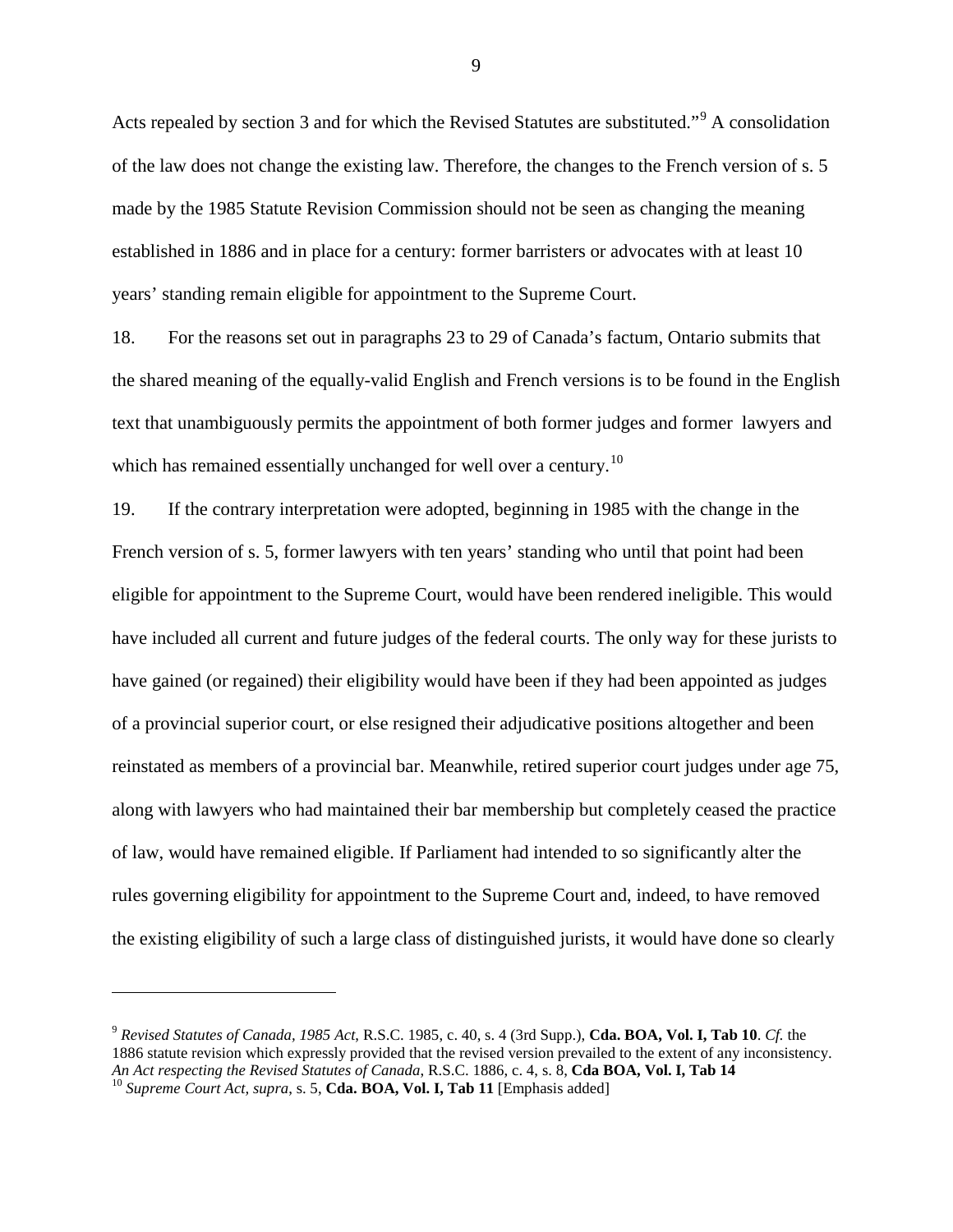and directly by amending both versions of the *Act,* rather than burying such a change to the French version of s. 5 in a global revision of the statute book.

## <span id="page-14-0"></span>**(2) Barring Federal Court Judges from Appointment to the Supreme Court Is Inconsistent With the Purpose of s. 5**

20. The purpose of s. 5, like all judicial qualification provisions, is to ensure that appointees have sufficient legal experience to properly carry out their duties. Excluding federal court judges who had ten years' standing at the bar before their appointment to the bench from being eligible for appointment to the Supreme Court is inconsistent with this purpose. Service as a judge of the federal courts enhances, rather than detracts from, a candidate's qualifications for appointment.

21. The federal courts are superior courts of record with a broad jurisdiction over the wide range of complex matters that fall within their remit as "additional courts for the better administration of the laws of Canada."<sup>[11](#page-14-1)</sup> They are in no way second-class courts whose judges should be deemed ineligible for appointment to the Supreme Court.

22. The replacement of the former Exchequer Court by the Federal Court of Canada in 1970 was "designed to effect very substantial changes in the administration of justice in this country at the federal level."[12](#page-14-2) The creation of the Federal Court of Canada "took place in the context of the enormous growth of federal regulatory regimes, the perceived need for a 'national perspective' on judicial review, and a concern about inconsistent supervision of federal public bodies by various provincial superior courts across the country." Accordingly, "the conclusion was reached that this superintending jurisdiction should be vested in a single court that enjoyed the same

<span id="page-14-2"></span>

<span id="page-14-1"></span><sup>&</sup>lt;sup>11</sup> *Federal Courts Act*, R.S.C. 1985, c. F-7, ss. 3-4, **Ont. BOA, Vol. III, Tab 35**<br><sup>12</sup> House of Commons, *Debates*, 28th Parl., 2nd Sess. (25 March 1970) at 5469-71 and 5473, **Ont. Record, Vol. I, Tab 7, pp. 74-76 and 78**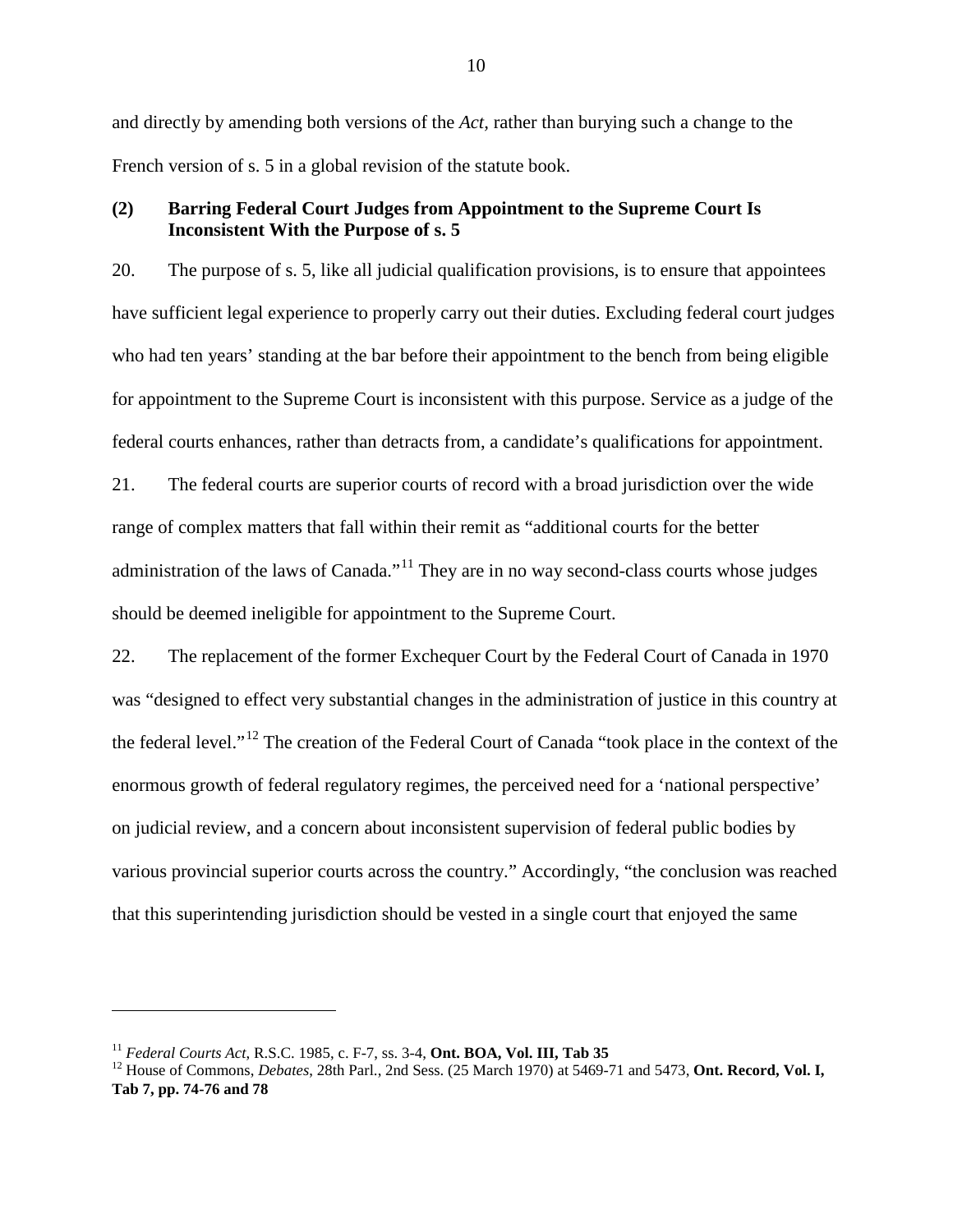nation-wide jurisdiction as the federal boards, commissions, and tribunals themselves."[13](#page-15-0) The Court's appellate division (now the Federal Court of Appeal) was intended to replace this Court as the first court of appeal, leaving only the most important appeals to go on a second appeal to the Supreme Court "as is now the case with litigation before the superior courts of the provinces."<sup>[14](#page-15-1)</sup>

23. Parliament's intention that federal court judges should enjoy a stature similar to that of judges of provincial superior courts can be seen in the terms of their appointment.<sup>[15](#page-15-2)</sup> Like the judges of the provincial superior courts, federal court judges are appointed by the Governor in Council by letters patent under the Great Seal of Canada. Federal judges serve during good behaviour until age 75, as do judges of provincial superior courts, while judges of both the federal and the provincial superior courts can only be removed by the Governor General on addresses of both Houses of Parliament.

24. Since the federal courts are established by Parliament under s. 101 of the *Constitution Act, 1867*, they do not have inherent jurisdiction and can only hear cases founded in a statutory grant of jurisdiction nourished by an existing body of valid federal law. However, this Court has held that the powers conferred on the federal courts should not be interpreted narrowly. The creation of the Federal Court of Canada "substantially expanded the jurisdiction of the Exchequer Court … and by necessary implication, removed jurisdiction over many matters from the provincial superior courts."[16](#page-15-3)

<span id="page-15-2"></span><span id="page-15-1"></span>

<span id="page-15-0"></span><sup>&</sup>lt;sup>13</sup> Canada (A.G.) v. TeleZone Inc., [2010] 3 S.C.R. 585, 2010 SCC 62 at paras. 49-50, **Ont. BOA, Vol. I, Tab 3**<br><sup>14</sup> House of Commons, *Debates*, 28th Parl., 2nd Sess. (25 March 1970) at 5470, **Ont. Record, Vol. I, Tab 7** 

<span id="page-15-3"></span><sup>&</sup>lt;sup>16</sup> ITO-International Terminal Operators Ltd. v. Miida Electronics Inc., [1986] 1 S.C.R. 752 at 766, **Ont. BOA, Vol. I, Tab 7**; *Canada (H.R.C.) v. Canadian Liberty Net*, [1998] 1 S.C.R. 626 at paras. 33-41, **Ont. BOA, Vol. I, Tab 4**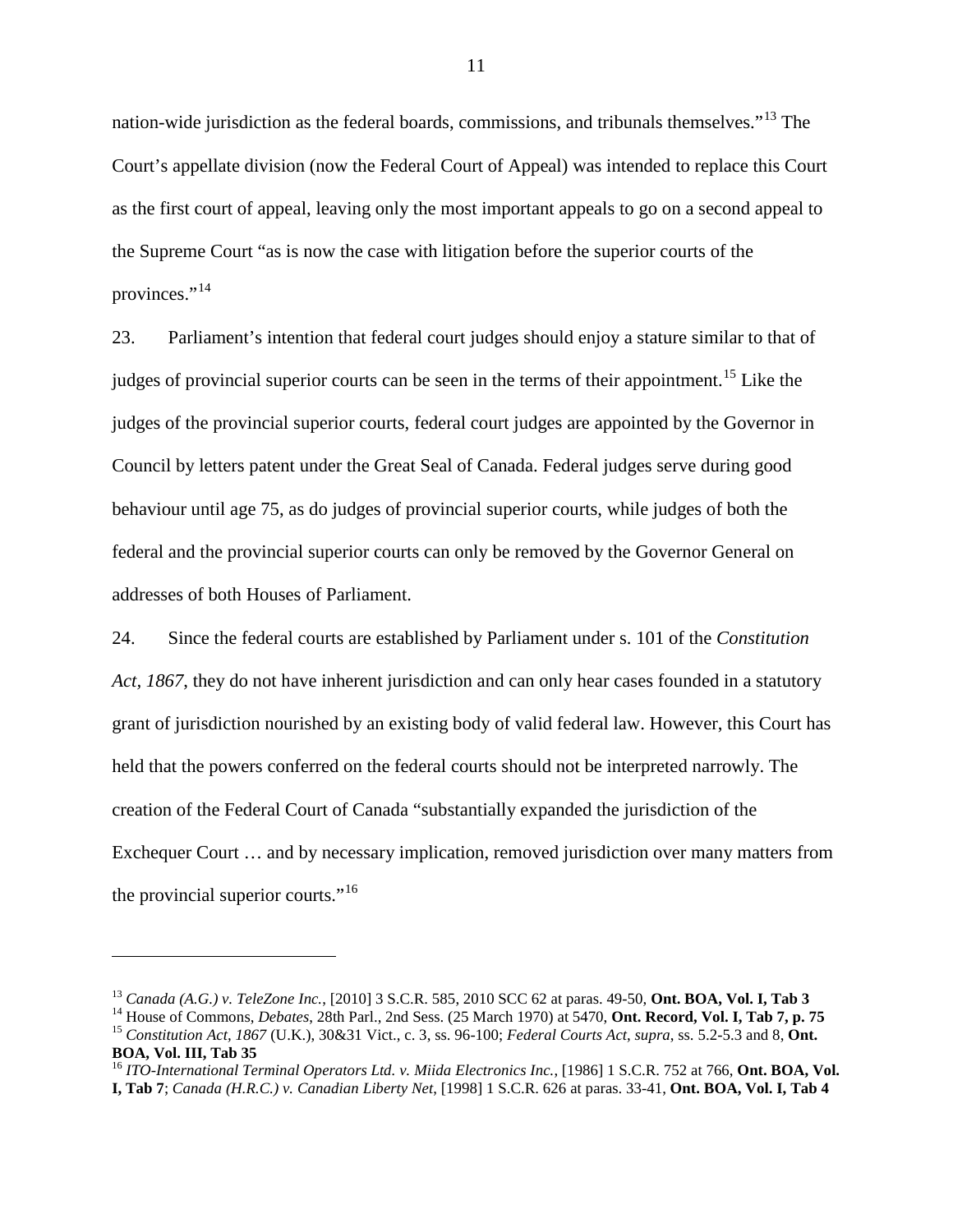25. The Federal Court was originally given exclusive original jurisdiction "in all cases where relief is claimed against the [federal] Crown" unless the Act expressly provided otherwise. Since 1990, that general jurisdiction has been concurrent with the provincial superior courts. It also has concurrent original jurisdiction over suits brought by the federal Crown. Together, the federal courts have exclusive original jurisdiction to judicially review any "federal board, commission or other tribunal." The Federal Court has exclusive or concurrent jurisdiction over intellectual property, citizenship appeals, Canadian maritime law, bills of exchange and promissory notes, aeronautics, and works and undertakings that extend beyond provincial boundaries. It also has jurisdiction over intergovernmental disputes and over disputes that arise outside provincial jurisdiction. The Federal Court of Appeal hears appeals from the Federal Court and the Tax Court of Canada as well as judicial reviews and appeals from "federal boards, commissions, or other tribunals."<sup>[17](#page-16-0)</sup>

26. In addition to their usual duties, certain designated members of the Federal Court decide the most sensitive national security matters. Judges of the Federal Court and Federal Court of Appeal also serve as judges of the Court Martial Appeal Court, hearing service offence appeals involving Canadian Forces stationed around the world.<sup>[18](#page-16-1)</sup>

27. Finally, like the provincial Courts of Appeal, appeals from the Federal Court of Appeal lie directly to the Supreme Court with leave. The Federal Court of Appeal has the same power to

i<br>I

<span id="page-16-0"></span><sup>17</sup> *Federal Court Act*, S.C. 1970, c. 1, ss. 2 and 17-30 **Cda. BOA, Vol. II, Tab 24**; *An Act to amend the Federal Court Act, the Crown Liability Act, the Supreme Court Act and other Acts in consequence thereof*, S.C. 1990, c. 8, ss. 3-8, **Ont. BOA, Vol. III, Tab 36**; *Federal Courts Act*, *supra*, ss. 2 and 17-28, **Ont. BOA, Vol. III, Tab 35**; Frank Iacobucci, "The Federal Court of Canada: Some Comments on Its Origin, Traditions and Evolution" (1989-90) 11 Advoc. Q. 318 at 320-22, Ont. BOA, Vol. II, Tab 27

<span id="page-16-1"></span><sup>&</sup>lt;sup>18</sup> Canada Evidence Act, R.S.C. 1985, c. C-5, ss. 38-38.17, **Ont. BOA, Vol. III, Tab 48;** *Canadian Security Intelligence Service Act*, R.S.C. 1985, c. C-23, ss. 2 and 21-28, **Ont. BOA, Vol. III, Tab 49**; *Criminal Code*, R.S.C. 1985, c. C-46, s. 83.05, **Ont. BOA, Vol. III, Tab 45**; *Immigration and Refugee Protection Act*, S.C. 2001, c. 27, ss. 76-87.2, **Ont. BOA, Vol. III, Tab 52**; *National Defence Act*, R.S.C. 1985, c. N-5, s. 234-36, **Ont. BOA, Vol. III, Tab 53**; Iacobucci, "The Federal Court of Canada," *supra* at 324, **Ont. BOA, Vol. II, Tab 26**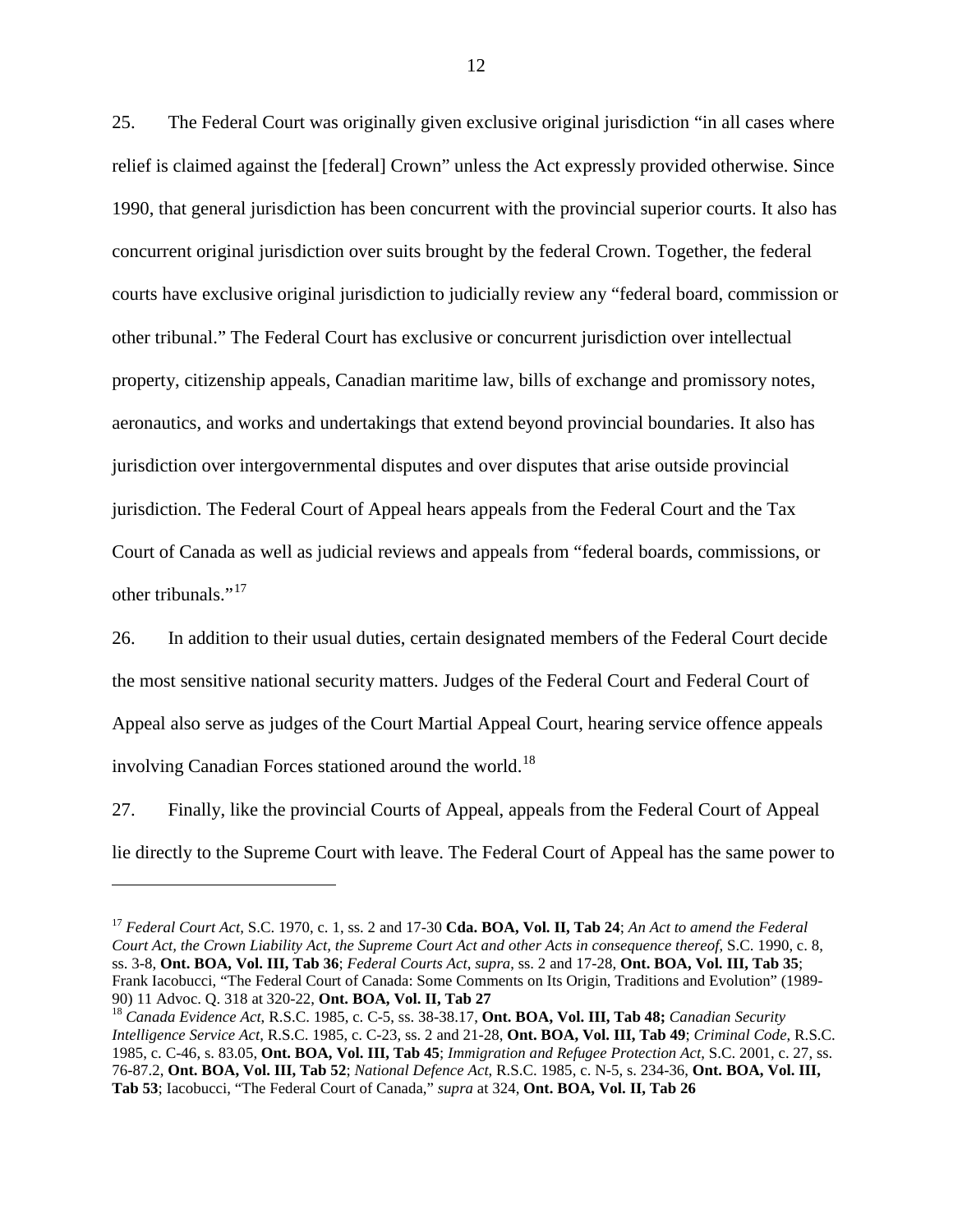grant leave to the Supreme Court as do provincial Courts of Appeal. Similarly, *per saltum*  appeals lie from the Federal Court to this Court in the same way as they do from the provincial superior courts.<sup>[19](#page-17-0)</sup>

28. Judges dealing with the wide range of matters that regularly come before the federal courts do not become less qualified for appointment to this Court than they were when they were practising law. To the contrary, the Act itself makes it clear that federal court judges are perfectly capable of carrying out the duties of a judge of this Court. Section 30 provides that whenever there is not a *quorum* of Supreme Court judges available, a judge of the Federal Court of Appeal, Federal Court, or Tax Court of Canada shall be requested to sit as an *ad hoc* judge of the Supreme Court. While doing so, the federal court judge "possesses the powers and privileges and shall discharge the duties of a puisne judge" of the Supreme Court. A provincial superior court judge can only be requested to sit as an *ad hoc* judge if all of the judges of the Federal Court of Appeal, the Federal Court, and the Tax Court of Canada are absent from Ottawa or unable to sit (or if the appeal is from Québec and less than two of the remaining Supreme Court judges are judges from Québec).<sup>[20](#page-17-1)</sup>

29. Furthermore, excluding judges of the federal courts with ten years' standing at the bar from appointment to this Court would create a hierarchy amongst the federally-appointed judiciary. While a federal court judge with ten years' standing at the bar would be ineligible for appointment, current as well as retired or former superior court judges would remain eligible for appointment to the Supreme Court until age 75 regardless of whether they had maintained a connection with the practice of law. Creating such a hierarchy amongst federally-appointed

<span id="page-17-0"></span><sup>19</sup> *Supreme Court Act*, *supra*, ss. 37-40, **Cda. BOA, Vol. I, Tab 11** <sup>20</sup> *Supreme Court Act*, *supra*, s. 30, **Cda. BOA, Vol. I, Tab 11**

<span id="page-17-1"></span>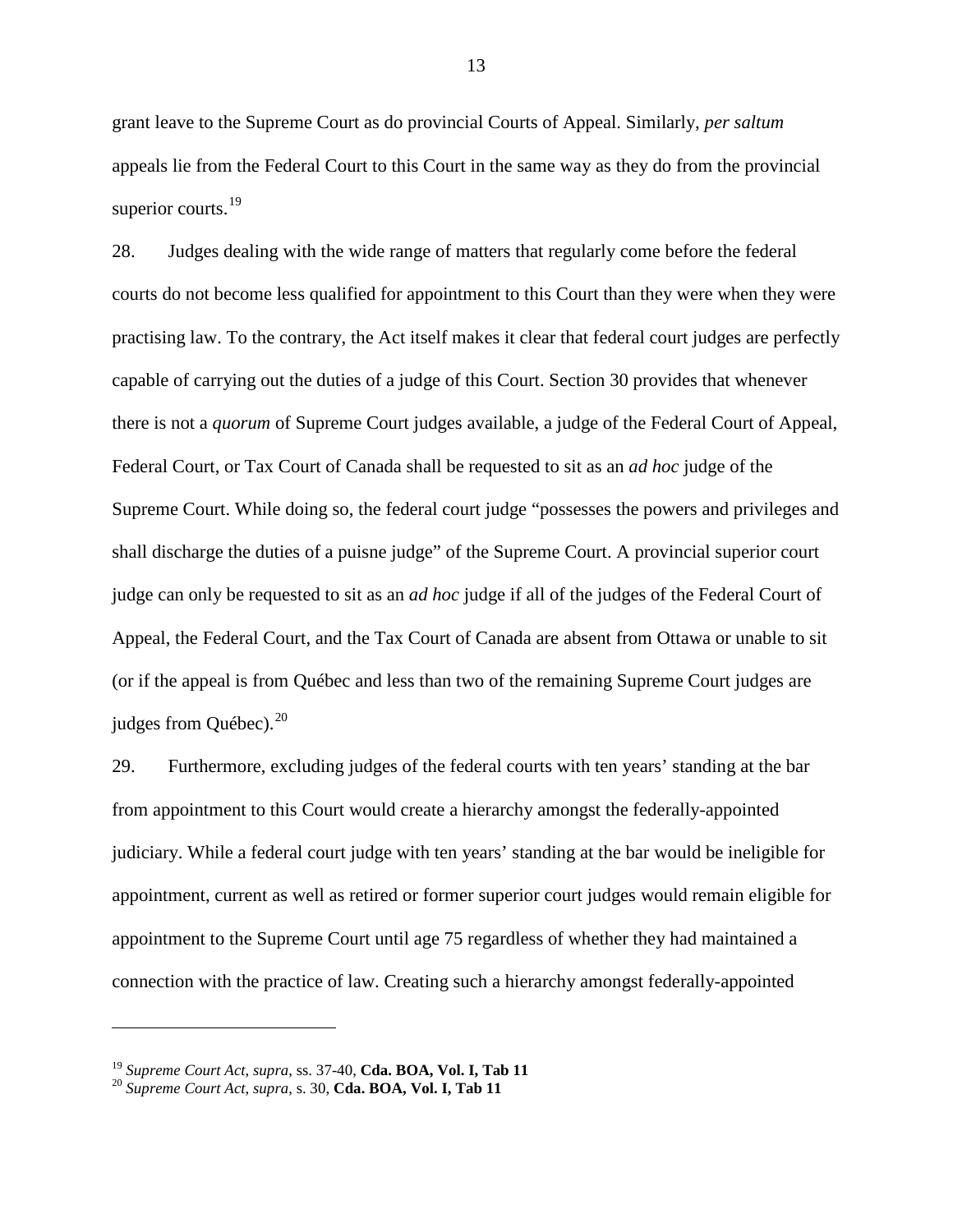judges would, over time, diminish the perceived rank and status of the federal courts and may well discourage outstanding candidates from accepting appointment to those courts. Such a result would be inconsistent with the establishment of the federal courts as courts for the "better administration of the laws of Canada."

# <span id="page-18-0"></span>**B. Question 1 – Ontario Takes No Position on Whether s. 6 of the** *Supreme Court Act*  **Permits the Appointment of Former Québec Advocates of Ten Years' Standing to the Supreme Court as Judges from Québec**

30. Section 6 of the *Supreme Court Act* applies only to appointments from Québec. Ontario therefore takes no position on whether s. 6 imposes stricter qualifications for appointment as a judge from Québec than the qualifications imposed by s. 5 on appointments generally.

# <span id="page-18-1"></span>**C. Question 2 – Sections 471 and 472 of Bill C-4 Are** *Ultra Vires* **to the Extent that they Amend the Constitution of Canada in Relation to the Supreme Court of Canada**

31. Ontario submits that, at least since 1982, the continued existence of the Supreme Court of Canada as a General Court of Appeal for Canada, including those fundamental features that are necessary to enable the Court to fulfill its essential role in Canada's scheme of constitutional government, are now constitutionally guaranteed to and for Canadians. Accordingly, Parliament cannot unilaterally abolish the Court, nor alter the essential features that constitute its lifeblood, through ordinary legislation under s. 101 of the *Constitution Act, 1867*.

32. One of the essential features that nourishes the Court's unique role is the qualifications needed for appointment to the Court, particularly the presence on the Court of three judges from Québec. Parliament cannot escape constitutional limitations on its jurisdiction through employing the device of 'declaratory legislation.' Therefore, to the extent that ss. 471 and 472 of Bill C-4 purport to alter the qualifications required for appointment, particularly as they relate to the qualifications of the three Québec members, those provisions are *ultra vires*.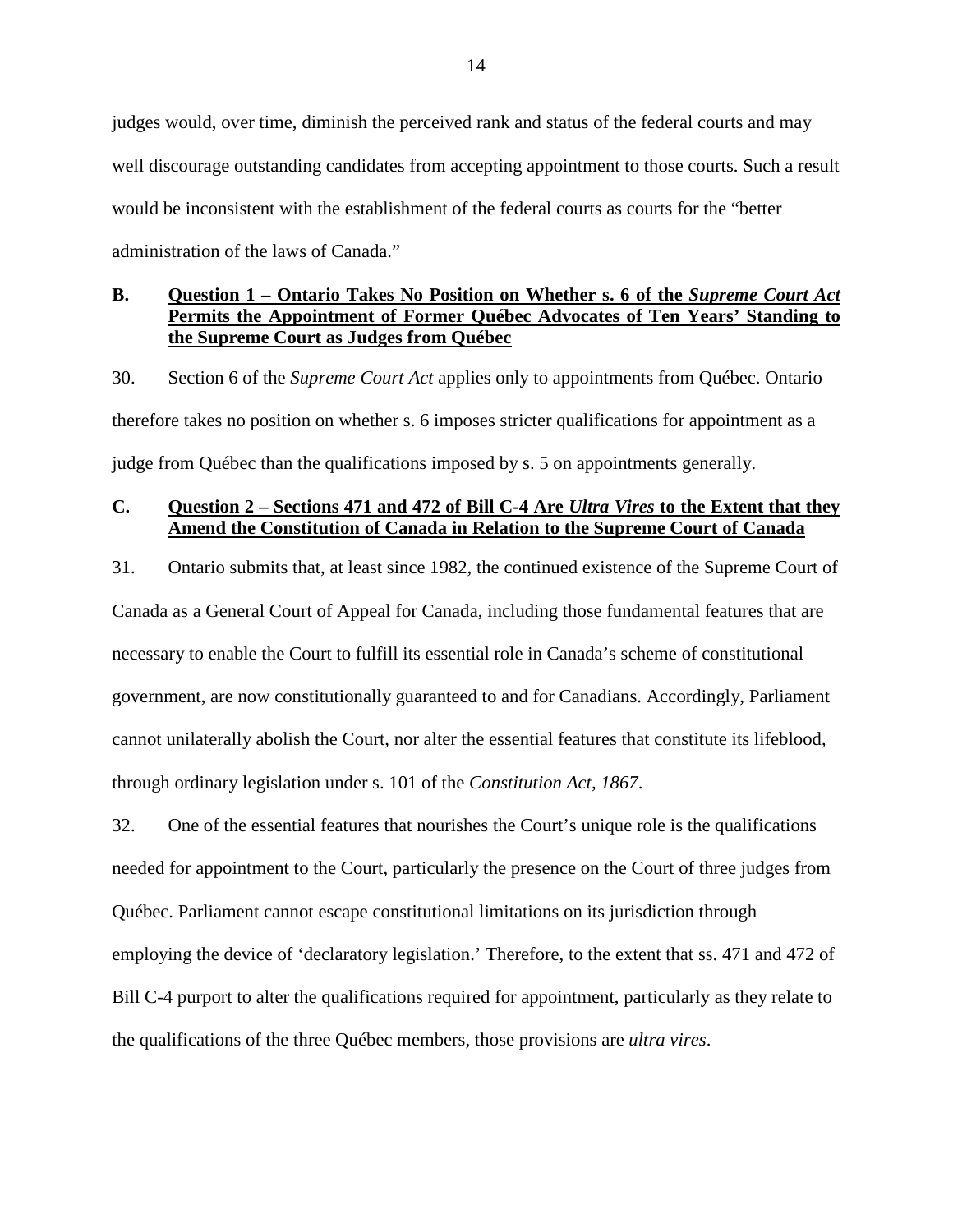<span id="page-19-0"></span>33. As this Court has held, Canada's "constitutional history demonstrates that our governing institutions have adapted and changed to reflect changing social and political values."<sup>[21](#page-19-1)</sup> As Canada evolved from a colony to an independent state, the Supreme Court assumed a growing role as the impartial, ultimate arbiter of federal-provincial differences, as an institution for ensuring uniform interpretation of the Constitution and federal laws, and as a vehicle for promoting cross-fertilization between Canada's two legal traditions (the common law and the civil law). In 1982, the Court took on an additional role as the ultimate arbiter of the fundamental rights promised to Canadians through the enactment of the *Canadian Charter of Rights and Freedoms* and the protection of the Aboriginal and treaty rights of the Aboriginal peoples of Canada. Accordingly, the Court's role has grown and matured to the extent that it now serves as a fundamental constitutional linchpin that is essential to the proper functioning of our entire scheme of government. $^{22}$  $^{22}$  $^{22}$ 

34. Section 101 of the *Constitution Act, 1867* provides for the "Constitution" as well as the "Maintenance" by Parliament of the Supreme Court:

| 101. The Parliament of Canada may,                 | 101. Le parlement du Canada pourra,              |
|----------------------------------------------------|--------------------------------------------------|
| notwithstanding anything in this Act, from         | nonobstant toute disposition contraire énoncée   |
| Time to Time provide for the <i>Constitution</i> , | dans la présente loi, lorsque l'occasion le      |
| Maintenance, and Organization of a General         | requerra, adopter des mesures à l'effet de       |
| <b>Court of Appeal for Canada</b> , and for the    | créer, maintenir et organiser une cour           |
| Establishment of any additional Courts for the     | générale d'appel pour le Canada, et établir      |
| better Administration of the Laws of Canada.       | des tribunaux additionnels pour la meilleure     |
|                                                    | administration des lois du Canada. <sup>23</sup> |

<span id="page-19-2"></span><span id="page-19-1"></span><sup>&</sup>lt;sup>21</sup> *Reference re Secession of Québec*, [1998] 2 S.C.R. 217 at para. 33, **Ont. BOA, Vol. I, Tab 20**<br><sup>22</sup> Newman, "The Constitutional Status of the Supreme Court of Canada" (2009), 74 S.C.L.R. (2d) 429 at 439-40, **Cda. BOA, Vol. III, Tab 73**; Canadian Bar Association, Committee on the Constitution, *Towards a New Canada* (1978) at 56, **Cda. Record, Vol. VII, Tab 57, p. 109**; *Reference re Secession of Québec*, *supra* at paras. 44, 56, and

<span id="page-19-3"></span><sup>74,</sup> **Ont. BOA, Vol. I, Tab 20** <sup>23</sup> *Constitution Act, 1867*, *supra*, s. 101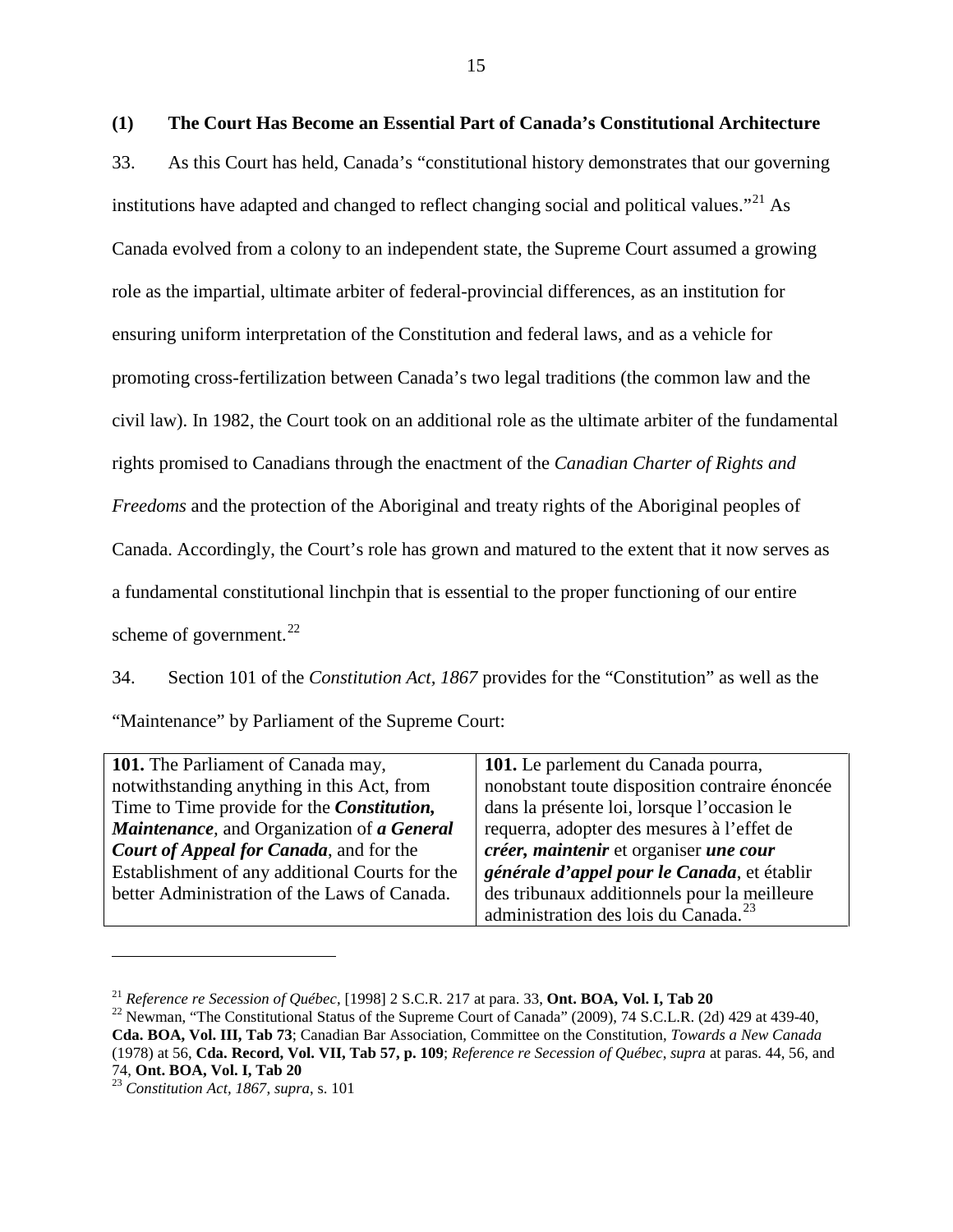Read literally, s. 101 is a mere grant of legislative jurisdiction that is permissive rather than mandatory: Parliament "may … from Time to Time" create a "General Court of Appeal for Canada" but is not obliged to do so. In fact, Parliament did not create the Supreme Court until 1875, seven years after Confederation.

35. In the first years after Confederation, however, there was no need for Canada to have its own Supreme Court. Canada was not yet an independent state. As part of the British Empire, its highest court of appeal was the General Court of Appeal for the Empire as a whole: the Imperial Privy Council. By virtue of her Royal Prerogative, the Queen was "the fountain of all justice throughout [her] dominions and exercises jurisdiction in [her] Council, which acts in an advisory capacity to the Crown." In 1833, a statutory Judicial Committee of the Privy Council consisting of holders of high judicial office in England and senior colonial judges appointed to the Imperial Privy Council had been created to conduct the Privy Council's judicial work.<sup>[24](#page-20-0)</sup>

36. Although the decisions of the Privy Council were in form mere recommendations to Her Majesty in Council who implemented them by Order in Council, "according to constitutional convention it is unknown and unthinkable that [Her] Majesty in Council should not give effect to

<span id="page-20-0"></span> $^{24}$  Viscount Haldane, "The Work for the Empire of the Judicial Committee of the Privy Council" (1923) 1 Cambridge LJ 143 at 146-48 and 153, **Ont. BOA, Vol. II, Tab 23**; Frank Safford and George Wheeler, *The Practice of the Privy Council in Judicial Matters* (London: Sweet & Maxwell, 1901) at 1-2 and 699-707, **Ont. BOA, Vol. II,**  Tab 32; Lord Neuberger, "The Judicial Committee of the Privy Council in the 21<sup>st</sup> Century" (speech delivered 11 October 2013, Isle of Man) at paras. 14-17, online: [http://www.supremecourt.gov.U.K./docs/speech-131011.pdf.](http://www.supremecourt.gov.uk/docs/speech-131011.pdf) Accessed 9 December 2013, **Ont. BOA, Vol. II, Tab 30**; *Judicial Committee Act, 1833* (U.K.), 3&4 Will. IV, c. 46, ss. 1-3, **Ont. BOA, Vol. III, Tab 57**; *Judicial Committee Act, 1843* (U.K.), 6&7 Vict., c. 38, s. 1, **Ont. BOA, Vol. III, Tab 58**; *Judicial Committee Act, 1844* (U.K.), 7&8 Vict., c. 69, ss. 1 and 9, **Ont. BOA, Vol. III, Tab 59**; *Appellate Jurisdiction Act, 1876* (U.K.), 39&40 Vict., c. 59, ss. 6, 14, and 25, **Ont. BOA, Vol. III, Tab 60**; *Judicial Committee Act, 1881* (U.K.), 44&45 Vict., c. 3, s. 1, **Ont. BOA, Vol. III, Tab 61**; *Appellate Jurisdiction Act, 1887*  (U.K.), 50&51 Vict., c. 70, ss. 3-5, **Ont. BOA, Vol. III, Tab 62**; *Judicial Committee Amendment Act, 1895* (U.K.), 58&59 Vict., c. 44, s. 1, **Ont. BOA, Vol. III, Tab 63**; *Appellate Jurisdiction Act, 1908* (U.K.), 8 Edw. VII, c. 51, s. 1, **Ont. BOA, Vol. III, Tab 64**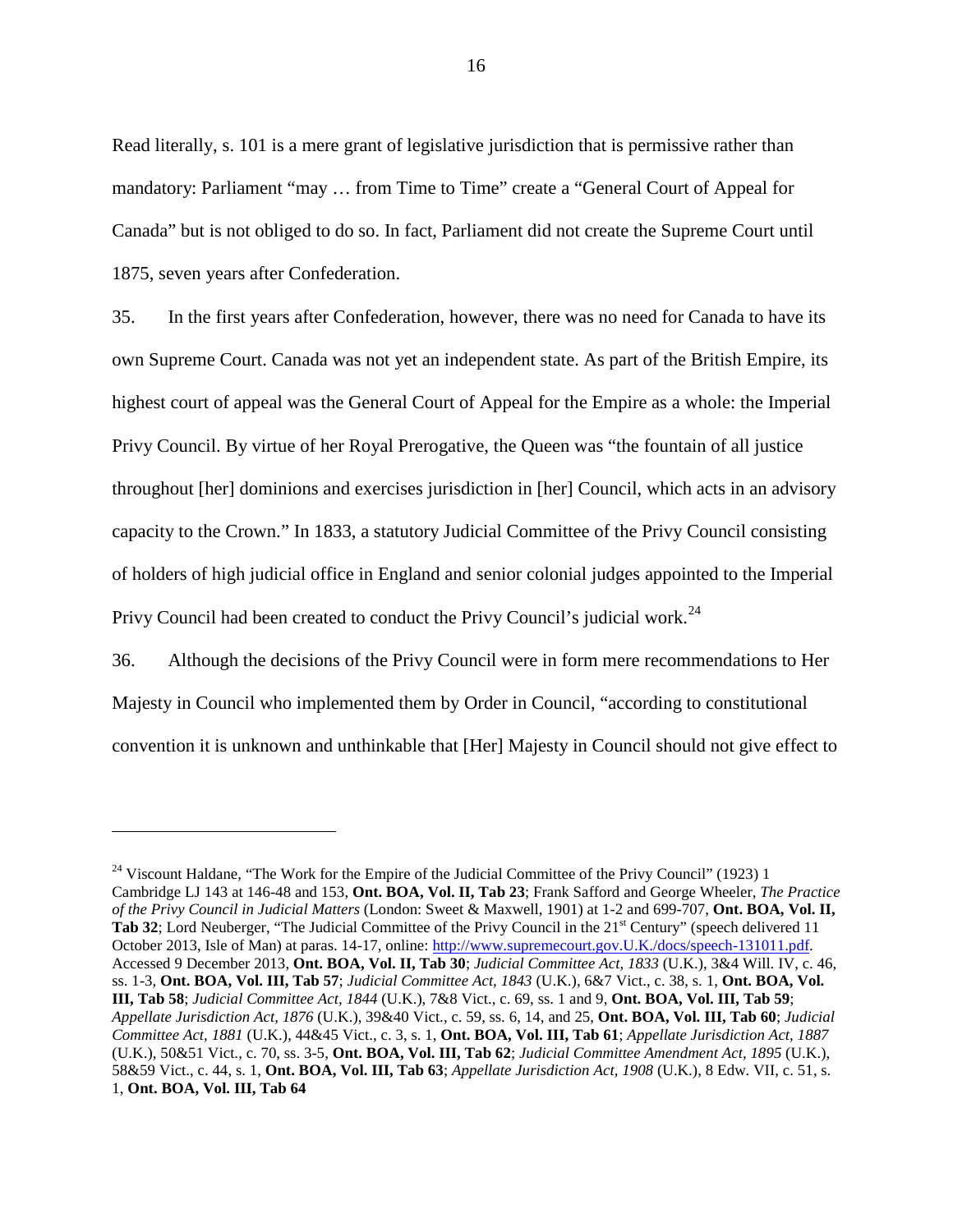the report of the Judicial Committee, who are thus in truth an appellate Court of law, to which by the statute of 1833 all appeals within their purview are referred."<sup>[25](#page-21-0)</sup>

37. At the time of Confederation, appeals lay to the Privy Council from the final courts of appeal of the Canadian colonies subject to varying subject matter and monetary limitations. A right of appeal to the Privy Council could also be granted by Imperial Order-in-Council or by special leave of the Queen in Council in a particular case.  $^{26}$  $^{26}$  $^{26}$ 

38. In the debates leading up to Confederation, Attorney-General East George Étienne Cartier expressed the common understanding of the Fathers of Confederation that "As long as we keep up our connection with the Mother Country, we shall always have our court of final appeal in Her Majesty's Privy Council." When the *BNA Act* was being debated at Westminster, the former Colonial Secretary made it clear that questions of constitutionality "would first be raised in the Colonial Law Courts, and would ultimately be settled by the Privy Council at home."<sup>[27](#page-21-2)</sup> Accordingly, the nature and character of the ultimate arbiter of legal issues and disputes was a central concern of the drafters of 1867 Act. Because of the continued oversight of the Privy Council, the establishment of a General Court of Appeal for Canada was at that time desirable but not absolutely necessary.

39. Even when Parliament did decide to create a Supreme Court, it was not intended to replace the Privy Council as Canada's final appellate tribunal. The first two Supreme Court bills

<span id="page-21-1"></span><span id="page-21-0"></span>

<sup>&</sup>lt;sup>25</sup> British Coal Corp. v. The King, [1935] A.C. 500 at 511 (P.C.), **Ont. BOA, Vol. I, Tab 2**<br><sup>26</sup> British Coal Corp., supra at 511-12, **Ont. BOA, Vol. I, Tab 2**; An Act respecting the Court of Error and Appeal, C.S.U.C. 1859, c. 13, ss. 57-58, **Ont. BOA, Vol. III, Tab 55**; C.C.P. 1867, art. 1178, **Ont. BOA, Vol. III, Tab 56**; Order-in-Council dated 27 November 1852 (New Brunswick appeals) in Safford & Wheeler, *supra* at 380-89, **Ont. BOA, Vol. II, Tab 32**; Order-in-Council dated 20 March 1863 (Nova Scotia appeals) in Safford & Wheeler, *supra*

<span id="page-21-2"></span><sup>&</sup>lt;sup>27</sup> Province of Canada, Legislative Assembly, *Parliamentary Debates on the Subject of the Confederation of the British North American Provinces*, 8th Parl., 3rd Sess. (2 March 1865) at 575-76, **Ont. Record, Vol. I, Tab 1, pp. 5-6**; U.K., H.C., *Parliamentary Debates*, 3rd ser., vol. 185, cols. 1319-20 (4 March 1867), **Ont. Record, Vol. I, Tab 2, p. 17**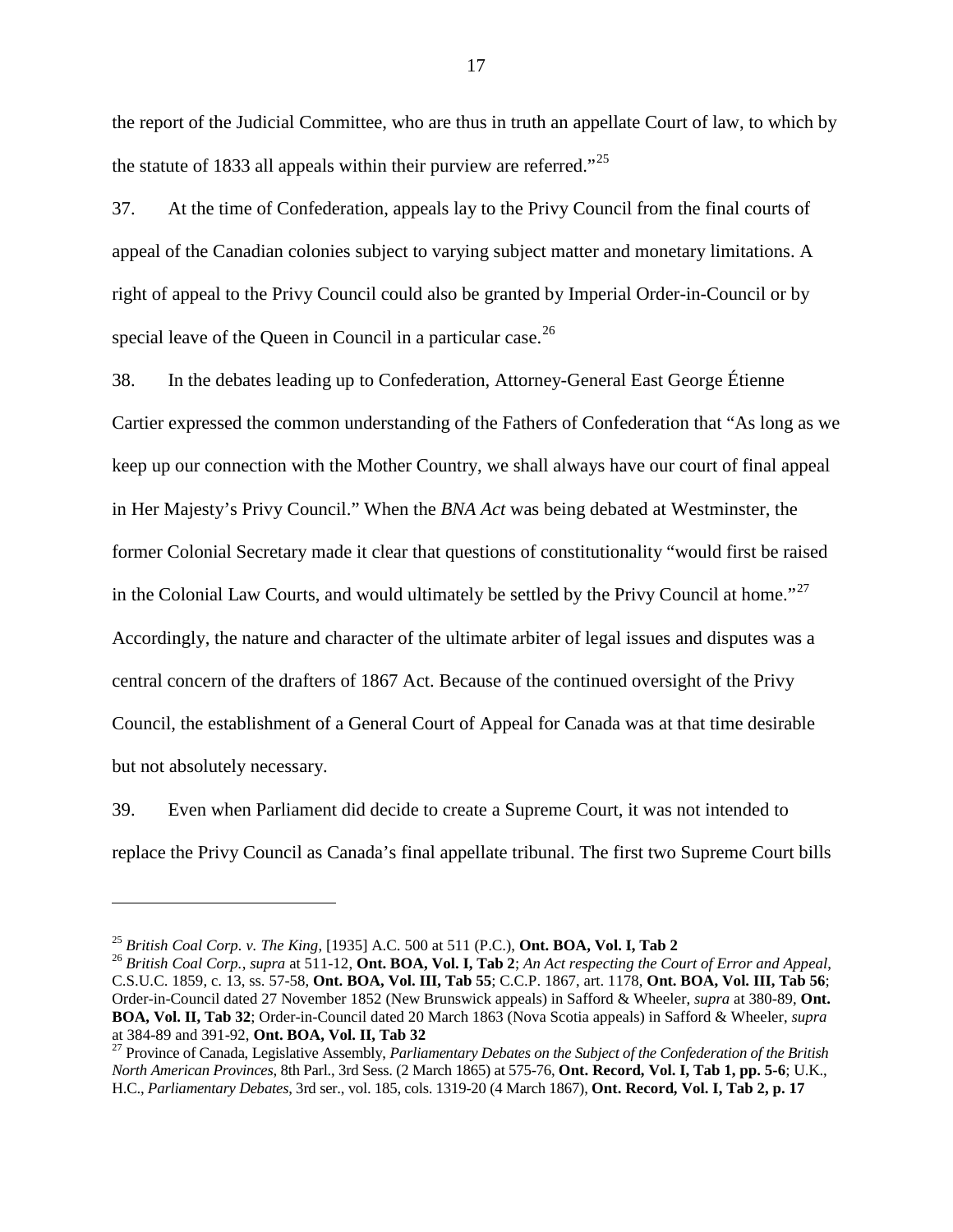introduced by Sir John A. Macdonald did not purport to limit appeals to the Privy Council, the Prime Minister maintaining that "we had no power to deprive a British subject of the right of going to the foot of the Throne for redress." Macdonald believed that it "was very important – especially in a country like ours, to have such a means of uniformity of law as to have the decisions of the great Courts of England as our authority."<sup>[28](#page-22-0)</sup>

40. The Supreme Court bill that eventually became law, as originally introduced by Télesphore Fournier, the Mackenzie Government's Minister of Justice, did not at first contain any provision limiting Privy Council appeals. When an amendment was passed purporting to limit appeals to the Privy Council, the Imperial Government seriously considered disallowing the Act until the Law Officers determined that the clause was not actually effective to bar Privy Council appeals. Similarly, when Parliament attempted to end all appeals to the Privy Council in criminal matters, the Privy Council itself ruled the provision unconstitutional.<sup>[29](#page-22-1)</sup>

41. It was only after the *Statute of Westminster* gave Parliament the power to legislate extraterritorially and to repeal Imperial statutes that the Supreme Court could replace the Privy Council as Canada's ultimate appellate tribunal. Exercising its newly granted authority,

<span id="page-22-1"></span><span id="page-22-0"></span><sup>28</sup> House of Commons, *Debates*, 1st Parl., 2nd Sess. (21 May 1869) at 422-24, **Ont. Record, Vol. I, Tab 3, pp. 19-21**; House of Commons, *Debates*, 1st Parl., 3rd Sess. (18 March 1870) at 502-08, **Ont. Record, Vol. I, Tab 4, pp. 23-29**; House of Commons, *Debates*, 1st Parl., 3rd Sess. (10 May 1870) at 1498, **Ont. Record, Vol. I, Tab 5, p. 31** <sup>29</sup> An Act to establish a Supreme Court, and a Court of Exchequer, for the Dominion of Canada, S.C. 1875, c. 11, s. 47 ("*Supreme and Exchequer Courts Act, 1875*") , **Cda. BOA, Vol. I, Tab 12**; House of Commons, 3rd Parl., 2nd Sess., *Debates* (30 March 1875) at 976-83, **Cda. Record, Vol. I, Tab 10, pp. 133-40;** *Correspondence respecting the Supreme and Exchequer Courts of Canada* (London: n.p., 1876), **Ont. Record, Vol. I, Tab 6, pp. 32-72**; Bora Laskin, "The Supreme Court of Canada: The First One Hundred Years" (Sept. 1975) 53:3 Cdn. Bar Rev. 459 at 460- 63, **Ont. BOA, Vol. II, Tab 28;** Michael John Herman, "The Founding of the Supreme Court of Canada and the Abolition of the Appeal to the Privy Council," (1976) 8:7 Ottawa L.R. 7 at 12-23 and 27-28, **Ont. BOA, Vol. II, Tab 24;** Frank Iacobucci, "The Supreme Court of Canada: Its History, Powers and Responsibilities" (2002) 4 J. of Appellate Practice and Process 27 at 28-29, **Ont. BOA, Vol. II, Tab 27**; *An Act to amend the law respecting Procedure in Criminal Cases*, S.C. 1887, c. 50, s. 1, **Ont. BOA, Vol. III, Tab 41**; *An Act further to amend the law respecting Procedure in Criminal Cases*, S.C. 1888, c. 43, s. 1, **Ont. BOA, Vol. III, Tab 42**; *Criminal Code*, R.S.C. 1906, c. 146, s. 1025, **Ont. BOA, Vol. III, Tab 43**; *R. v. Nadan*, [1926] A.C. 483 at 491-93 (P.C.), **Ont. BOA, Vol. I, Tab 14**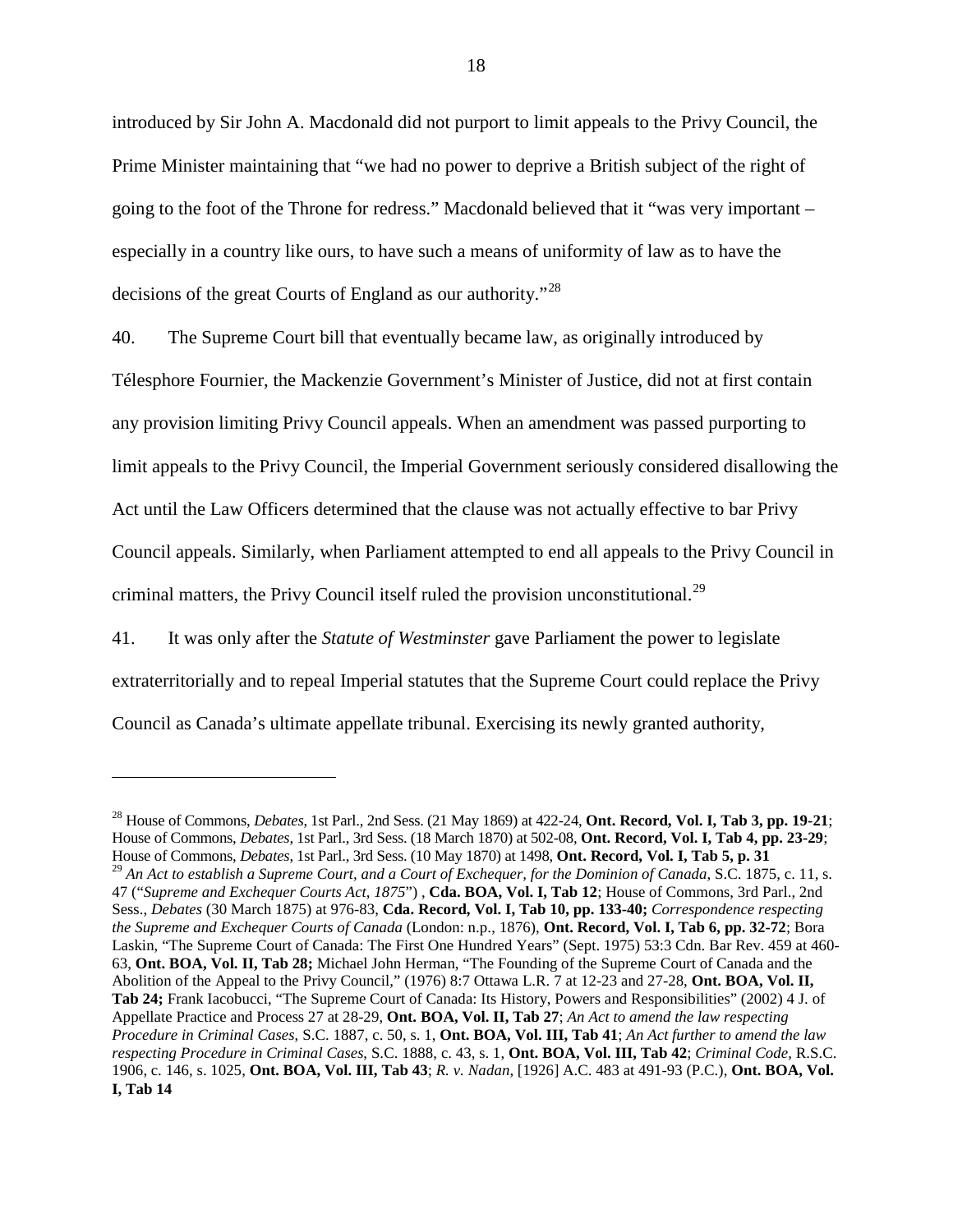Parliament re-enacted the provision barring criminal appeals to the Privy Council in 1933 and abolished civil appeals (including appeals directly from provincial courts) in 1949. Even though the final abolition of Privy Council appeals was hotly contested in Parliament, the Privy Council ultimately upheld Parliament's power to abolish both criminal and civil appeals. In 1949, therefore, the Supreme Court at last truly assumed the role of the "General Court of Appeal for Canada<sup>"[30](#page-23-0)</sup>

42. The final step required to make the Supreme Court a court devoted to determining questions of nation-wide public importance was taken in 1975 when appeals as of right were abolished (except for references to provincial courts of appeal and a limited range of criminal cases). The Court was given the discretion, similar to the discretion already possessed by the House of Lords and the United States Supreme Court, to hear only those cases which it or a provincial or federal Court of Appeal felt were of sufficient "public importance" to warrant granting leave.  $31$ 

43. Free of the supervising authority of the Privy Council and the need to hear cases of purely private interest merely because they involved a certain monetary value, this Court became free to

<span id="page-23-0"></span><sup>30</sup> *An Act to amend the Criminal Code*, S.C. 1933, c. 53, s. 17, **Ont. BOA, Vol. III, Tab 44**; *British Coal Corp.*, [1935] A.C. 500 at 516-23, **Ont. BOA, Vol. I, Tab 2**; *An Act to amend the Supreme Court Act*, S.C. 1949, c. 37, s. 3, **Cda. BOA, Vol. I, Tab 21**; *Ontario (A.G.) v. Canada (A.G.)*, [1947] A.C. 127 at 145-55 (P.C.), **Cda. BOA, Vol. II, Tab 35**; Laskin, "The Supreme Court of Canada: The First One Hundred Years," *supra* at 459, **Ont. BOA, Vol. II, Tab 28**; Herman, *supra* at 28-31, **Ont. BOA, Vol. II, Tab 24**; Iacobucci, "The Supreme Court of Canada," *supra*

<span id="page-23-1"></span>at 29-30, **Ont. BOA, Vol. II, Tab 27** <sup>31</sup> Canadian Bar Association, *Report of the Special Committee of the Canadian Bar Association on the Caseload of the Supreme Court of Canada* at 8-11 and 14-15, **Ont. Record, Vol. I, Tab 8, pp. 115-18 and 121-22**; Senate, *Debates*, 30th Parl., 1st Sess., Vol. I (15 October 1974) at 103-06, **Ont. Record, Vol. I, Tab 9, pp. 187-90**; House of Commons, *Debates*, 30th Parl., 1st Sess., Vol. III (12 December 1974) at 2193-95, **Ont. Record, Vol. II, Tab 10, pp. 2-4**; *An Act to amend the Supreme Court Act and to make related amendments to the Federal Court Act*, S.C. 1974-75-76, c. 18, ss. 3, 5, and 9, **Ont. BOA, Vol. III, Tab 33**; *Supreme Court Act*, *supra*, s. 40, **Cda. BOA, Vol. 1, Tab 11**; Laskin, "The Supreme Court of Canada: The First One Hundred Years," *supra* at 463-64, **Ont. BOA, Vol. II, Tab 28**; Laskin, "The Role and Functions of Final Appellate Courts: The Supreme Court of Canada," (Sept.1975) 53:3 Cdn. Bar Rev. 469 at 474-75, **Ont. BOA, Vol. II, Tab 29**; Iacobucci, "The Supreme Court of Canada," *supra* at 30-31, **Ont. BOA, Vol. II, Tab 27**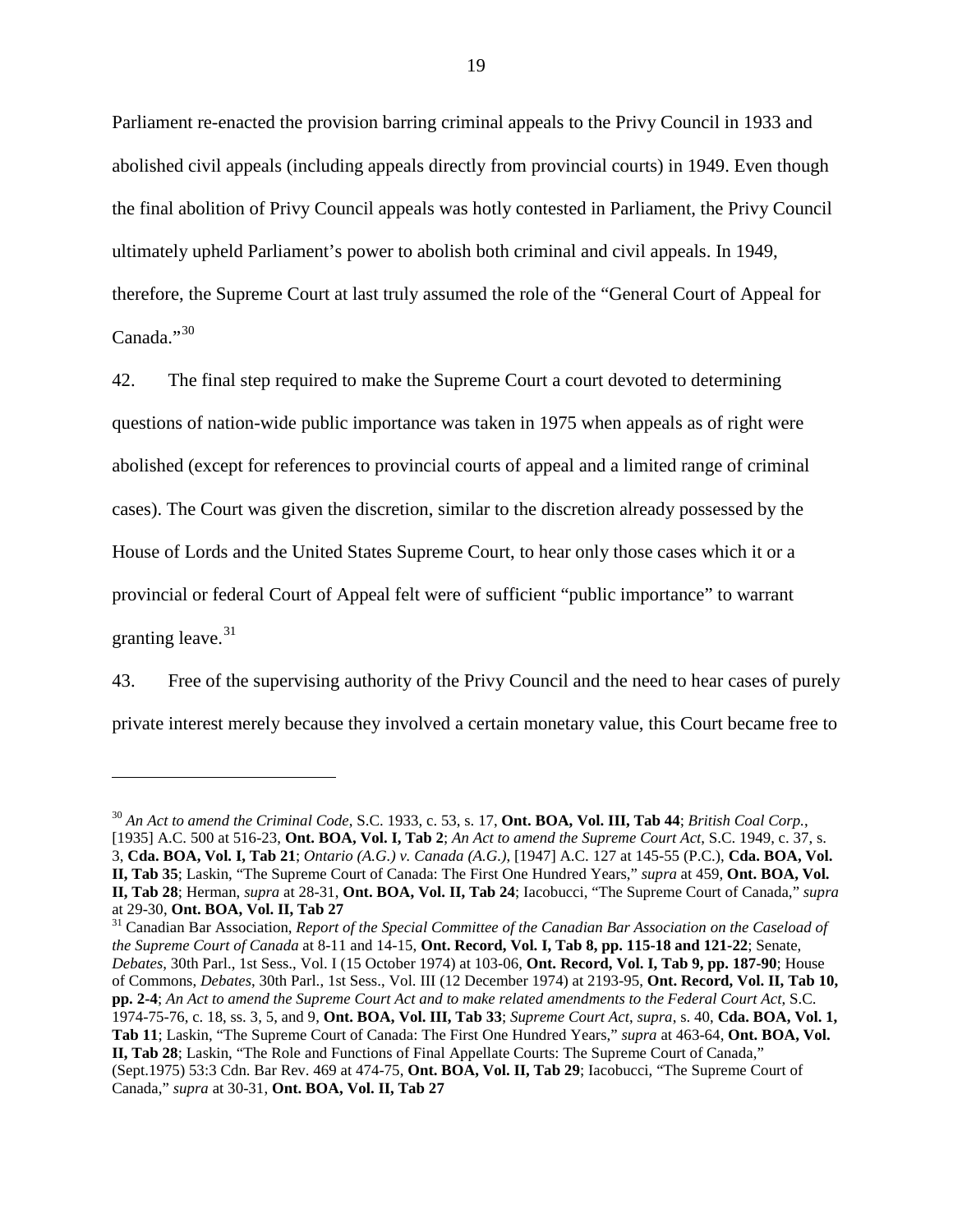act as befits the ultimate "General Court of Appeal for Canada." In light of the expansion of its jurisdiction and ability to control its own docket, its "mandate became oriented less to error correction and more to development of the jurisprudence." The Court decided that "the powers of this Court in the exercise of its jurisdiction are no less in scope than those formerly exercised in relation to Canada by the Judicial Committee" and that "its jurisdiction should be as comprehensive respecting federal and provincial laws as is that of the lower courts, subject to the screening of cases for their national importance."<sup>[32](#page-24-0)</sup>

44. In light of its national role, the Court declared that it was not bound by its or the Privy Council's previous decisions (although it would not depart from them lightly). It held that not only the strict *ratio decidendi* of its decisions, but also "a wider circle of analysis which is obviously intended for guidance and which should be accepted as authoritative," was binding on lower courts. And it decided that it could grant leave to appeal in any case it found to be of national importance, including cases where leave to appeal a first-level decision to the Court of Appeal has been denied and criminal cases in which the *Criminal Code* does not provide for an appeal.<sup>[33](#page-24-1)</sup>

45. Nor, in the exercise of its "'unifying jurisdiction' over the provincial courts," is the Court "restricted to the identical powers of the lower courts from which an appeal is made." Rather, it can exercise the powers necessary "to enable this Court to discharge its role at the apex of the

<span id="page-24-0"></span><sup>32</sup> *Reference re Farm Products Marketing Act*, [1957] S.C.R. 198 at 212-13 (Rand J.), **Ont. BOA, Vol. I, Tab 17**; *R. v. Gardiner*, [1982] 2 S.C.R. 368 at 398-99, **Ont. BOA, Vol. I, Tab 11**; *R. v. Henry*, [2005] 3 S.C.R. 609, 2005 SCC 76 at para. 53, **Ont. BOA, Vol. I, Tab 12**; Iacobucci, *"*The Supreme Court of Canada," *supra* at 39-40, **Ont. BOA, Vol. II, Tab 27**

<span id="page-24-1"></span><sup>33</sup> *A.V.G. Management Science Ltd. v. Barwell Developments Ltd.*, [1979] 2 S.C.R. 43 at 57, Ont. BOA, Vol. I, Tab 1; *R. v. Gardiner*, *supra* at 390-405, **Ont. BOA, Vol. I, Tab 11**; *MacDonald v. Montreal (City)*, [1986] 1 S.C.R. 460 at 503-04 and 506-10, **Ont. BOA, Vol. I, Tab 9**; *R. v. Salituro*, [1991] 3 S.C.R. 654 at 665-66, **Ont. BOA, Vol. I, Tab 15**; *Dagenais v. C.B.C.*, [1994] 3 S.C.R. 835 at 858-62, **Ont. BOA, Vol. I, Tab 5**; *R. v. Mentuck*, [2001] 3 S.C.R. 442, 2001 SCC 76 at paras. 20-21, **Ont. BOA, Vol. I, Tab 13**; *R. v. Henry*, *supra* at paras. 44 and 52-59, **Ont. BOA, Vol. I, Tab 12**; *R. v. Shea*, [2010] 2 S.C.R. 17, 2010 SCC 26 at paras. 3-12, **Ont. BOA, Vol. I, Tab 16**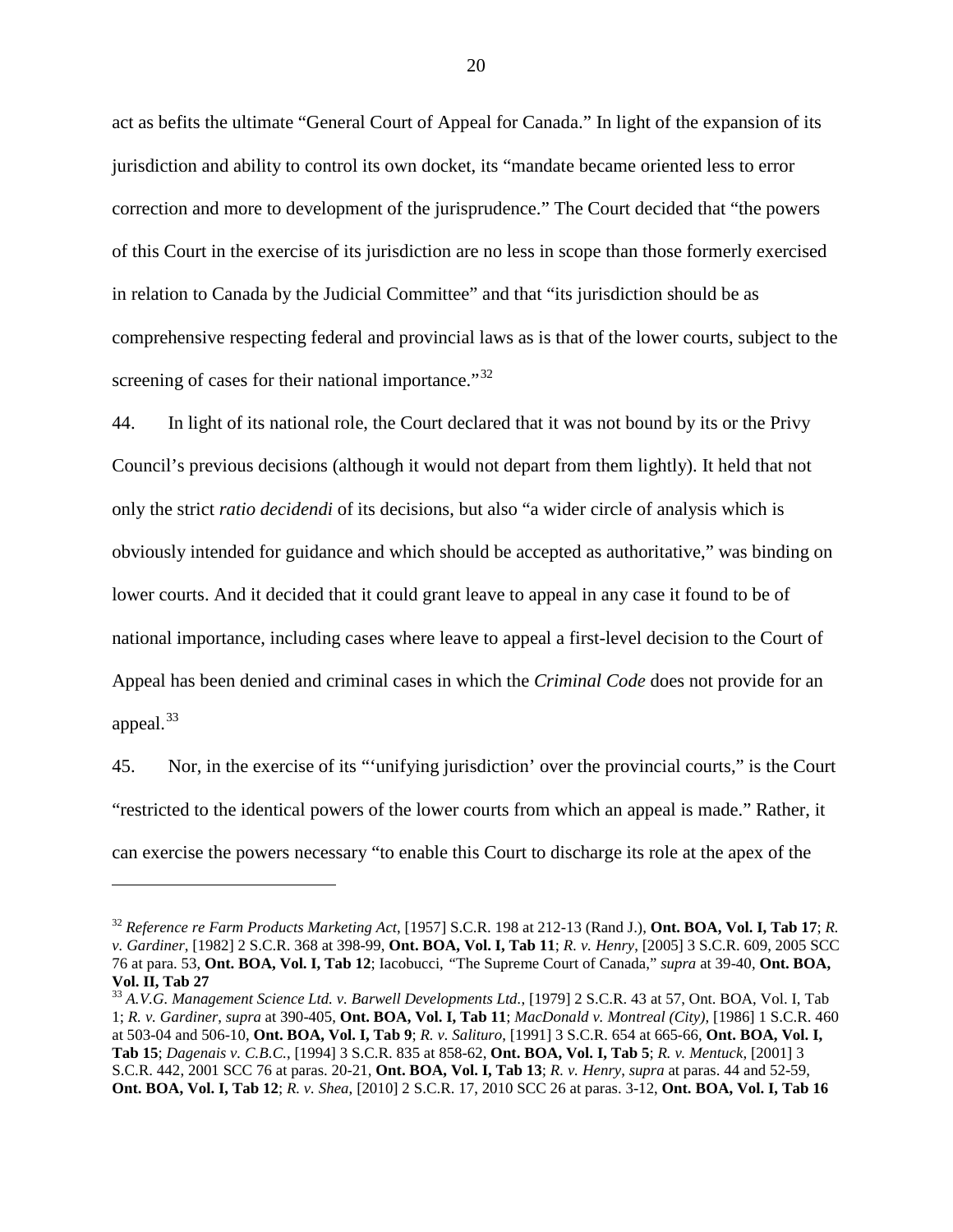Canadian judicial system, as the court of last resort for all Canadians." As "the words 'general court of appeal' in s. 101 denote the status of the Court within the national court structure and should not be taken as a restrictive definition of the Court's functions," the Court's powers can include the power to answer reference questions dealing with provincial or even international law, notwithstanding the original jurisdiction of the provincial superior courts.<sup>[34](#page-25-0)</sup>

46. As Canada evolved into an independent country and this Court evolved into a supervisory ultimate court of appeal devoted to matters of national importance, what was once permissive became mandatory. The *Canada Act 1982* confirmed Canada's legal independence from the United Kingdom and the fact that Canada can no longer rely on the existence of the Privy Council as a general court of appeal. [35](#page-25-1) The *Constitution Act, 1982* also confirmed that Canada is now a constitutional democracy, with the Constitution of Canada serving as the supreme law of Canada. The proper enforcement and interpretation of such a supreme law requires an authoritative arbiter, namely, the Supreme Court of Canada. Thus, given Canada's modern constitutional architecture and the essential status and role played by the Supreme Court in that structure, s. 101 of the *Constitution Act, 1867* must now be read as requiring that Parliament "Maintain" the "General Court of Appeal for Canada" that it has "Constituted."

47. This interpretation of s. 101, as entailing not merely a grant of jurisdiction but also as imposing limitations on Parliament's legislative authority, is broadly analogous to the manner in which this Court has interpreted ss. 92(14) and 96 of the *Constitution Act, 1867*:

| 92. In each Province the Legislature may     | 92. Dans chaque province la législature pourra |
|----------------------------------------------|------------------------------------------------|
| exclusively make Laws in relation to Matters | exclusivement faire des lois relatives aux     |
| coming within the Classes of Subjects next   | matières tombant dans les catégories de sujets |

<span id="page-25-0"></span><sup>34</sup> *Hunt v. T&N plc*, [1993] 4 S.C.R. 289 at 317-19, **Ont. BOA, Vol. I, Tab 5**; *Reference re Secession of Québec*,

<span id="page-25-1"></span>*s*<sup>5</sup> *Canada Act, 1982* (U.K.), 1982, c.11, s.2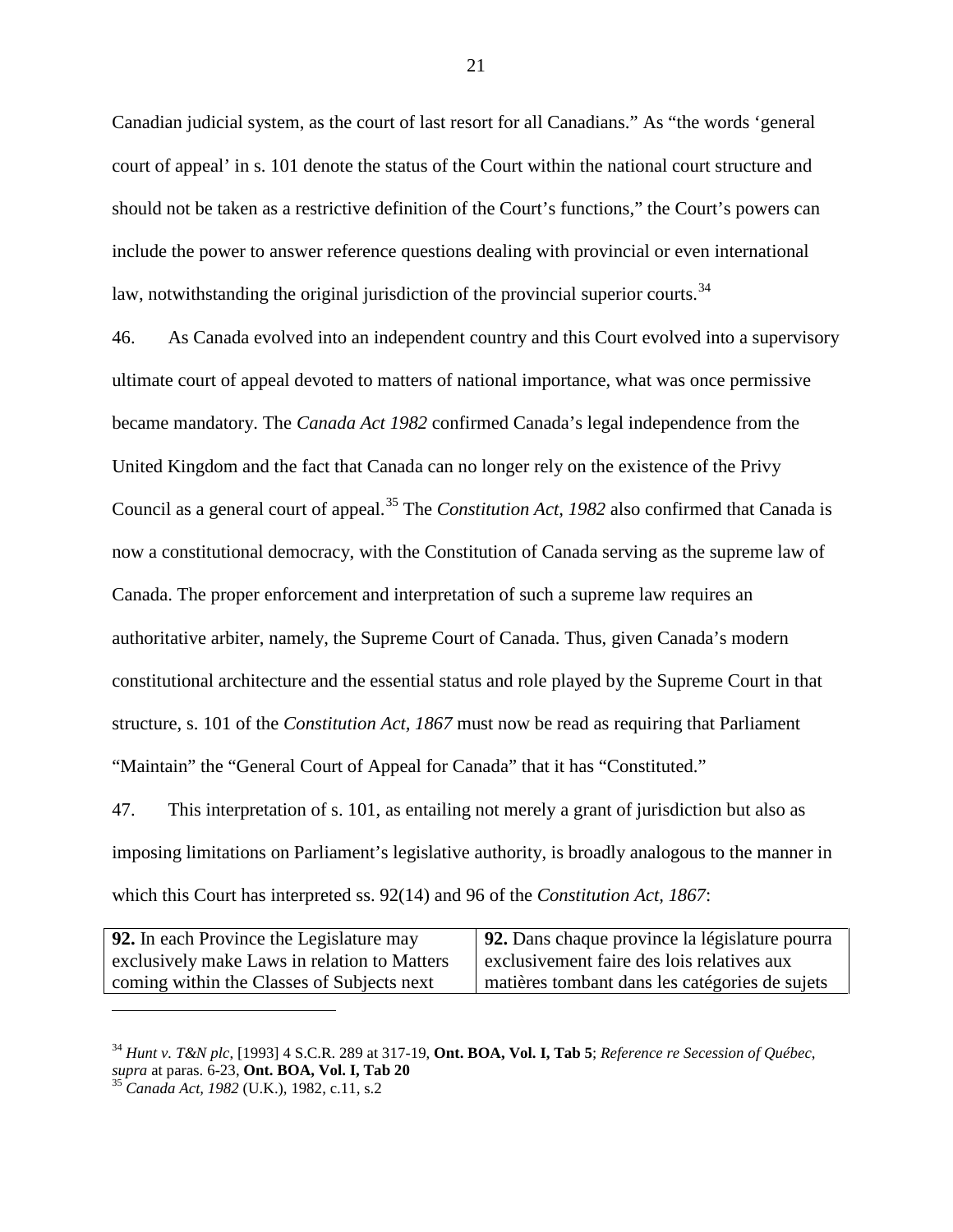| hereinafter enumerated; that is to say,                                                                                                                                                                                                                 | ci-dessous énumérés, savoir :                                                                                                                                                                                                                                             |
|---------------------------------------------------------------------------------------------------------------------------------------------------------------------------------------------------------------------------------------------------------|---------------------------------------------------------------------------------------------------------------------------------------------------------------------------------------------------------------------------------------------------------------------------|
| .                                                                                                                                                                                                                                                       | $\cdots$                                                                                                                                                                                                                                                                  |
| 14. The Administration of Justice in the<br>Province, including the Constitution,<br>Maintenance, and Organization of<br>Provincial Courts, both of Civil and of<br>Criminal Jurisdiction, and including<br>Procedure in Civil Matters in those Courts. | 14. L'administration de la justice dans la<br>province, y compris la création, le maintien<br>et l'organisation de tribunaux de justice<br>pour la province, ayant juridiction civile et<br>criminelle, y compris la procédure en<br>matières civiles dans ces tribunaux; |
| <b>96.</b> The Governor General shall appoint the<br>Judges of the Superior, District, and County                                                                                                                                                       | 96. Le gouverneur-général nommera les juges<br>des cours supérieures, de district et de comté                                                                                                                                                                             |
| Courts in each Province, except those of the                                                                                                                                                                                                            | dans chaque province, sauf ceux des cours de                                                                                                                                                                                                                              |
| Courts of Probate in Nova Scotia and New                                                                                                                                                                                                                | vérification dans la Nouvelle-Écosse et le                                                                                                                                                                                                                                |
| Brunswick.                                                                                                                                                                                                                                              | Nouveau-Brunswick. <sup>36</sup>                                                                                                                                                                                                                                          |

Although in literal terms, s. 92(14) is a grant of legislative jurisdiction and s. 96 a mere

appointing power, this Court has repeatedly held that the judicature provisions of the

Constitution were intended to create "a strong constitutional basis for national unity, through a

unitary judicial system." Section 96 limits both Parliament and the provincial legislatures.

Neither level of government can remove the core jurisdiction of the provincial superior courts

without a constitutional amendment.<sup>[37](#page-26-1)</sup>

48. Section 101 should similarly be interpreted as requiring that Parliament Maintain a

"General Court of Appeal for Canada," including the maintenance of those features needed to

allow the Court to fulfill its unique national role.<sup>[38](#page-26-2)</sup> Just as the "presence of a federally staffed and

remunerated bench across the country has served as a unifying force in Canada," so too has the

existence of a supreme appellate tribunal that can hear appeals from any court in Canada on any

<span id="page-26-2"></span><span id="page-26-1"></span><span id="page-26-0"></span><sup>36</sup> *Constitution Act, 1867*, *supra*, ss. 92(14) and 96 <sup>37</sup> *Reference re Residential Tenancies Act, 1979*, [1981] 1 S.C.R. 714 at 728, **Ont. BOA, Vol. I, Tab 18**; *MacMillan Bloedel v. Simpson*, [1995] 4 S.C.R. 725 at paras. 10-11, 15, and 36-37, **Ont. BOA, Vol. I, Tab 10**; *Reference re Residential Tenancies Act (N.S.)*, [1996] 1 S.C.R. 186 at paras. 26 and 72-73, **Ont. BOA, Vol. I, Tab 19** <sup>38</sup> Newman, *supra* at 436-43, **Cda. BOA, Vol. III, Tab 73**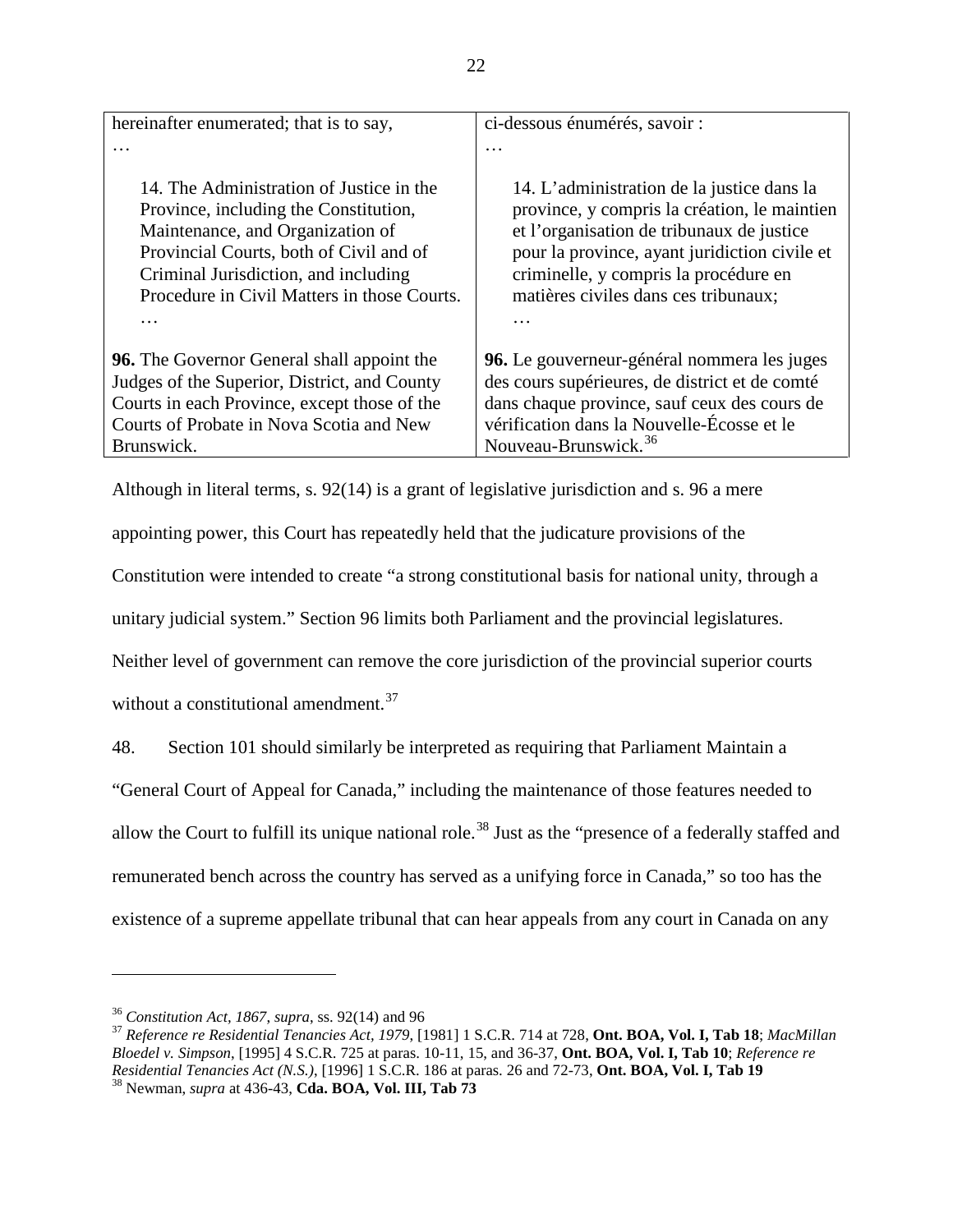legal matter, including on matters of common and civil law. The "constitutionally guaranteed existence" of independent courts of inherent jurisdiction in each province is "one of the ultimate safeguards of the rule of law in this country."<sup>[39](#page-27-0)</sup> The existence of one national "General Court of Appeal for Canada" that can resolve differences of opinion between the provincial superior courts, answer legal questions of general public importance, and offer definitive interpretations of the supreme law of Canada, is an equal, if not greater, safeguard.

49. This reading of s. 101 is supported and reinforced by the unwritten constitutional principles identified by this Court in the *Québec Secession Reference*. [40](#page-27-1) The **federalism principle** requires there to be an ultimate, impartial tribunal that can definitively settle disputes between the federal and provincial orders of government as to their respective spheres of authority. The **democratic principle** is advanced by allowing for the participation of, and accountability to, the people through public institutions created under the Constitution and supported and protected by the Court. In interpreting and applying the *Canadian Charter of Rights and Freedoms* and other constitutional rights provisions in a consistent manner across the country, the Court facilitates the **protection of minorities** as well as the protection of the **Aboriginal and treaty rights** of the Aboriginal peoples of Canada. This Court is the critical and essential guardian of **constitutionalism and the rule of law**, providing ultimate authoritative interpretations of the supreme law of Canada. In this way, the Court "vouchsafes to the citizens and residents of the country a stable, predictable and ordered society in which to conduct their affairs" and provides a "shield for individuals from arbitrary state action."[41](#page-27-2)

<span id="page-27-0"></span><sup>&</sup>lt;sup>39</sup> Reference re Residential Tenancies Act (N.S.), supra at para. 72, **Ont. BOA, Vol. I, Tab 19**<br><sup>40</sup> Reference re Secession of Québec, supra at paras. 49-82, **Ont. BOA, Vol. I, Tab 20**<br><sup>41</sup> Reference re Secession of Oué

<span id="page-27-1"></span>

<span id="page-27-2"></span>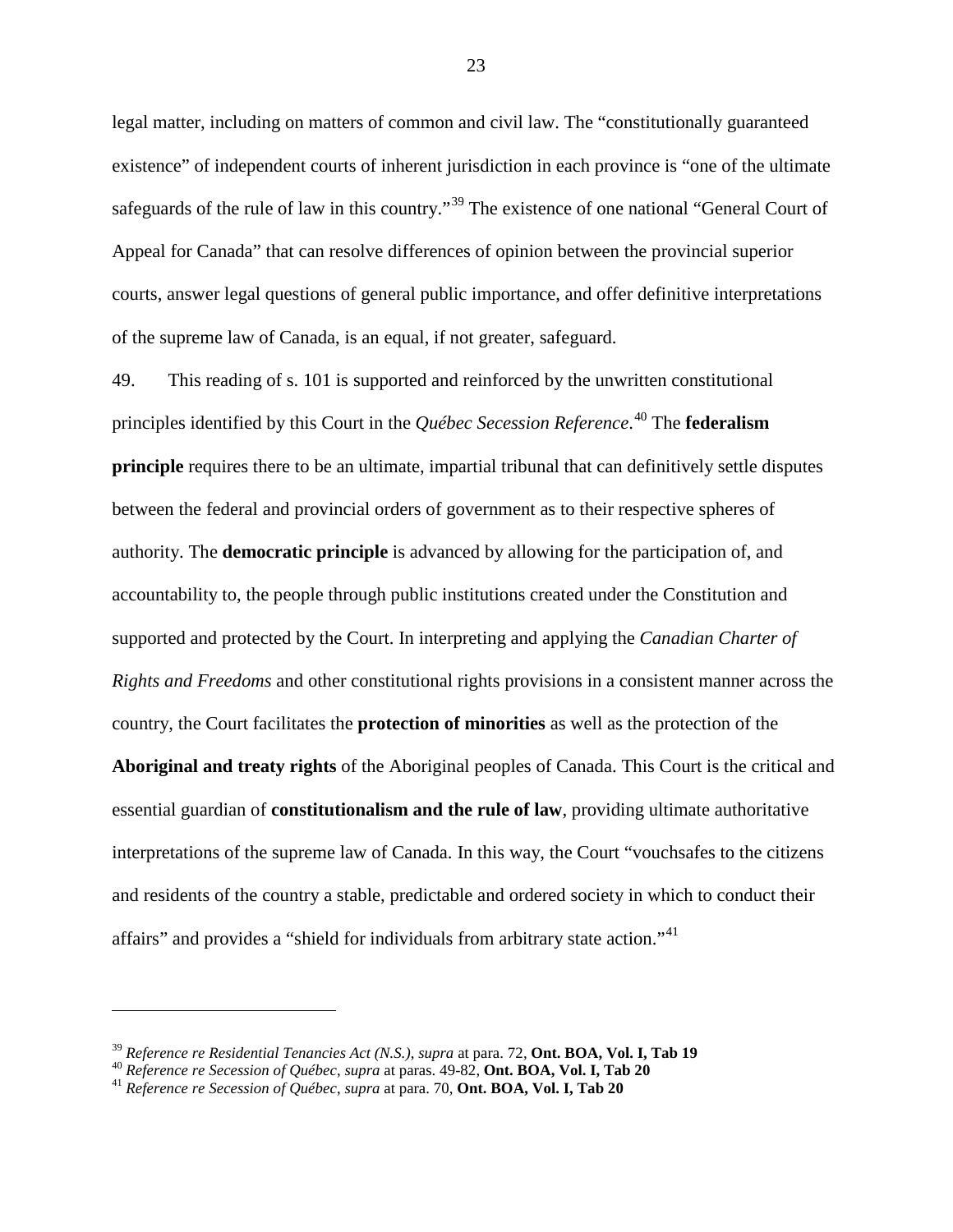<span id="page-28-0"></span>**(2) The Essential Role of the Supreme Court Has Been Guaranteed at Least Since 1982** 50. It is unnecessary for purposes of this Reference to specify the precise moment at which the continued existence of the Supreme Court of Canada became guaranteed to Canadians. It is sufficient to conclude that, at least since 1982 when Canada attained formal legal independence through the *Canada Act 1982*[42](#page-28-1) and the supremacy of the Constitution was affirmed by s. 52 of the *Constitution Act, 1982*, the continued existence of the Supreme Court has been a constitutionally guaranteed feature of the Canadian constitutional order. Indeed, ss. 41(d) and  $42(1)(d)$  implicitly assume the continued existence of the Supreme Court of Canada.<sup>[43](#page-28-2)</sup> Viewed in its modern context, therefore, s. 101 of the *Constitution Act, 1867* must now be read as entailing an obligation on Parliament to "Maintain" the Supreme Court of Canada as a national institution capable of fulfilling its essential role.

51. The original version of the federal constitutional proposals tabled by Prime Minister Trudeau in October 1980 did not make any mention of the Supreme Court. In April 1981, however, the Premiers of eight provinces<sup>[44](#page-28-3)</sup> proposed an alternate amending formula (the "April" Accord") based on the equality of the provinces. After this Court decided in September 1981 that there was a constitutional convention requiring the federal government obtain the substantial consent of the provinces before requesting an amendment affecting provincial powers, the federal government and all provinces except Québec agreed on an alternative package of

<span id="page-28-2"></span><span id="page-28-1"></span><sup>&</sup>lt;sup>42</sup> Canada Act 1982, supra, s. 2<br><sup>43</sup> Constitution Act, 1982, ss. 41(d), 42(1)(d) and 52, being Schedule B to the Canada Act 1982 (U.K.), supra<br><sup>44</sup> Alberta, British Columbia, Manitoba, Newfoundland, Nova Scotia, Prince

<span id="page-28-3"></span>Saskatchewan.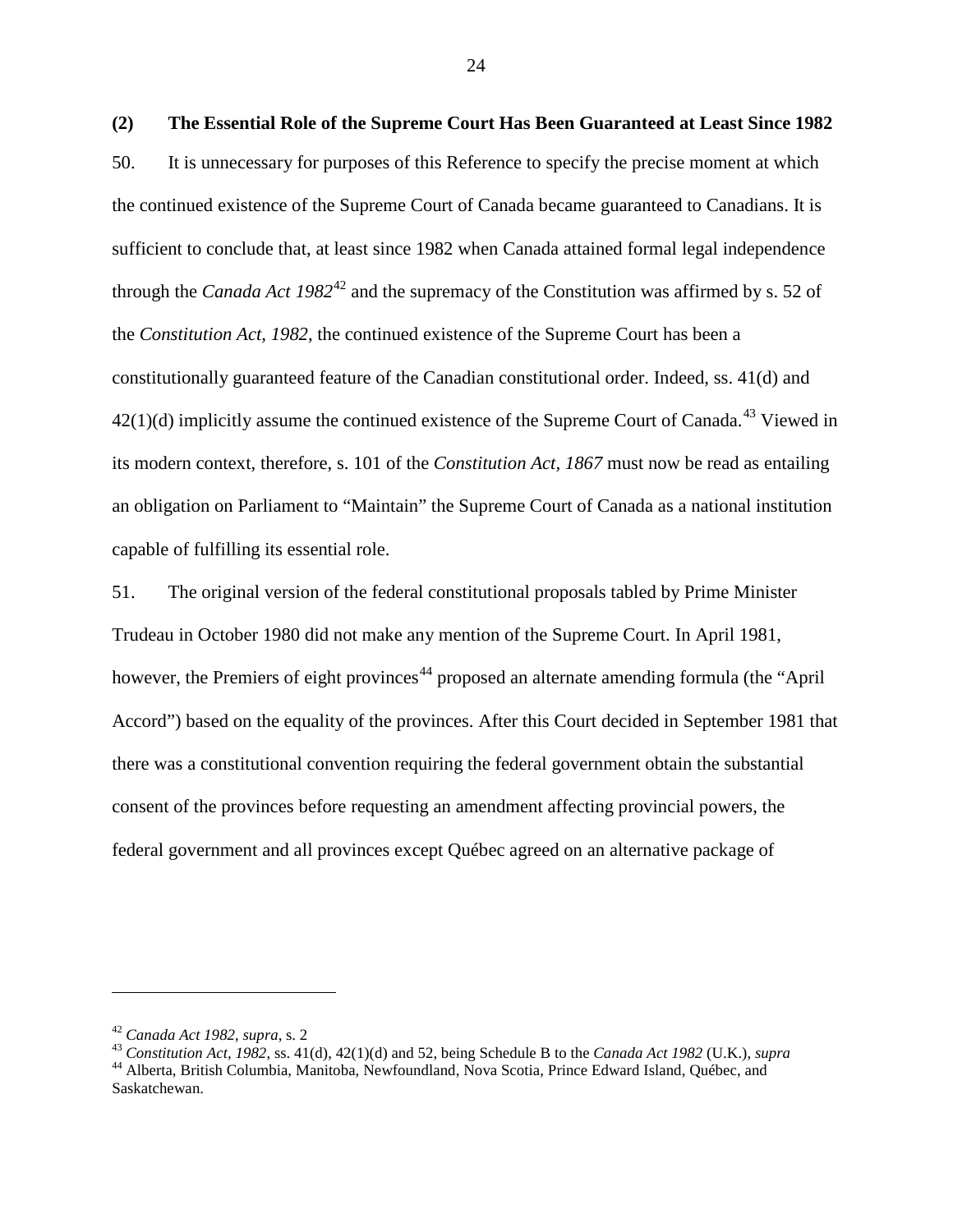proposals to allow patriation of the Constitution. One of the key features of this alternative package was acceptance of the amending procedures set out in the April Accord.<sup>[45](#page-29-0)</sup>

52. The amending formula enacted as Part V of the *Constitution Act, 1982* makes express reference to the Supreme Court of Canada. Section 41(d) provides that constitutional amendments relating to the "composition of the Supreme Court of Canada" require the unanimous consent of the Senate, the House of Commons, and all ten provincial legislatures. Section 42(1)(d) provides that other constitutional amendments relating to the Supreme Court require the consent of the Senate, the House of Commons, and the legislatures of seven provinces with at least 50% of the aggregate provincial population.[46](#page-29-1)

53. Academic commenters have divided on the significance and legal effect of these

provisions, some noting that the *Supreme Court Act* is not included in the Schedule of Acts and

orders included within the definition of the "Constitution of Canada" in s. 52(2) of the

*Constitution Act, 1982*. [47](#page-29-2)

i<br>I

54. It should be emphasized, however, that Ontario is not suggesting that the definition of the

"Constitution of Canada" should be read as including the *Supreme Court Act*. Nor does Ontario

<span id="page-29-0"></span><sup>45</sup> Proposed Resolution for Joint Address to Her Majesty the Queen Respecting the Constitution of Canada, **Cda. Record, Vol. VI, Tab 42**; *Amending Formula for the Constitution of Canada: Text and Explanatory Notes* (Ottawa: 16 April 1981), **Cda. Record, Vol. VI, Tab 43.1**; *Constitutional Accord: Canadian Patriation Plan* (Ottawa: 16 April, 1981), **Cda. Record, Vol. VI, Tab 43.2**; *Re Resolution to Amend the Constitution*, [1981] 1 S.C.R. 753 at 908-09, **Cda. BOA, Vol. III, Tab 58**; *First Ministers' Agreement on the Constitution* (Ottawa: 5 November 1981), **Ont. Record, Vol. II, Tab 14, pp. 89-94**<br><sup>46</sup> Constitution Act, 1982, supra, ss. 41(d) and 42(1)(d)

<span id="page-29-2"></span><span id="page-29-1"></span><sup>&</sup>lt;sup>47</sup> Peter W. Hogg, *Constitutional Law of Canada*, 5th ed. Supp., looseleaf (Scarborough: Thomson Carswell, 2007) at paras. 4.2(c), 4.3(g), and 8.1, **Cda. BOA, Vol. III, Tab 70**; Benoît Pelletier, *La modification constitutionnelle au Canada* (Scarborough: Carswell, 1996) at 52-54, 73-75, 214, and 278-81, **Ont. BOA, Vol. II, Tab 31**; Senate, Standing Committee on Legal and Constitutional Affairs, *Evidence*, 41st Parl., 2nd Sess. (21 November 2013) at 13 (Prof. Pelletier), **Ont. Record, Vol. III, Tab 21, p. 13**; *Amending Formula for the Constitution of Canada: Text and Explanatory Notes* (Ottawa: 16 April 1981) at 10, **Cda. Record, Vol. VI, Tab 43.1, p. 152**; First Ministers' Meeting on the Constitution, *A Guide to the Meech Lake Constitutional Accord* (Ottawa: 2-3 June 1987) at 6 and 17-18, **Cda. Record, Vol. IV, Tab 33, pp. 61 and 70-71**; First Ministers' Meeting on the Constitution, Draft Legal Text (Ottawa: 9 October 1992) at 24-26, **Cda. Record, Vol. IV, Tab 34, pp. 149-51**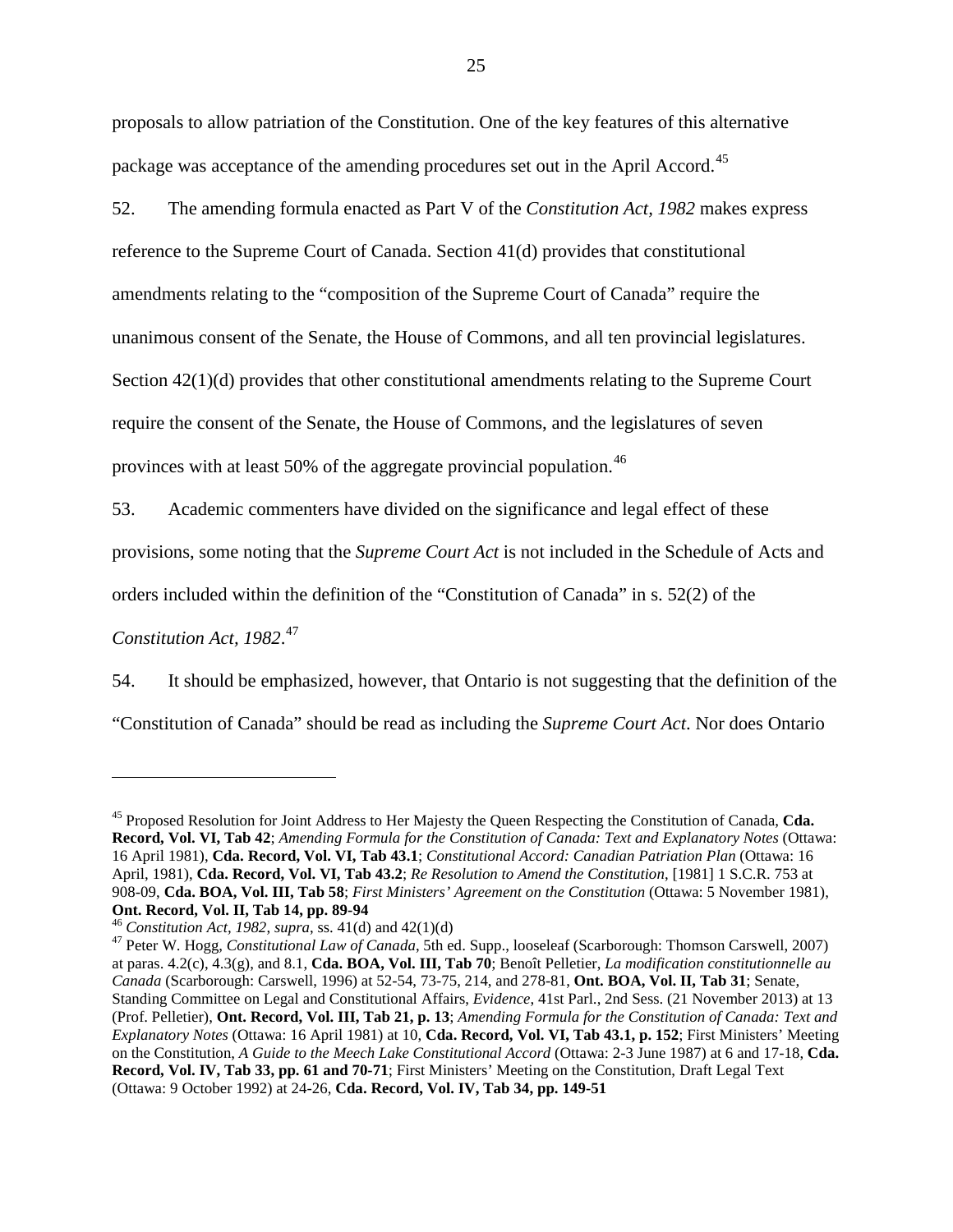claim that ss. 41(d) or 42(1)(d) of the *Constitution Act, 1982* have themselves constitutionalized the Supreme Court in whole or in part. Rather, Ontario argues that s. 101 of the *Constitution Act, 1867,* must now be interpreted as requiring Parliament to "Maintain" the Supreme Court of Canada as a "General Court of Appeal for Canada." This inherent limit is constitutionally entrenched by virtue of the fact that s. 101 of the *Constitution Act, 1867* is itself an express part of the Constitution of Canada. The constitutionally guaranteed status of the Supreme Court of Canada therefore flows from s. 101 itself, as opposed to through an extended definition of the Constitution of Canada based on the references to the Supreme Court in ss. 41 and 42 of the *Constitution Act, 1982*.

55. It is not a novel proposition to hold that certain aspects of a country's judicial structure can come to be constitutionally protected. In Australia, for example, the federal Constitution sets out in detail the qualifications, powers, and jurisdiction of the federal courts. It also grants the federal Parliament the power to invest State courts with federal judicial power. The State courts, however, were created by the pre-existing State constitutions. The provisions of the federal Constitution concerning the appointment, tenure, and remuneration of federal judges and the separation of judicial from executive and legislative power do not expressly apply to them. Yet the High Court of Australia has held that the federal constitution's grant of appeals to the High Court from State supreme courts and the power to invest State courts with federal jurisdiction implies that, at a minimum, each State must have a Supreme Court at the apex of its judicial system from which appeals may be taken to the High Court and which is capable of receiving federal judicial power. The enactment of the Australian federal Constitution therefore impliedly constitutionalized the existence of the State Supreme Courts and prevented State legislatures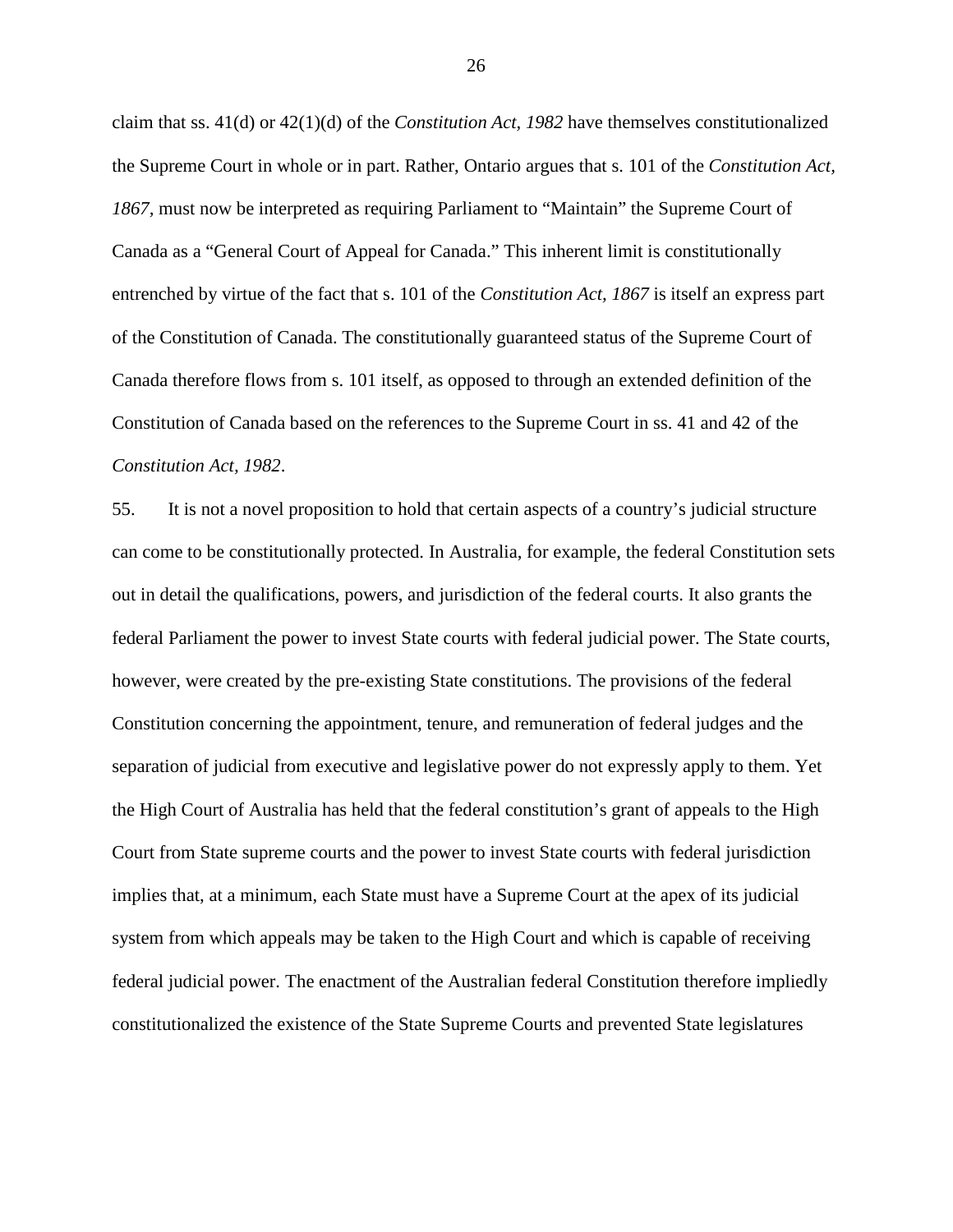from conferring powers on a State court that "substantially impair its institutional integrity" or are "incompatible with, or repugnant to, the exercise of judicial power."[48](#page-31-0)

56. Similarly, even though ss. 96-100 of the *Constitution Act, 1867* and s. 11(d) of the *Constitution Act, 1982* expressly provide certain protections for judicial independence, this Court has held that "there are serious limitations to the view that the express provisions of the Constitution comprise an exhaustive and definitive code for the protection of judicial independence." Rather, it found that "judicial independence is at root an unwritten constitutional principle, in the sense that it is exterior to the particular sections of the *Constitution Acts*" which was "recognized and affirmed by the preamble to the *Constitution Act, 1867*."<sup>[49](#page-31-1)</sup>

57. This Court has previously interpreted the grant of legislative power to establish a "General Court of Appeal for Canada" in s. 101 of the *Constitution Act, 1867* as being subject to certain limits. In the *Secession Reference* the Court considered whether the grant of advisory jurisdiction pursuant to s. 53 of the Act was validly conferred on the Court. This Court reasoned that s. 53 was only valid if it was legislation in relation to the constitution or organization of a "general court of appeal." In the Court's view, this issue turned on two questions: (1) whether a "general court of appeal" may properly exercise an original jurisdiction; and (2) whether a general court of appeal may properly undertake other legal functions. The Court went on to

<span id="page-31-0"></span><sup>48</sup> *Constitution* (Cth.), ss. 71, 73(ii), and 77(iii), **Ont. BOA, Vol. III, Tab 65**; *Kable v. Director of Public Prosecutions (NSW)* (1996), 189 C.L.R. 51, 138 A.L.R. 577 at 604-09 (Toohey J.), 611-12 and 614-16 (Gaudron J.), 617-24 (McHugh J.), and 639-44 (Gummow J.), **Ont. BOA, Vol. I, Tab 8**; *South Australia v. Totani*, [2010] HCA 39, 271 A.L.R. 662 at paras. 69-74 and 82-83 (French C.J.), 141-49 (Gummow J.), 201-07 and 225-26 (Hayne J.), 425-28 and 432-36 (Crennan and Bell JJ.), and 438, 443-46, and 479-81 (Kiefel J.), **Ont. BOA, Vol. I, Tab 21**; *Wainohu v. NSW*, [2011] HCA 24, 278 A.L.R. 1 at paras. 44-59 and 66-68 (French CJ and Kiefel J) and 104-09 (Gummow, Hayne, Crennan, and Bell JJ.), **Ont. BOA, Vol. II, Tab 22**

<span id="page-31-1"></span><sup>49</sup> *Reference re Remuneration of Judges of the Prov. Court (P.E.I.)*, [1997] 3 S.C.R. 3 at paras. 82-109, **Cda. BOA, Vol. III, Tab 59** [Emphasis in original]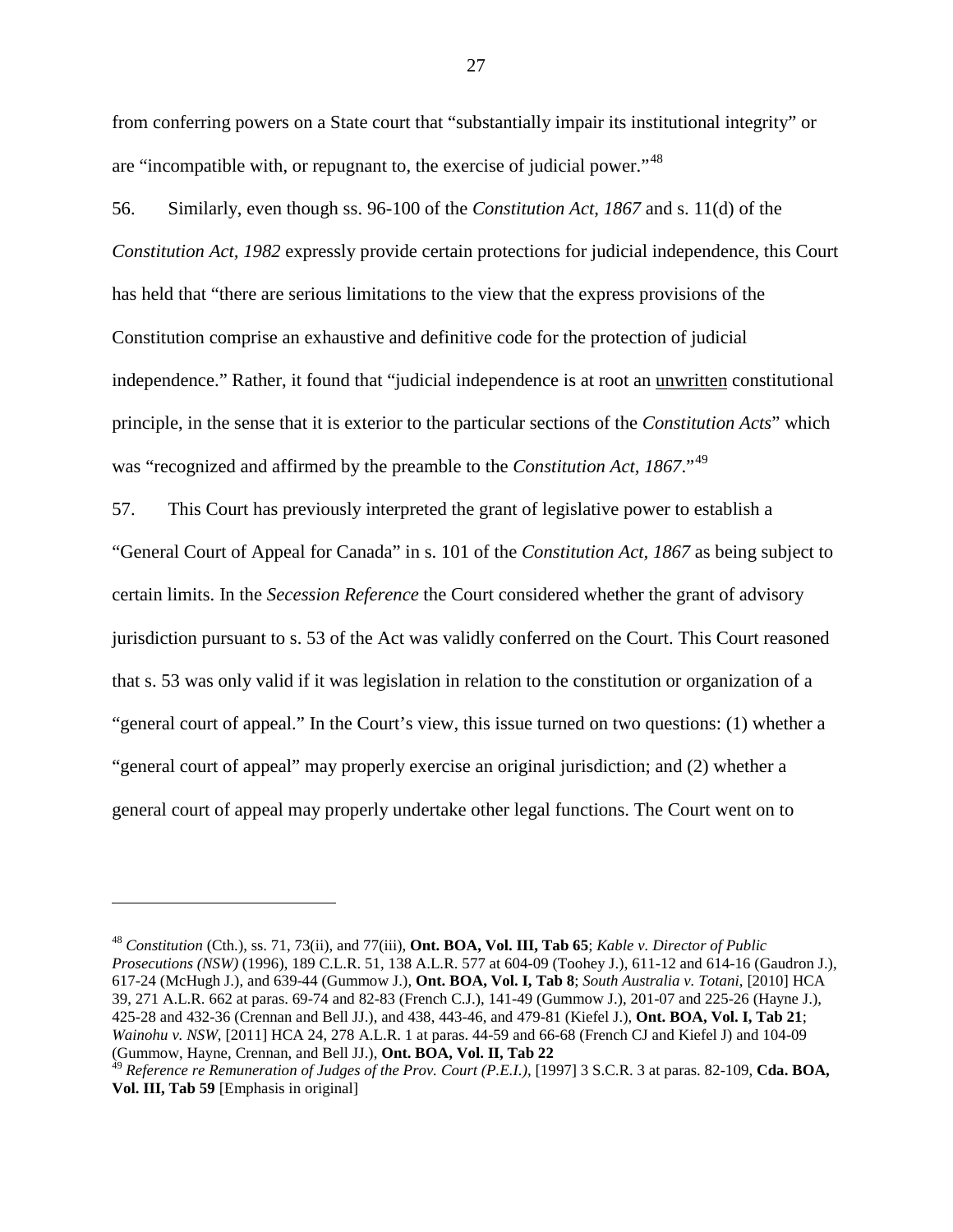uphold the validity of s. 53 on the basis that there was nothing objectionable in a final appellate court exercising original jurisdiction on an exceptional basis.<sup>[50](#page-32-0)</sup>

58. While these comments were made in the context of a positive grant of jurisdiction to the Court, the converse must also be true, namely, that an attempt by Parliament to deprive or remove jurisdiction from the Court, to a degree or in a manner that would be inconsistent with its role as a "General Court of Appeal for Canada," must similarly be *ultra vires*.

59. Nor is this interpretation of s. 101 of the *Constitution Act, 1867* contradicted by the fact

that the Meech Lake and Charlottetown Accords attempted to entrench more extensive

provisions regarding the Supreme Court. The fact that the existence and effective functioning of

the Court is already constitutionally guaranteed does not preclude the relevant political

authorities from seeking greater clarity by adding express provisions to the Constitution. As

Professor Hogg has noted, it would be desirable and valuable to clarify the constitutional status

of the Supreme Court through express amendment:

i<br>I

The references to the Supreme Court of Canada in ss.  $41(d)$  and  $42(1)(d)$  of the Constitution Act, 1982 have created an intolerably confusing situation. While it is probable that these references are ineffective as long as the Court is not provided for in the Constitution of Canada, this is by no means clear; *and it is possible that the Supreme Court Act, or some as yet unidentified parts of the Supreme Court Act, cannot now be amended by the ordinary legislative process*. The situation cries out for clarification, and clarification has now been provided by the Meech Lake Constitutional Accord.<sup>[51](#page-32-1)</sup>

<span id="page-32-1"></span>

<span id="page-32-0"></span><sup>&</sup>lt;sup>50</sup> *Reference re Secession of Québec, supra,* at paras. 6-15, **Ont. BOA, Vol. I, Tab 20**<br><sup>51</sup> Peter W. Hogg, *Meech Lake Constitutional Accord Annotated* (Toronto: Carswell, 1988) at 30 [Emphasis added], **Ont. BOA, Vol. II, Tab 25** See also Canadian Bar Association, *Report of the Canadian Bar Association Committee on The Supreme Court of Canada* (Ottawa: Canadian Bar Association, 1987) at 13-14, **Ont. Record, Vol. II, Tab 15, pp. 99-100**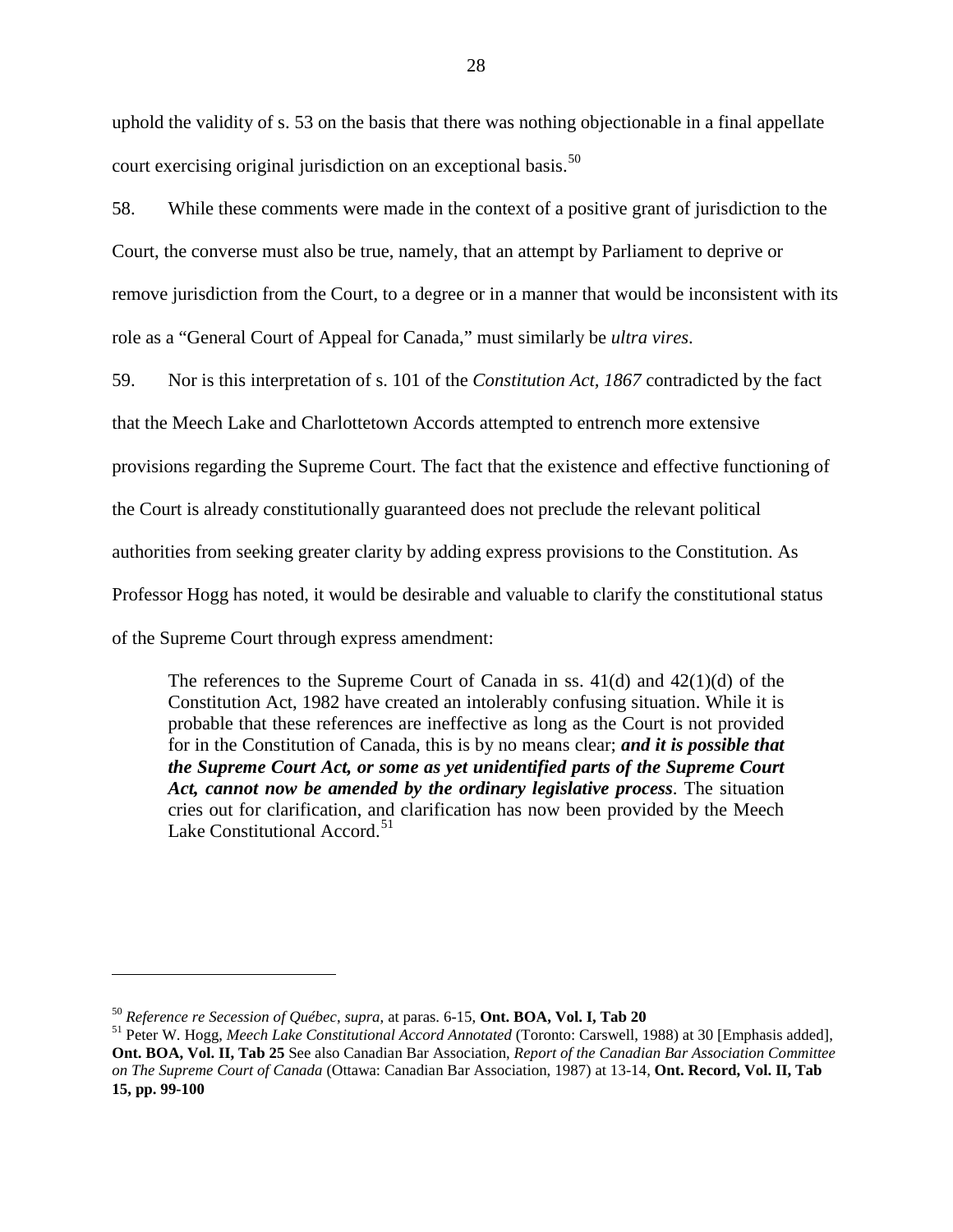60. The Special Joint Committee on the 1987 Constitutional Accord struck to consider the Meech Lake was of the view that the Supreme Court had already been entrenched in the Constitution:

Accordingly, in 1982, after much discussion about the Court's constitutional status, *the Supreme Court of Canada was 'entrenched' in the Constitution of Canada by sections 41(d) and 42(1)(d) of the Constitution Act, 1982.* That is to say, the status of the Supreme Court was for the first time reflected in the Constitution of Canada and *certain aspects of the Supreme Court were immunized from unilateral legislative change by the Parliament of Canada*.

At the same time, the Special Committee felt that there was a need to provide greater clarity. As "commentators dealing with these parts of the amending formula have characterized them as ambiguous" and "the Court's actual existence was in the view of some critics, still dependent on the *Supreme Court Act*, which is simply an Act of Parliament," the Committee recommended proceeding with the proposal to expressly entrench the essential aspects of the Supreme Court in the Constitution. $52$ 

61. Moreover, both the Meech Lake and the Charlottetown Accords proposed changing the qualifications and method of appointment of Supreme Court judges and therefore required a constitutional amendment in any event. Both Accords would have allowed any person to be appointed to the Supreme Court "who, after having been admitted to the bar of a province or territory, has, for a *total* of at least ten years, *been* a judge of *any court in Canada* or a member of the bar of *any province or territory*."[53](#page-33-1) For example, a judge appointed to a provincial court

<span id="page-33-0"></span><sup>52</sup> Senate and House of Commons, Special Joint Committee on the 1987 Constitutional Accord, *Minutes of Proceedings and Evidence*, 33rd Parl., 2nd Sess., No. 17 (9 September 1987) at 80, **Cda. Record, Vol. VII, Tab 46, p. 23** [Emphasis added]

<span id="page-33-1"></span>First Ministers' Meeting on the Constitution, *A Guide to the Meech Lake Constitutional Accord* (Ottawa: 2-3 June 1987), s. 101B(1), **Cda. Record, Vol. IV, Tab 33, p. 70** [Emphasis added]; First Ministers' Meeting on the Constitution, *Draft Legal Text* (Ottawa: 2 October 1992), s. 101B(1), **Cda. Record, Vol. IV, Tab 34, p. 150** [Emphasis added]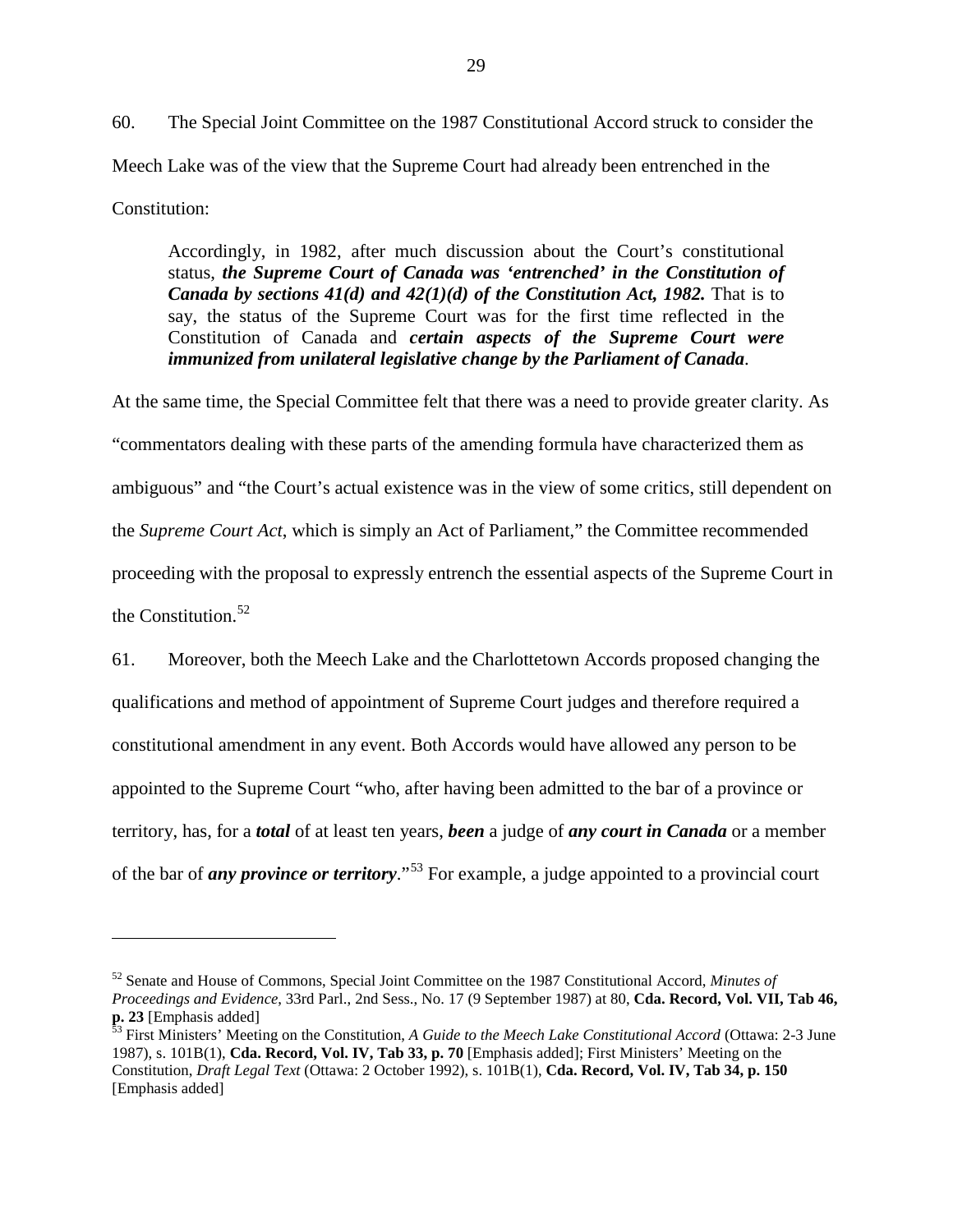with seven years' standing at the bar would have become eligible for appointment after three years' service on the bench even though he or she would not have been eligible under the current s. 5.<sup>[54](#page-34-1)</sup> Similarly, a person who had practiced in more than one province or territory for a total of ten years would have been eligible for appointment even if he or she did not have ten years' standing in any one province.

62. Similar changes would have been made to the qualifications for appointment as a judge from Québec. Any persons "who, after having been admitted to the bar of Québec, have, for *a total* of at least ten years, been judges of *any court* of Québec or of *any court established by the Parliament of Canada*, or members of the bar of Québec" would have been eligible for appointment.<sup>[55](#page-34-2)</sup> Thus, judges of the Cour du Québec or the federal courts would have been eligible for appointment even if they had not had ten years' standing at the Barreau du Québec. Both the Meech Lake and Charlottetown Accords recognized that the qualifications for appointment to the Supreme Court, including particularly the qualifications of the three judges from Québec, were an essential characteristic of the institution.

## <span id="page-34-0"></span>**(3) The Characteristics Necessary to Enable the Court to Fulfill Its Role as a General Court of Appeal for Canada**

63. Ontario's position is that the obligation to "Maintain" a "General Court of Appeal for Canada" under s. 101 must include those features or characteristics that are essential to the fulfillment of the Court's modern, unique role in the Canadian constitutional context. But what

<span id="page-34-1"></span><sup>54</sup> British Columbia, Manitoba, Nova Scotia and P.E.I. all allow appointment to their provincial court with only five years'standing at the bar. *Provincial Court Act*, R.S.B.C. 1996, c. 379, s. 6(2), **Ont. BOA, Vol. III, Tab 37**; *Provincial Court Act*, C.C.S.M., c. C275, s. 3(2), **Ont. BOA, Vol. III, Tab 38**; *Provincial Court Act*, R.N.S. 1989, c. 238, s. 5, **Ont. BOA, Vol. III, Tab 39**; *Provincial Court Act*, R.S.P.E.I. 1988, c. P-25, s. 2(2), **Ont. BOA, Vol. III, Tab 40**

<span id="page-34-2"></span><sup>&</sup>lt;sup>55</sup> First Ministers' Meeting on the Constitution, A Guide to the Meech Lake Constitutional Accord (Ottawa: 2-3 June 1987), s. 101B(2), **Cda. Record, Vol. IV, Tab 33, p. 71** [Emphasis added]; First Ministers' Meeting on the Constitution, Draft Legal Text (Ottawa: 2 October 1992), s. 101B(2), **Cda. Record, Vol. IV, Tab 34, p. 150** [Emphasis added]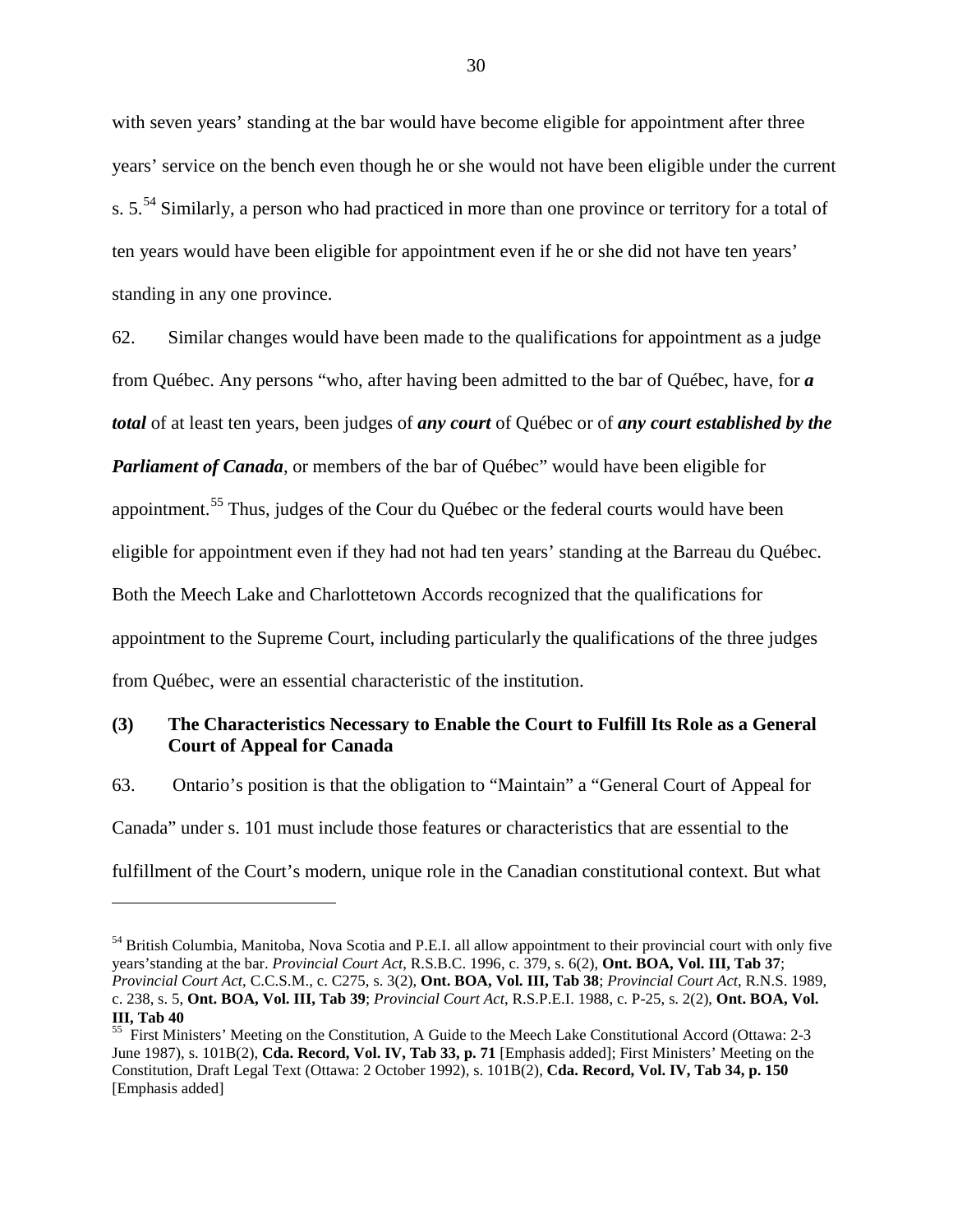are these essential features? While it is not necessary for purposes of this Reference to provide a detailed or exhaustive list, Ontario suggests that, a minimum, the following are clearly fundamental to its fulfilment of the Court's modern role:

- (a) the continued existence of the Court;
- (b) its exercise of exclusive, ultimate appellate jurisdiction over a wide range of civil and criminal matters within and for Canada;
- (c) the independence of the Court and its judges;
- (d) the composition of the Court, including the representation of Québec's unique civil law system by a substantial number of judges trained in civil law; and
- (e) the qualifications for appointment as a judge.

## <span id="page-35-0"></span>The Court's Continued Existence:

64. For the reasons already described above at paras 33 to 58, the Court plays an essential role in Canada's constitutional architecture and could only be abolished through a constitutional amendment enacted in accordance with Part V of the *Constitution Act, 1982*. It is not necessary on this Reference to determine the precise level of consent that would be required for such an amendment.

## <span id="page-35-1"></span>The Court's Broad Jurisdiction:

65. Unlike the Supreme Court of the United States, this Court has always exercised a general appellate jurisdiction over both the provincial and federal courts, whether the questions at issue arose from the constitution, the common law, or federal or provincial legislation. No area of law or legal subject matter is immune from review by Canada's highest court. It is a "*General* Court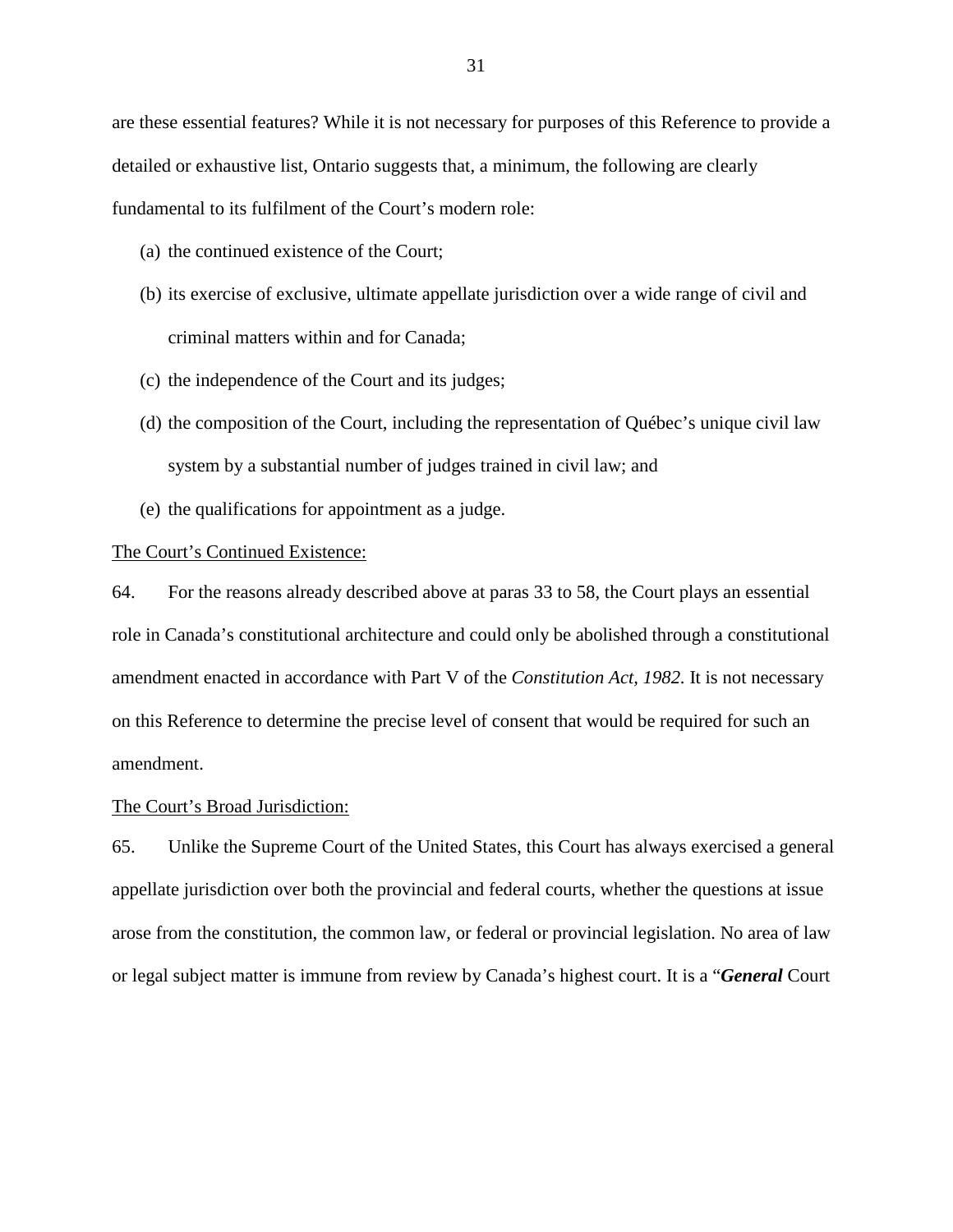of Appeal for Canada," not just a specialized constitutional or federal court, and this has become a key feature of its role as a national institution.<sup>[56](#page-36-0)</sup>

66. The question of whether Parliament should grant the Supreme Court jurisdiction to review decisions of provincial courts on matters of provincial law was hotly contested, first in 1875 when the Court was being established and again in 1949 when appeals to the Privy Council were being abolished. Ultimately, the decision taken in 1875 and affirmed again in 1949 was that the Court should enjoy a broad appellate jurisdiction over all decisions of the provincial courts.<sup>[57](#page-36-1)</sup>

67. Although submissions were made to the 1978 Task Force on Canadian Unity suggesting that the Supreme Court should become a specialized Constitutional Court or be limited to the interpretation of federal statutes rather than continuing to be a General Court of Appeal, the Task Force rejected that submission. In addition to the "inevitable difficulty in many cases of separating constitutional and non-constitutional issues," the Task Force found that "there is an advantage in having one federal appeal court interpreting all legislation and that it is important for Québec to participate as fully in all federal institutions as the other provinces." It therefore

<span id="page-36-0"></span><sup>56</sup> Laskin, "The Role and Functions of Final Appellate Courts: The Supreme Court of Canada," *supra* at 471-73, **Ont. BOA, Vol. II, Tab 29**; *Supreme and Exchequer Courts Act, 1875*, *supra*, ss. 11, 15-23, 27, 48-49, and 51-57, **Cda. BOA, Vol. I, Tab 12**; *Supreme Court Act*, *supra*, ss. 35-42, **Cda. BOA, Vol. I, Tab 11**; *Bankruptcy and Insolvency Act*, R.S.C. 1985, c. B-3, s. 183(3), **Ont. BOA, Vol. III, Tab 46**; *Canada Elections Act*, S.C. 2000, c. 9, s. 532, **Ont. BOA, Vol. III, Tab 47**; *Companies' Creditors Arrangement Act*, R.S.C. 1985, c. C-36, ss. 15(1)-(2), **Ont. BOA, Vol. III, Tab 50**; *Competition Act*, R.S.C. 1985, c. C-34, s. 34(3.1), **Ont. BOA, Vol. III, Tab 51**; *Criminal Code*, R.S.C. 1985, c. C-46, ss. 691-93 and 784, **Ont. BOA, Vol. III, Tab 45**; *National Defence Act*, R.S.C. 1985, c. N-5, s. 245, **Ont. BOA, Vol. III, Tab 53**; *Winding-up and Restructuring Act*, R.S.C. 1985, c. W-11,

<span id="page-36-1"></span>s. 107, **Ont. BOA, Vol. III, Tab 54** <sup>57</sup> House of Commons, *Debates*, 3rd Parl., 2nd Sess. (23 February 1875) at 288, **Cda. Record, Vol. I, Tab 6, p. 26**; House of Commons, *Debates*, 3rd Parl., 2nd Sess. (16 March 1875) at 738-44, 746-50, and 753-56, **Cda. Record, Vol. I, Tab 7, pp. 37-43, 45-49, and 52-55**; House of Commons, *Debates*, 3rd Parl., 2nd Sess.(25 March 1875) at 921-28, **Cda. Record, Vol. I, Tab 8, pp. 78-85**; House of Commons, *Debates*, 3rd Parl., 2nd Sess. (27 March 1875) at 932-42, **Cda. Record, Vol. I, Tab 9, pp. 96-106**; House of Commons, *Debates*, 3rd Parl., 2nd Sess. (30 March 1875) at 969-70 and 986-87, **Cda. Record, Vol. I, Tab 10, pp. 126-27 and 143-44**; Senate, *Debates*, 3rd Parl., 2nd Sess. (6 April 1875) at 735-36, **Cda. Record, Vol. I, Tab 12, p. 181**; House of Commons, *Debates*, 21st Parl., 1st Sess. (27 September 1949) at 299-301, **Cda. Record, Vol. II, Tab 20, pp. 133-35**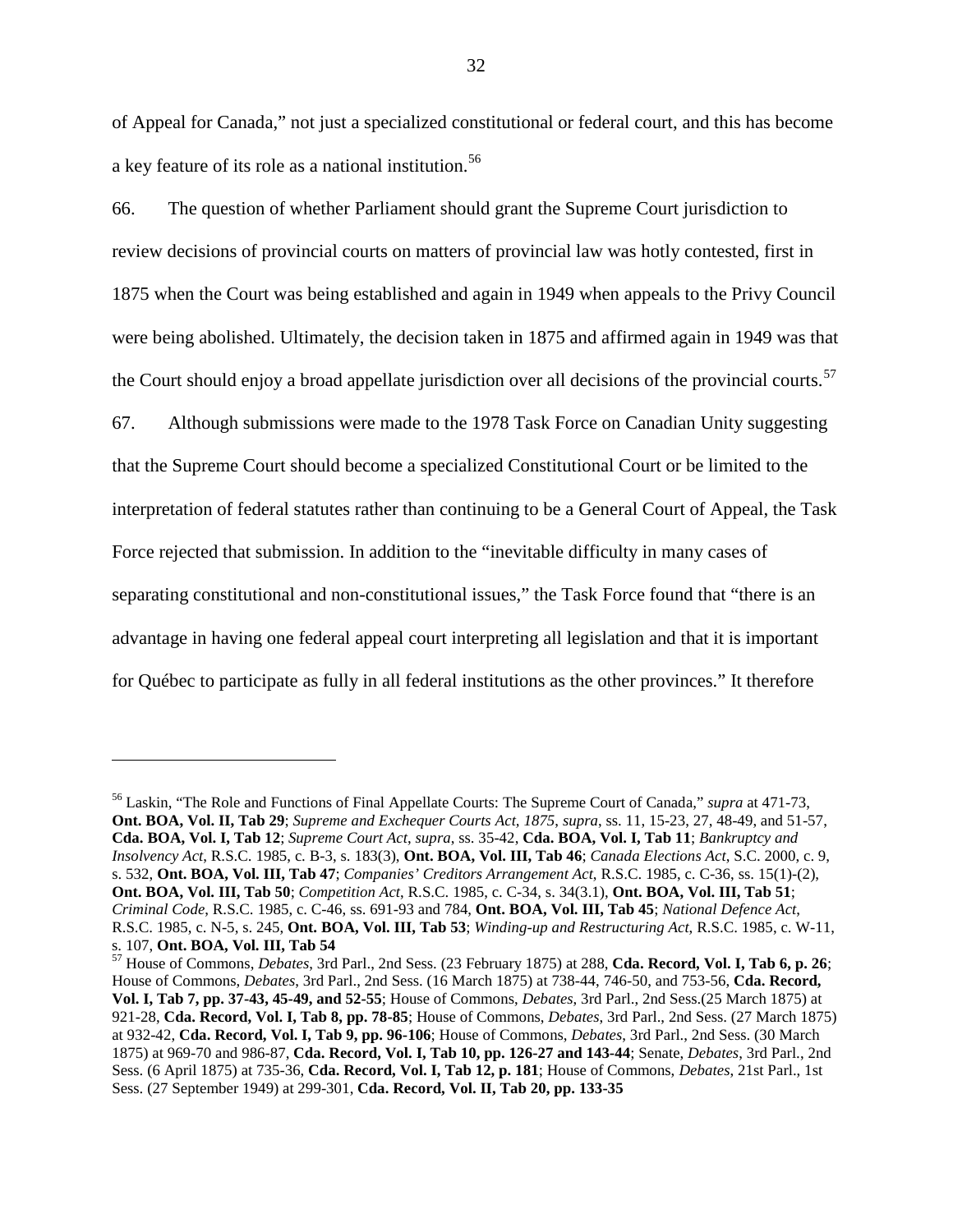recommended that the Supreme Court continue to hear "all types of cases both constitutional and non-constitutional and in relation to the interpretation of both central and provincial statutes."[58](#page-37-0)

68. The year before, the Canadian Bar Association's Committee on the Constitution had similarly concluded that in order to properly play its symbolic and legal roles in Canada's constitutional architecture, the Supreme Court should remain a court with broad jurisdiction:

The existing Supreme Court is far more than a constitutional court, however. It is a general court of appeal for Canada. Potentially, it can pronounce on any kind of legal issue. We think this should be continued. For the reasons given in discussing the courts generally, we believe the ordinary courts in the provinces should generally continue to hear all matters, federal and provincial. … Symbolically too, it is important that the highest court in the land be seen as not above considering ordinary problems of everyday life from time to time. Cases like that of *Murdoch* have caused national soul-searching about fundamental values in this country.

A specialized court would require cumbersome and expensive procedures. Any system that would prevent the Supreme Court of Canada from acting as a general court of appeal would have to provide a mechanism for distinguishing the areas subject to Supreme Court appeal from those that would terminate with the final court in the province. This would involve either elevating the case to the Supreme Court of Canada for a decision upon jurisdiction or the establishment of a separate tribunal of conflicts to delineate the jurisdiction between the Supreme Court of Canada and the final provincial appellate court.

…

i<br>I

A further difficulty is that it is often very difficult to identify, for example, a "constitutional" case or a case founded on a federal statute. Cases often involve federal or constitutional law only tangentially. Constitutional or federal law issues are often intricately related to issues of civil rights within provincial jurisdiction. It is often necessary to determine these issues before the constitutional issue arises or can be determined: To separate appellate jurisdiction might invite protracted and complicated litigation and appeals on one issue followed by a remand and renewed litigation and appeals on the remaining issues. Such complexity is highly undesirable.

Although many of the proposals to expressly entrench the Supreme Court in the Constitution

would have constitutionally guaranteed its jurisdiction to hear constitutional cases, none of them

<span id="page-37-0"></span><sup>58</sup> Task Force on Canadian Unity, *A Future Together* (Ottawa: January 1979) at 100-01, **Ont. Record, Vol. II, Tab 11, pp. 21-22**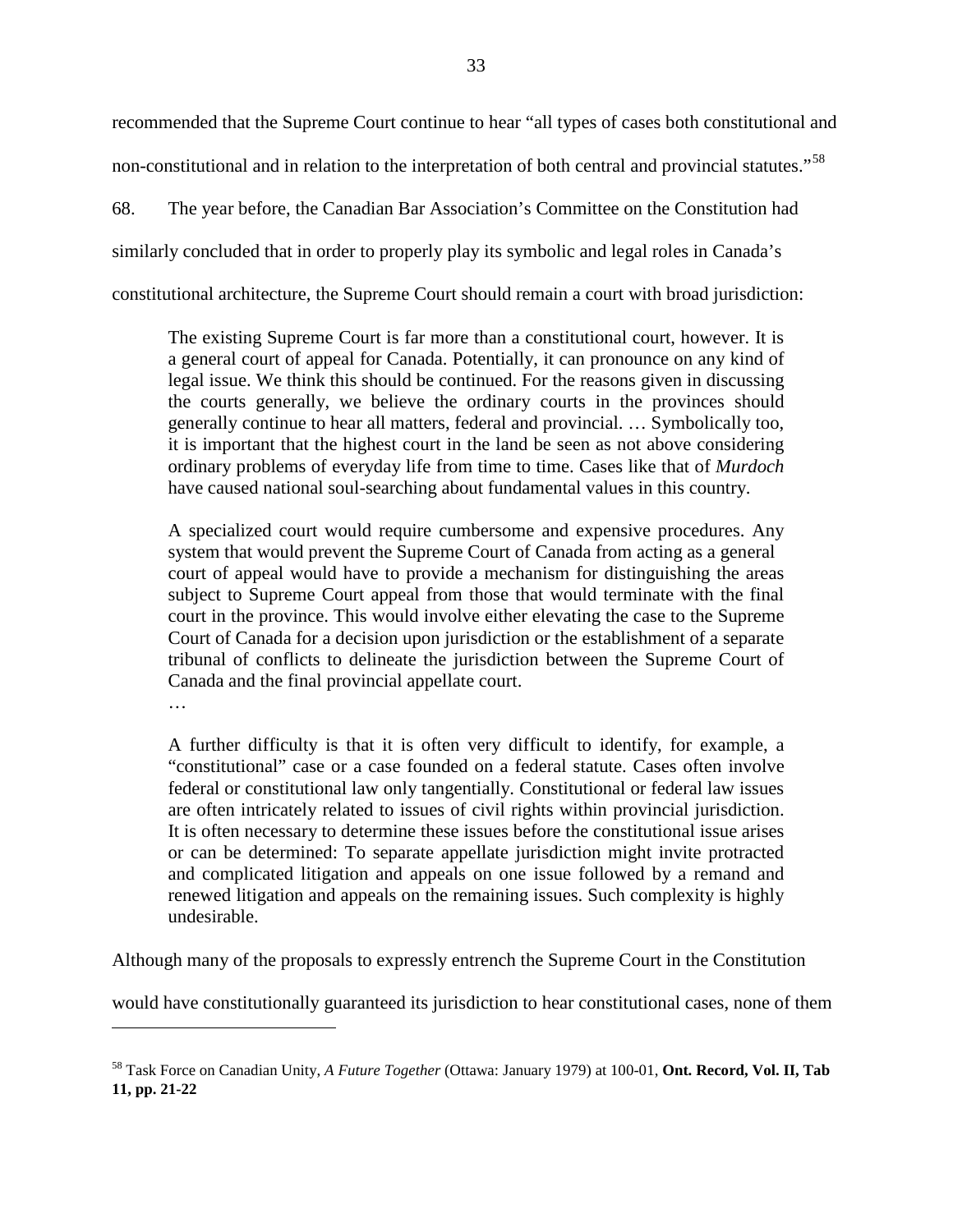would have deprived it of the ability to act as a General Court of Appeal with jurisdiction to hear appeals from any court on any matter the Court decided to be of public importance.<sup>[59](#page-38-1)</sup>

69. The Court's broad jurisdiction to hear all manner of appeals, whether constitutional or non-constitutional and whether involving federal or provincial law, is therefore one of its essential features. Since 1982, any attempt to deprive the Court of that general jurisdiction would require a constitutional amendment. Of course, Parliament can continue to regulate the form and manner of the exercise of this jurisdiction, such as procedural details, or the scope for continued appeals as of right, provided that any such changes do not amount to a direct or indirect attempt to derogate from the Court's role as a General Court of Appeal for Canada.

## <span id="page-38-0"></span>The Court's Independence:

i<br>I

70. It has always been accepted that the judges of the Supreme Court should enjoy the same independence as the judges of the provincial superior courts. Whether or not ss. 99 and 100 of the *Constitution Act, 1867* (respectively providing provincial superior court judges with tenure during good behaviour until age 75 and requiring their remuneration to be fixed by Parliament) apply directly to Supreme Court judges, the tenure of Supreme Court judges during good behaviour has always been guaranteed by the Act and their remuneration has always been set out in federal statute.<sup>[60](#page-38-2)</sup> The constitutional principles of judicial independence also apply to the

<span id="page-38-2"></span><span id="page-38-1"></span><sup>59</sup> Canadian Bar Association, Committee on the Constitution, *Towards a New Canada* (1978) at 56-57, **Cda. Record, Vol. VII, Tab 57, pp. 109-10**; Constitutional Conference, Second Meeting, *The Constitution and the People of Canada* (Ottawa: 10-12 February 1969) at 84, **Cda. Record, Vol. V, Tab 37, p. 50**; Constitutional Conference, *Proceedings* (Victoria: 14 June 1971), Art. 35, **Cda. Record, Vol. IV, Tab 32, p. 14**; Bill C-60, *Constitutional Amendment Act, 1978*, 30th Parl., 3rd Sess., cl. 112, **Cda. Record, Vol. VI, Tab 41, pp. 54-55**; Federal-Provincial Conference of First Ministers, *Report of the Continuing Committee of Ministers on the Constitution to First Ministers: Supreme Court* (Ottawa: 8-12 September 1980) Appendix A, s. 8, **Ont. Record, Vol. II, Tab 12, p. 44**; Federal-Provincial Conference of First Ministers on the Constitution, *Proposal for a common*   $^{60}$  Supreme and Exchequer Courts Act, 1875, supra, ss. 5-7, Cda. BOA, Vol. I, Tab 12; An Act to amend the *Supreme Court Act*, S.C. 1927, c. 38, s. 1, **Cda. BOA, Vol. I, Tab 19**; *An Act to amend the Supreme Court Act*, S.C.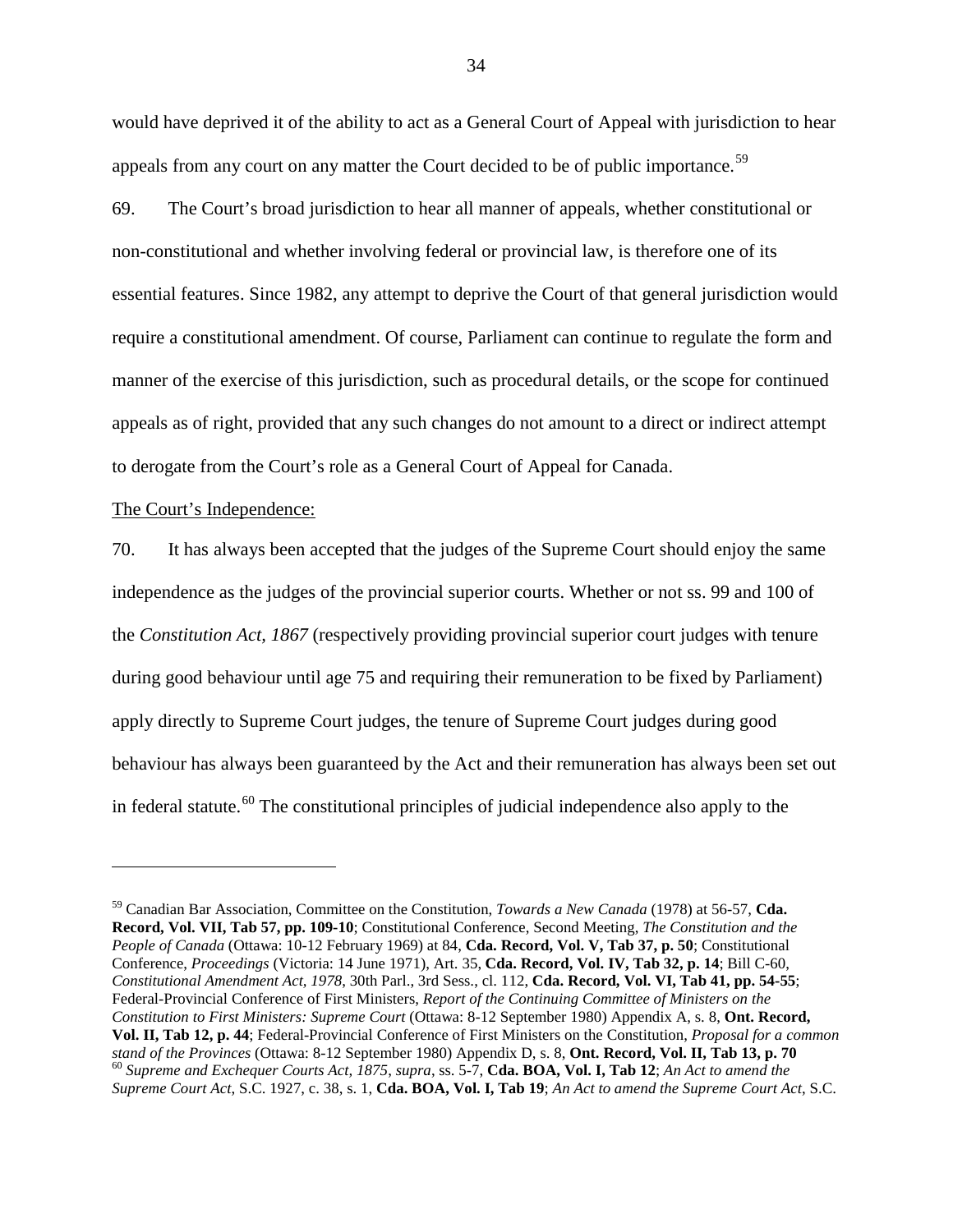Supreme Court.<sup>[61](#page-39-1)</sup> Several proposals to either make ss. 99 and 100 apply directly to the Supreme Court or to insert analogous provisions into the Constitution have been raised over the years but none has ever been enacted.<sup>[62](#page-39-2)</sup> The independence of the Supreme Court and its judges is an essential feature of its role as a supreme appellate court and cannot be affected without a constitutional amendment.

## <span id="page-39-0"></span>The Court's Composition:

i<br>I

71. Although the size of the Court has expanded from six to seven and now to nine judges as Canada has grown, it has always remained small enough to sit as a full court in major cases. Further, as a "General Court of Appeal for *Canada*," the Court's composition has always reflected the bijural nature of Canada's legal system. In recognition of the unique nature of Québec's civil law system, the Court has always included a fixed and substantial number of judges appointed from Québec. Originally, two judges were required to be from Québec, a feature that was critical to the grant of jurisdiction to the Court over civil law matters in 1875. That number was increased to three when the size of the court was increased to nine judges.

<sup>1949,</sup> c. 37, s. 1, **Cda. BOA, Vol. I, Tab 21**; *Supreme Court Act*, *supra*, s. 9, **Cda. BOA, Vol. I, Tab 11**; *Judges* 

<span id="page-39-1"></span><sup>&</sup>lt;sup>61</sup> Reference re Remuneration of Judges of the Prov. Court (P.E.I.), supra at paras. 82-109, **Cda. BOA, Vol. III, Tab 59**

<span id="page-39-2"></span><sup>62</sup> Constitutional Conference, Second Meeting, *The Constitution and the People of Canada* (Ottawa: 10-12 February 1969) at 82, **Cda. Record, Vol. V, Tab 37, p. 49**; Constitutional Conference, *Proceedings* (Victoria: 14 June 1971), Arts. 34 and 41, **Cda. Record, Vol. IV, Tab 32, pp. 14-15**; Canadian Bar Association, Committee on the Constitution, *Towards a New Canada* (1978) at 59, **Cda. Record, Vol. VII, Tab 57, p. 112**; Bill C-60,

*Constitutional Amendment Act, 1978*, 30th Parl., 3rd Sess., cls. 109-10, **Cda. Record, Vol. VI, Tab 41, p. 53**; Task Force on Canadian Unity, *A Future Together* (Ottawa: January 1979) at 102, **Ont. Record, Vol. II, Tab 11, p. 23**; Federal-Provincial Conference of First Ministers, *Report of the Continuing Committee of Ministers on the* 

*Constitution to First Ministers: Supreme Court* (Ottawa: 8-12 September 1980) Appendix A, s. 6, **Ont. Record, Vol. II, Tab 12, p. 43**; Federal-Provincial Conference of First Ministers on the Constitution, *Proposal for a common stand of the Provinces* (Ottawa: 8-12 September 1980) Appendix D, s. 6, **Ont. Record, Vol. II, Tab 13, p. 69**; First Ministers' Meeting on the Constitution, *A Guide to the Meech Lake Constitutional Accord* (Ottawa: 2-3 June 1987), s. 101D, **Cda. Record, Vol. IV, Tab 33, p. 71**; First Ministers' Meeting on the Constitution, *Draft Legal Text* (Ottawa: 2 October 1992), s. 101E, **Cda. Record, Vol. IV, Tab 35, p. 151**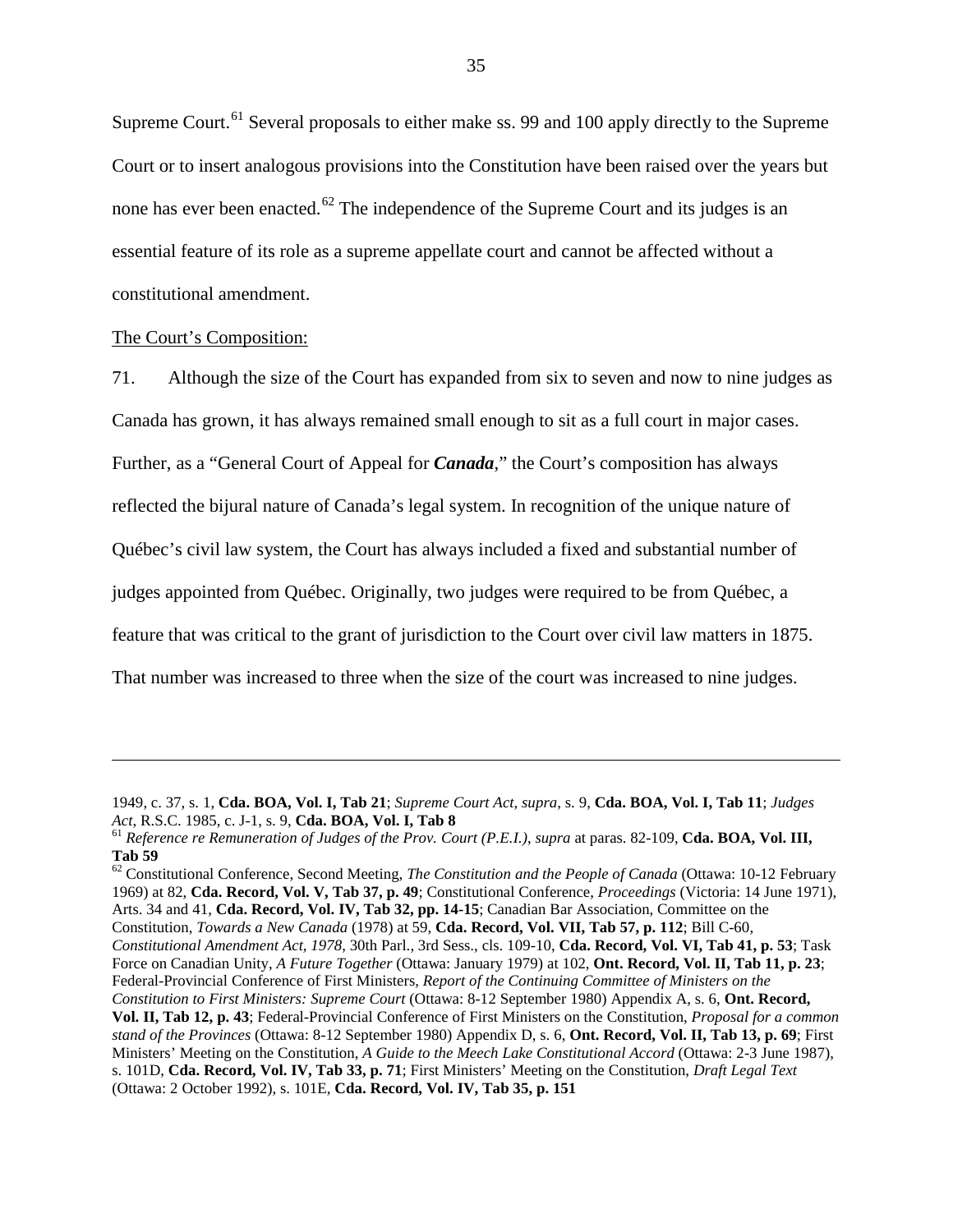When Bill C-60 proposed increasing the size of the Court to 11 judges, it would have required four judges to be from Québec.<sup>[63](#page-40-0)</sup>

72. Proposals have been made to require the Court's Québec judges to hear all appeals dealing solely with civil law issues, either alone or as the majority of a panel of judges. None of those proposals was enacted. Instead, the Court has, as the CBA recommended in 1978, respected the unique nature of civil law appeals by denying leave where no general issue of national importance is raised and often sitting a panel of five judges, including the three Québec judges, when a case predominantly involves civil law issues.<sup>[64](#page-40-1)</sup>

73. It is clear from the explanatory notes to the 1981 April Accord that the intent of s. 41(d) was to require unanimous consent before any further change to the composition of the Supreme Court could be made, particularly to Québec's right to have three judges appointed from Ouébec. $65$ 

<span id="page-40-2"></span><span id="page-40-1"></span><span id="page-40-0"></span><sup>63</sup> *Supreme and Exchequer Courts Act, 1875*, *supra*, ss. 3-4, **Cda. BOA, Vol. I, Tab 12**; *Supreme Court Act*, *supra*, ss. 4 and 6, **Cda. BOA, Vol. I, Tab 11**; House of Commons, *Debates*, 3rd Parl., 2nd Sess. (30 March 1875) at 970- 74, **Cda. Record, Vol. I, Tab 10, pp. 127-31**; House of Commons, *Debates*, 21st Parl., 1st Sess. (11 October 1949) at 662-65, **Cda. Record, Vol. III, Tab 22, pp. 12-15**; Canadian Bar Association, Committee on the Constitution, *Towards a New Canada* (1978) at 60-61, **Cda. Record, Vol. VII, Tab 57, pp. 113-14**; Bill C-60, *Constitutional*  <sup>64</sup> Constitutional Conference, Second Meeting, The Constitution and the People of Canada (Ottawa: 10-12 February 1969) at 84, **Cda. Record, Vol. V, Tab 37, p. 50**; Constitutional Conference, *Proceedings* (Victoria: 14 June 1971), Art. 39, **Cda. Record, Vol. IV, Tab 32, p. 15**; Bill C-60, *Constitutional Amendment Act, 1978*, 30th Parl., 3rd Sess., cl. 111, **Cda. Record, Vol. VI, Tab 41, p. 50**; Task Force on Canadian Unity, *A Future Together* (Ottawa: January 1979) at 101, **Ont. Record, Vol. II, Tab 11, p. 22**; Federal-Provincial Conference of First Ministers, *Report of the Continuing Committee of Ministers on the Constitution to First Ministers: Supreme Court* (Ottawa: 8-12 September 1980) Appendix B, **Ont. Record, Vol. II, Tab 12, pp. 45-47**; Canadian Bar Association, Committee on the <sup>65</sup> Amending Formula for the Constitution of Canada: Text and Explanatory Notes (Ottawa: 16 April 1981) at 10,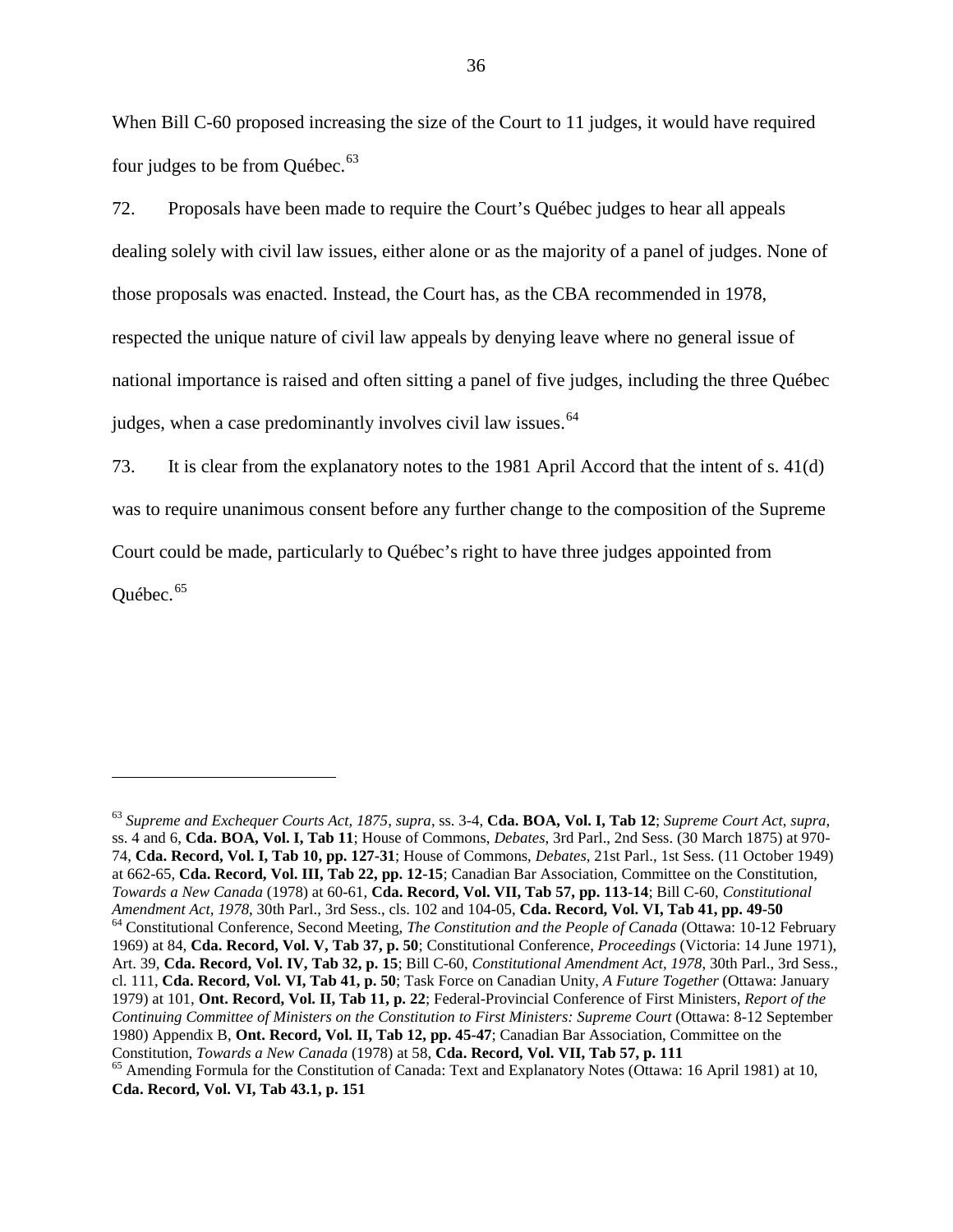<span id="page-41-0"></span>The Qualifications for Appointment as a Judge:

÷,

74. As discussed above, the qualifications for appointment as a judge of the Supreme Court have remained essentially the same since it was created – either ten years' standing at the bar of a province or service of any length on a provincial superior court or court of appeals.<sup>[66](#page-41-1)</sup>

75. Although there have been several proposals over the years to permit persons with a total of ten years' standing at the bar and service on any court to qualify for appointment to the Supreme Court, none of those proposals has ever been enacted.<sup>[67](#page-41-2)</sup>

76. Determining who is eligible to serve on the Supreme Court is an essential feature of the institution since it ensures that the judges of the Court have suitable legal qualifications and stature to effectively sit on Canada's highest judicial authority. Any changes to those qualifications would affect the Court's ability to fulfill its role, as well as the pool of candidates available for appointment, thereby requiring a constitutional amendment.

77. For example, the purpose of reserving three seats for Québec judges is to ensure that the Court has a substantial number of judges with an appreciation and understanding of Québec's unique civil law tradition. Changes to the qualifications of the Québec judges that would undermine their ability to do so (e.g. a mere residency requirement with no requirement of any

<span id="page-41-1"></span><sup>66</sup> *Supreme and Exchequer Courts Act, 1875*, *supra*, s. 4, **Cda. BOA, Vol. I, Tab 12**; *Supreme Court Act*, *supra*, ss.

<span id="page-41-2"></span><sup>5-6,</sup> **Cda. BOA, Vol. I, Tab 11**<br><sup>67</sup> Constitutional Conference, Second Meeting, *The Constitution and the People of Canada* (Ottawa: 10-12 February 1969) at 84, **Cda. Record, Vol. V, Tab 37, p. 50**; Constitutional Conference, *Proceedings* (Victoria: 14 June 1971), Arts. 24-25, **Cda. Record, Vol. IV, Tab 32, p. 12**; Bill C-60, *Constitutional Amendment Act, 1978*, 30th Parl., 3rd Sess., cl. 103, **Cda. Record, Vol. VI, Tab 41, p. 49**; Federal-Provincial Conference of First Ministers, *Report of the Continuing Committee of Ministers on the Constitution to First Ministers: Supreme Court* (Ottawa: 8-12 September 1980) Appendix A, s. 3, **Ont. Record, Vol. II, Tab 12, p. 43**; Federal-Provincial Conference of First Ministers on the Constitution, *Proposal for a common stand of the Provinces* (Ottawa: 8-12 September 1980) Appendix D, s. 3, **Ont. Record, Vol. II, Tab 13, p. 69**; First Ministers' Meeting on the Constitution, *A Guide to the Meech Lake Constitutional Accord* (Ottawa: 2-3 June 1987), s. 101B, **Cda. Record, Vol. IV, Tab 33, pp. 70-71**; First Ministers' Meeting on the Constitution, *Draft Legal Text* (Ottawa: 2 October 1992), s. 101B, **Cda. Record, Vol. IV, Tab 35, p. 150**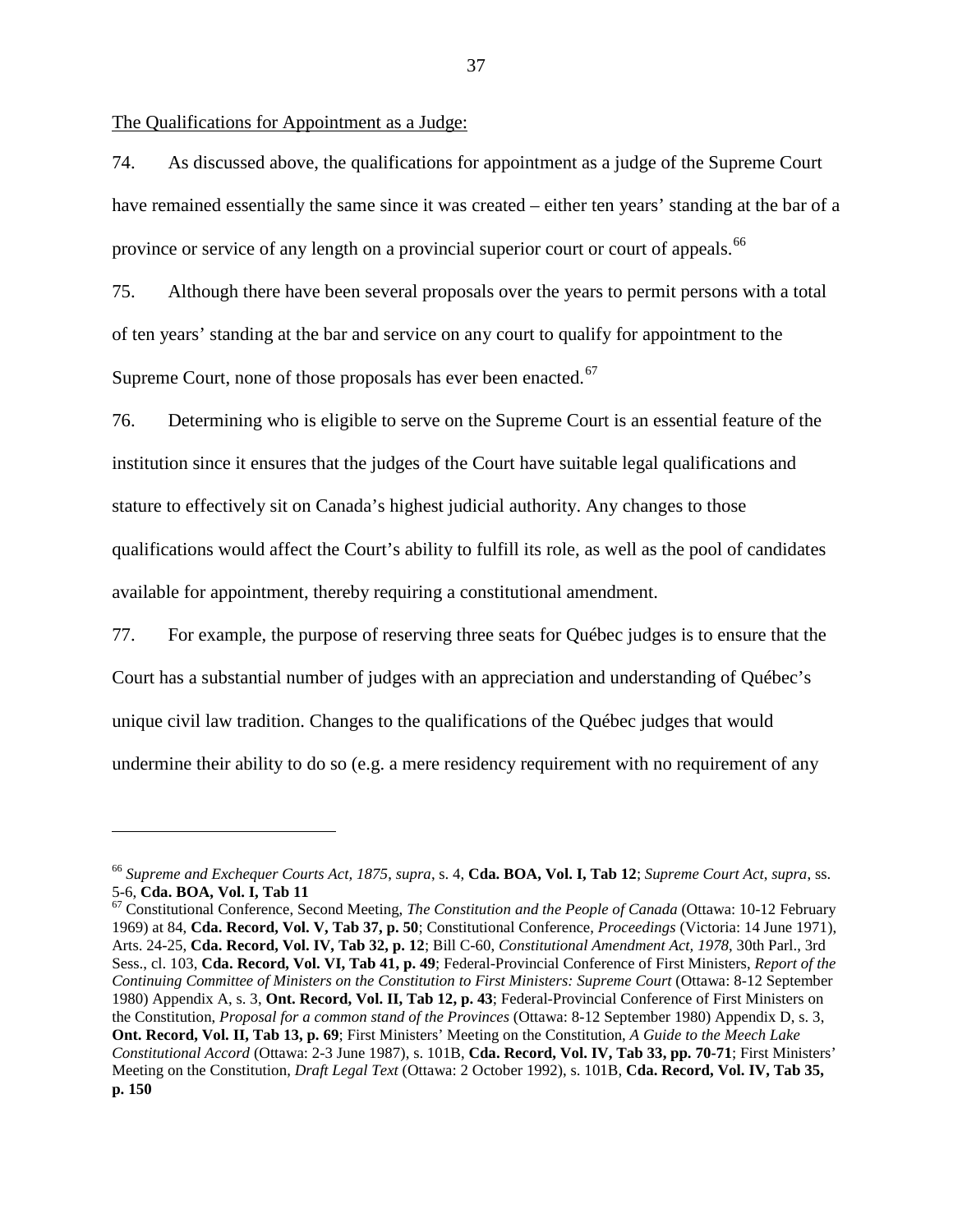civil law training or qualifications) would likely be a change to the Court's composition requiring approval under the unanimity procedure pursuant to s. 41(d).

# <span id="page-42-0"></span>**(4) To the Extent that Bill C-4 Alters the Existing Qualifications for Appointment to the Court, It Is** *Ultra Vires*

78. This Court has recently confirmed that the legislature may offer a binding interpretation of its own law by enacting declaratory legislation.<sup>[68](#page-42-1)</sup> However this conclusion was reached in the non-constitutional context and concerned the degree to which the legislative could enter the domain of the judiciary and establish interpretations that are binding on third parties. The Court did not consider whether, or in what manner, declaratory legislation could operate in the constitutional context.

79. The very nature of a constitutional limitation is that it is not subject to amendment by ordinary legislation, whether of a 'declaratory' or other character. It is therefore axiomatic that Parliament cannot employ declaratory legislation to escape from or override constitutional limitations that flow from s. 101 of the *Constitution Act, 1867*.

80. Ontario has argued that s. 5 of the Act already permits the appointment of former lawyers with more than 10 years' standing at the bar of a province. However, assuming *arguendo* that we are wrong on this point and s. 5 does not authorize such appointments, Parliament cannot change or amend this rule through ordinary legislation. To the degree, therefore, that ss. 471-72 of Bill C-4 change the existing qualifications for appointment to the Supreme Court, either generally or with respect to appointees from Québec, these provisions are in relation to one of the essential features of the Court and are *ultra vires* Parliament's authority to enact unilaterally. The fact that these provisions are described as being "declaratory" is immaterial, as such a characterization

<span id="page-42-1"></span><sup>68</sup> *Régie des rentes du Québec v. Canada Bread Company*, 2013 SCC 46 at paras. 26-29, **Cda. BOA, Vol. III, Tab 61**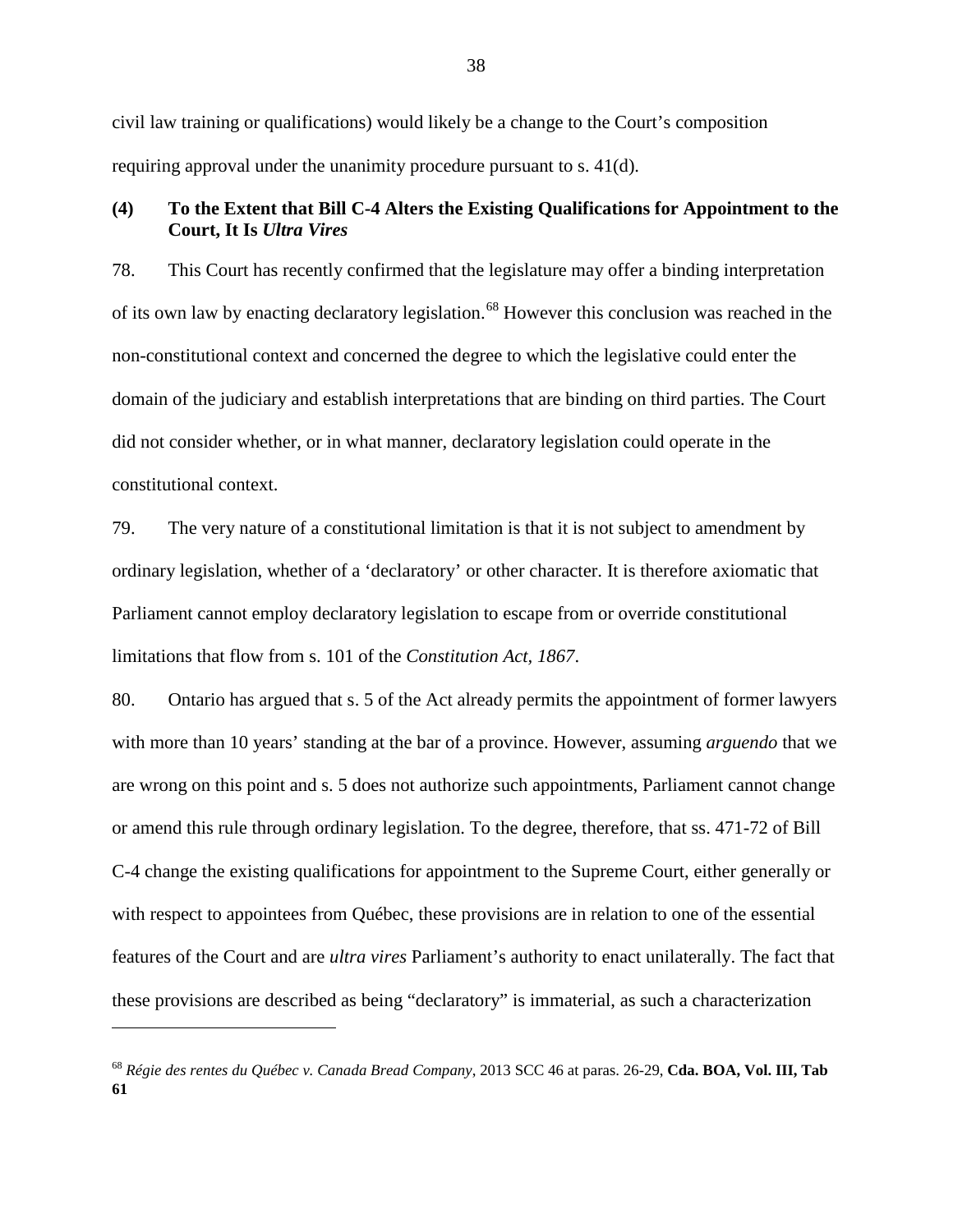cannot expand Parliament's jurisdiction or enable it to overcome the limitations inherent in s. 101 of the *Constitution Act, 1867*.

# **PART IV – SUBMISSIONS ON COSTS**

<span id="page-43-1"></span><span id="page-43-0"></span>81. As an intervener, Ontario submits that costs should not be awarded to or against it.

# **PART V – SUBMISSIONS ON DISPOSITION**

82. Ontario submits that the reference questions should be answered as follows:

# **Question 1:**

- (a) With regards to section 5 of the *Supreme Court Act*: Yes.
- (b) With regards to section 6 of the *Supreme Court Act*: No position.

## **Question 2:**

No, to the extent that the legislation changes the qualifications needed for appointment to the

Supreme Court of Canada.

ALL OF WHICH IS RESPECTFULLY SUBMITTED THIS 3RD DAY OF JANUARY, 2014.

\_\_\_\_\_\_\_\_\_\_\_\_\_\_\_\_\_\_\_\_\_ Patrick J. Monahan

\_\_\_\_\_\_\_\_\_\_\_\_\_\_\_\_\_\_\_\_\_ Josh Hunter

Counsel for the Attorney General of Ontario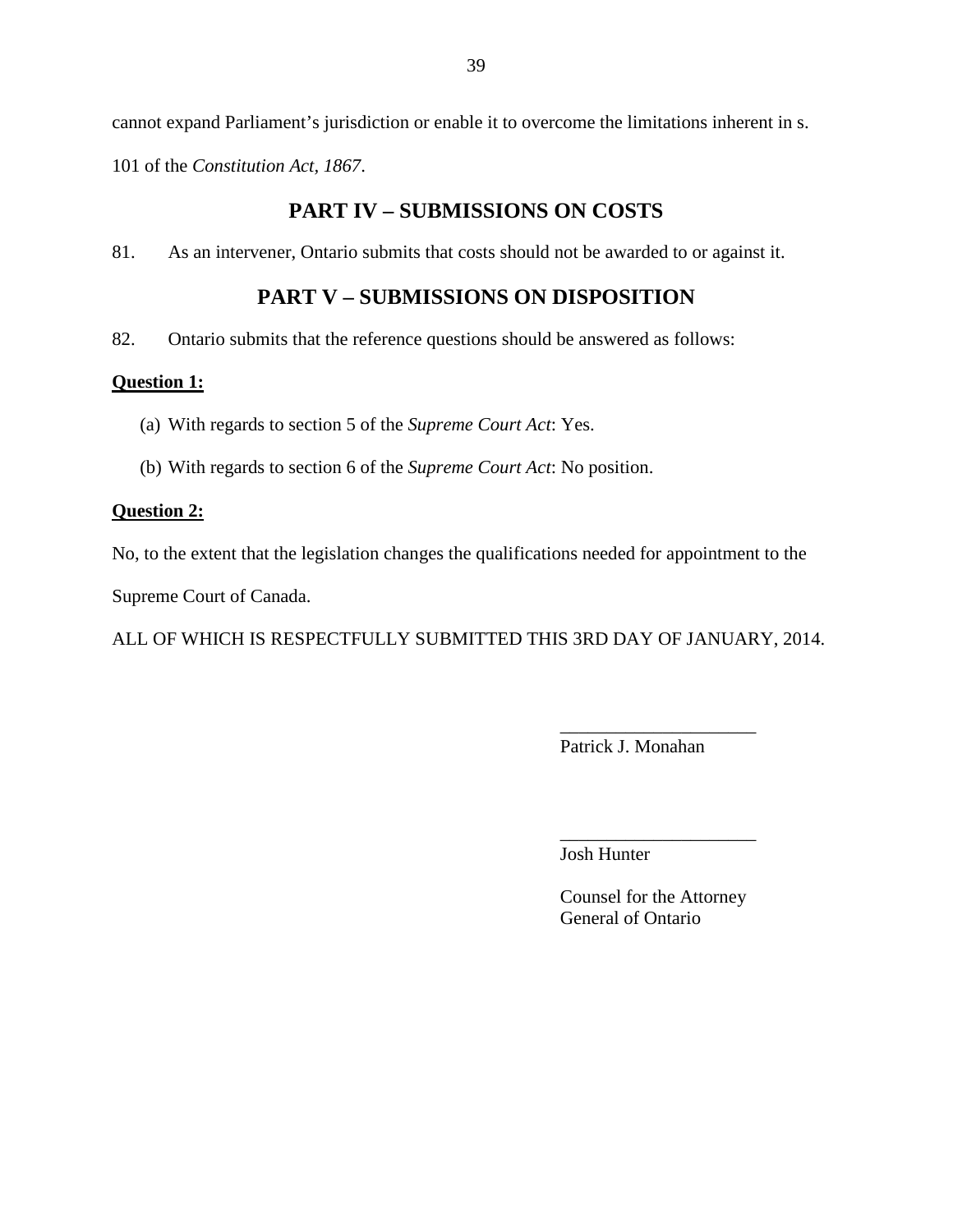# **PART VI – TABLE OF AUTHORITIES**

<span id="page-44-0"></span>

| <b>CASES</b>                                                                                | Paras.        |
|---------------------------------------------------------------------------------------------|---------------|
| A.V.G. Management Science Ltd. v. Barwell Developments Ltd., [1979] 2 S.C.R. 43             | 44            |
| British Coal Corp. v. The King, [1935] A.C. 500 (P.C.)                                      | 36, 37,<br>41 |
| Canada (A.G.) v. TeleZone Inc., [2010] 3 S.C.R. 585, 2010 SCC 62                            | 22            |
| Canada (H.R.C.) v. Canadian Liberty Net, [1998] 1 S.C.R. 626                                | 24            |
| Dagenais v. C.B.C., [1994] 3 S.C.R. 835                                                     | 44            |
| <i>Hunt v. T&amp;N plc</i> , [1993] 4 S.C.R. 289                                            | 45            |
| ITO-International Terminal Operators Ltd. v. Miida Electronics Inc., [1986] 1 S.C.R.<br>752 | 24            |
| Kable v. Director of Public Prosecutions (NSW) (1996), 189 C.L.R. 51, 138 A.L.R.<br>577     | 54            |
| MacDonald v. Montreal (City), [1986] 1 S.C.R. 460                                           | 44            |
| MacMillan Bloedel v. Simpson, [1995] 4 S.C.R. 725                                           | 47            |
| Ontario (A.G.) v. Canada (A.G.), [1947] A.C. 127 (P.C.)                                     | 41            |
| R. v. Gardiner, [1982] 2 S.C.R. 368                                                         | 43, 44        |
| R. v. Henry, [2005] 3 S.C.R. 609, 2005 SCC 76                                               | 43, 44        |
| R. v. Mentuck, [2001] 3 S.C.R. 442, 2001 SCC 76                                             | 44            |
| R. v. Nadan, [1926] A.C. 483 (P.C.)                                                         | 40            |
| R. v. Salituro, [1991] 3 S.C.R. 654                                                         | 44            |
| R. v. Shea, [2010] 2 S.C.R. 17, 2010 SCC 26                                                 | 44            |
| Reference re Farm Products Marketing Act, [1957] S.C.R. 198                                 | 43            |
| Reference re Remuneration of Judges of the Prov. Court (P.E.I.), [1997] 3 S.C.R. 3          | 55,69         |
| Reference re Residential Tenancies Act, 1979, [1981] 1 S.C.R. 714                           | 47            |
| Reference re Residential Tenancies Act (N.S.), [1996] 1 S.C.R. 186                          | 47, 48        |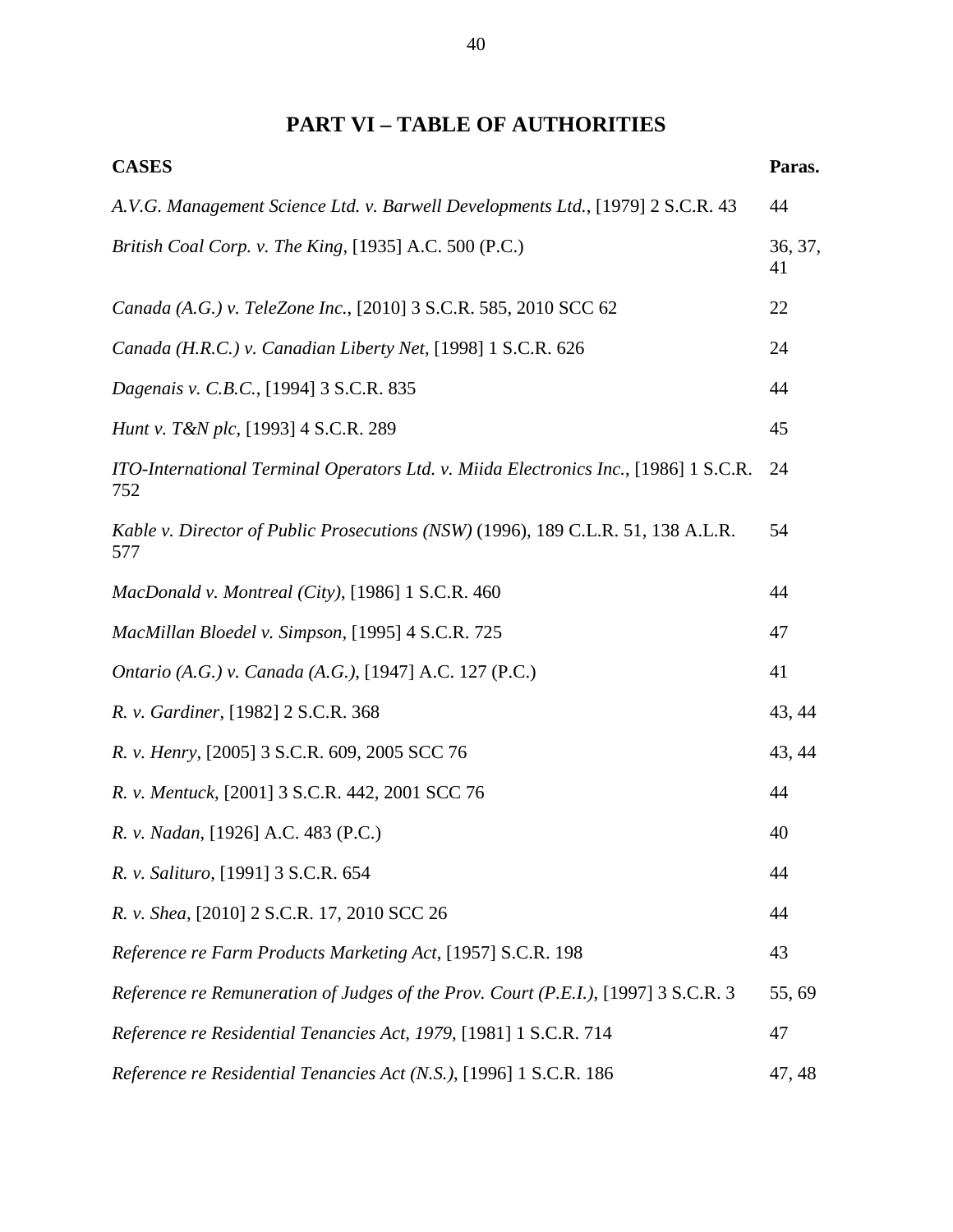| Reference re Secession of Québec, [1998] 2 S.C.R. 217                                                                                                                                                                                            | 33, 45,<br>49, 56 |
|--------------------------------------------------------------------------------------------------------------------------------------------------------------------------------------------------------------------------------------------------|-------------------|
| Régie des rentes du Québec v. Canada Bread Company, 2013 SCC 46                                                                                                                                                                                  | 77                |
| South Australia v. Totani, [2010] HCA 39, 271 A.L.R. 662                                                                                                                                                                                         | 54                |
| Wainohu v. NSW, [2011] HCA 24, 278 A.L.R. 1                                                                                                                                                                                                      | 54                |
| <b>TEXTS</b>                                                                                                                                                                                                                                     |                   |
| Viscount Haldane, "The Work for the Empire of the Judicial Committee of the Privy<br>Council" (1923) 1 Cambridge LJ 143                                                                                                                          | 35                |
| Michael John Herman, "The Founding of the Supreme Court of Canada and the<br>Abolition of the Appeal to the Privy Council," (1976) 8:7 Ottawa L.R. 7                                                                                             | 40, 41            |
| Peter W. Hogg, Constitutional Law of Canada, 5th ed. Supp., looseleaf<br>(Scarborough: Thomson Carswell, 2007)                                                                                                                                   | 53                |
| Peter W. Hogg, Meech Lake Constitutional Accord Annotated (Toronto: Carswell,<br>1988)                                                                                                                                                           | 58                |
| Frank Iacobucci, "The Federal Court of Canada: Some Comments on Its Origin,<br>Traditions and Evolution" (1989-90) 11 Advoc. Q. 318                                                                                                              | 25, 26            |
| Frank Iacobucci, "The Supreme Court of Canada: Its History, Powers and<br>Responsibilities" (2002) 4 J. of Appellate Practice and Process 27                                                                                                     | 40, 41,<br>42, 43 |
| Bora Laskin, "The Supreme Court of Canada: The First One Hundred Years" (Sept.<br>1975) 53:3 Cdn. Bar Rev. 459                                                                                                                                   | 40, 41,<br>42     |
| Bora Laskin, "The Role and Functions of Final Appellate Courts: The Supreme Court<br>of Canada," (Sept. 1975) 53:3 Cdn. Bar Rev. 469                                                                                                             | 42, 64            |
| Lord Neuberger, "The Judicial Committee of the Privy Council in the 21 <sup>st</sup> Century"<br>(speech delivered 11 October 2013, Isle of Man), online: http://www.supremecourt.<br>gov.U.K./docs/speech-131011.pdf. Accessed 9 December 2013. | 35                |
| Warren J. Newman, "The Constitutional Status of the Supreme Court of Canada"<br>(2009), 74 S.C.L.R. (2d) 429                                                                                                                                     | 33, 48            |
| Benoît Pelletier, La modification constitutionnelle au Canada (Scarborough:<br>Carswell, 1996)                                                                                                                                                   | 53                |
| Frank Safford and George Wheeler, The Practice of the Privy Council in Judicial<br>Matters (London: Sweet & Maxwell, 1901)                                                                                                                       | 35, 37            |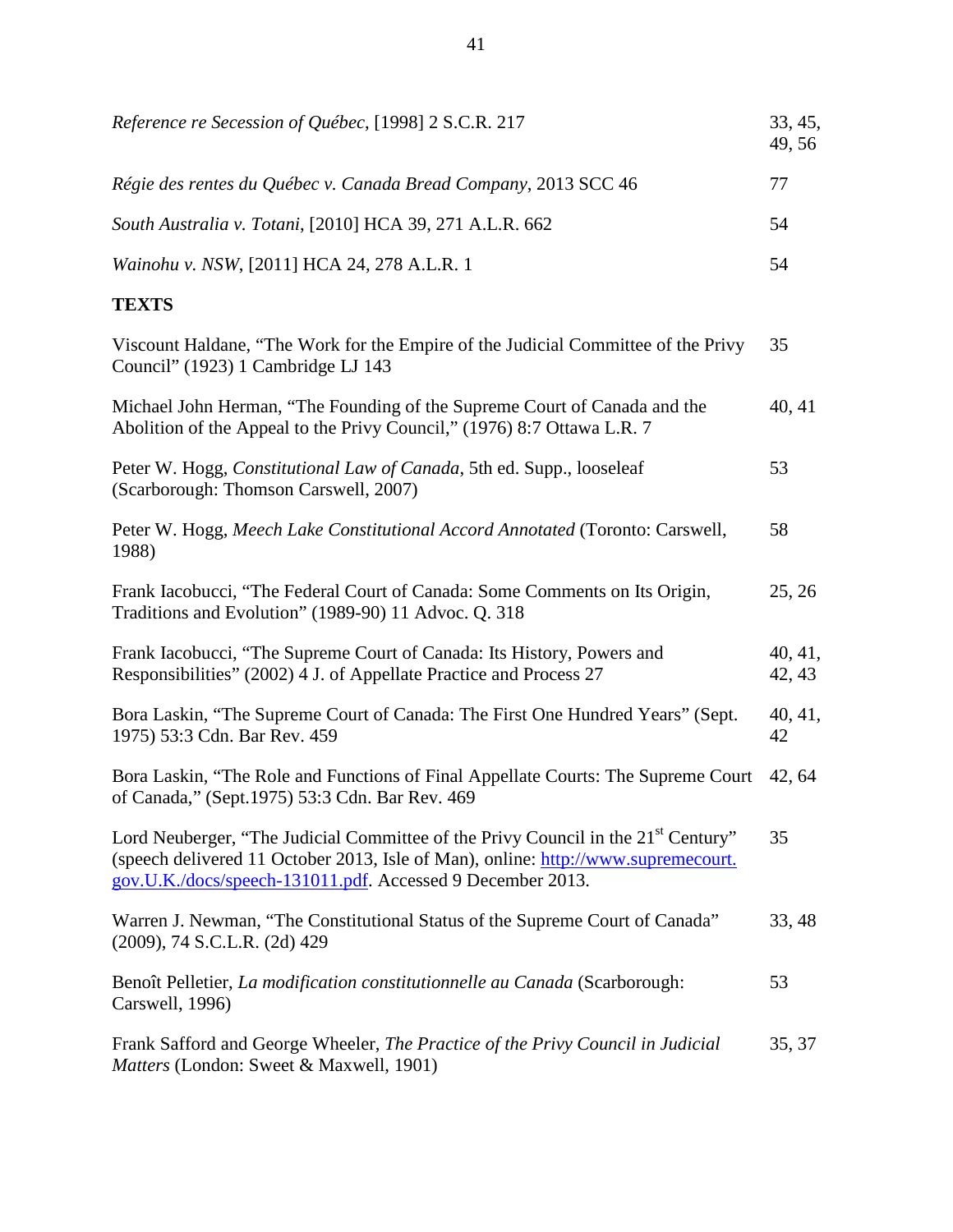## **PART VII – STATUTES AND REGULATIONS**

- <span id="page-46-0"></span>1. *Constitution Act, 1867* (U.K.), 30&31 Vict., c. 3, ss. 92(14) and 96-101
- 2. *Canada Act 1982* (U.K.), 1982, c. 11, s. 2
- 3. *Constitution Act, 1982*, ss. 11(d), 38(1), 41(d), 42(1)(d), and 52, Schedule B to the *Canada Act 1982* (U.K.), 1982, c. 11
- 4. *An Act to establish a Supreme Court, and a Court of Exchequer, for the Dominion of Canada*, S.C. 1875, c. 11, ss. 3-7, 11, 15-23, 27, 47-49, and 51-57
- 5. *Supreme and Exchequer Courts Act,* R.S.C. 1886, c. 135, s. 4(2)
- 6. *Supreme Court Act*, R.S.C. 1906, c. 139, s. 5
- 7. *Supreme Court Act*, R.S.C. 1927, c. 35, s. 5
- 8. *An Act to amend the Supreme Court Act*, S.C. 1927, c. 38, s. 1
- 9. *An Act to amend the Supreme Court Act*, S.C. 1949, c. 37, ss. 1 and 3
- 10. *Supreme Court Act*, R.S.C. 1952, c. 259, s. 5
- 11. *Supreme Court Act*, R.S.C. 1970, c. S-19, s. 5
- 12. *Supreme Court Act,* R.S.C. 1985, c. S-26, ss. 4-6, 9, 30, and 35-42
- 13. *An Act to amend the Supreme Court Act and to make related amendments to the Federal Court Act*, S.C. 1974-75-76, c. 18, ss. 3, 5, and 9
- 14. *Economic Action Plan 2013 Act, No. 2*, S.C. 2013, c. 40, ss. 471-72
- 15. *Federal Court Act*, S.C. 1970, c. 1, ss. 2 and 17-30
- 16. *Federal Courts Act*, R.S.C. 1985, c. F-7, ss. 2-4, 5.2-5.3, 8, and 17-28
- 17. *An Act to amend the Federal Court Act, the Crown Liability Act, the Supreme Court Act and other Acts in consequence thereof*, S.C. 1990, c. 8, ss. 3-8
- 18. *Judges Act*, R.S.C. 1985, c. J-1, s. 9
- 19. *Provincial Court Act*, R.S.B.C. 1996, c. 379, s. 6(2)
- 20. *Provincial Court Act*, C.C.S.M., c. C275, s. 3(2)
- 21. *Provincial Court Act*, R.N.S. 1989, c. 238, s. 5
- 22. *Provincial Court Act*, R.S.P.E.I. 1988, c. P-25, s. 2(2)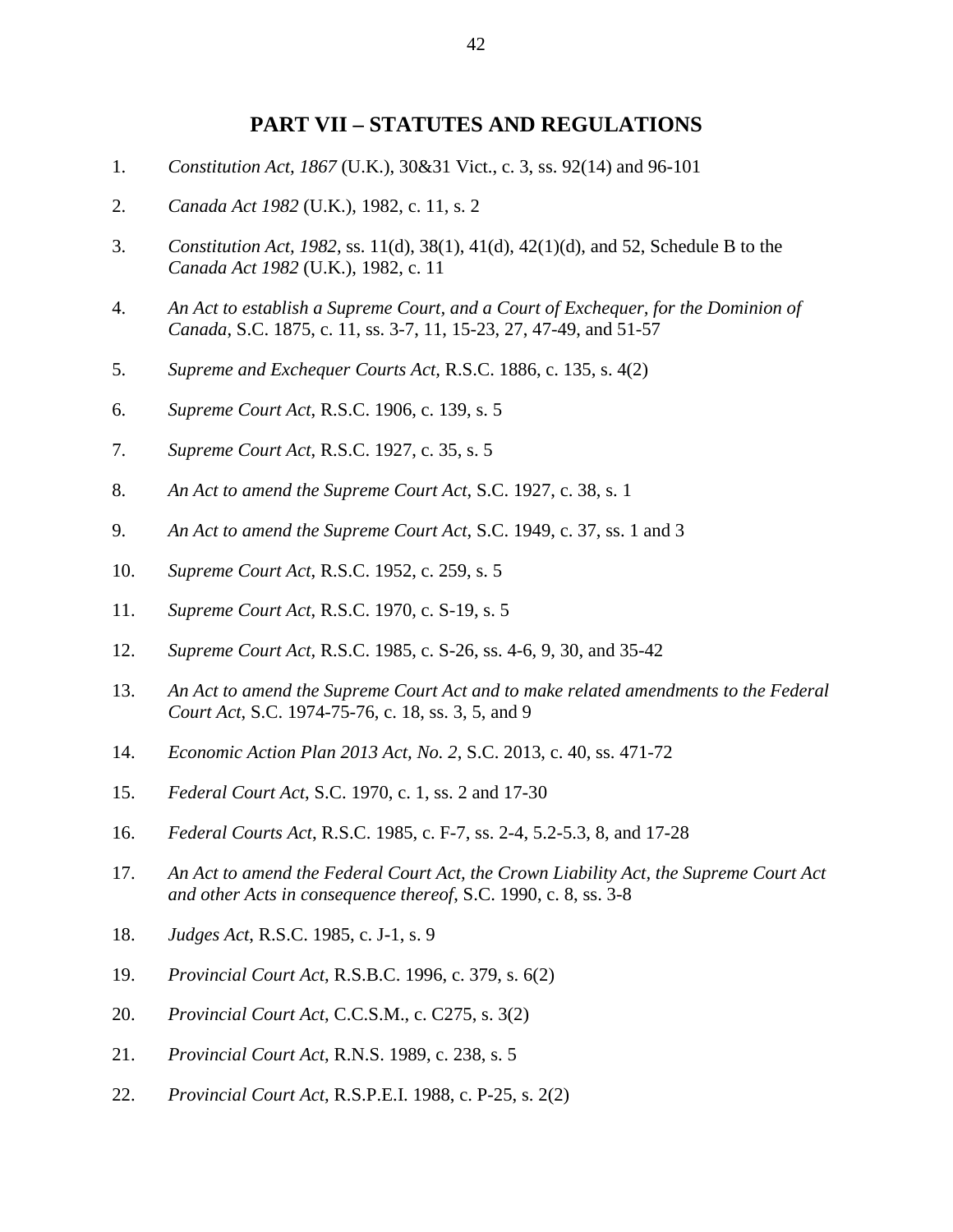- 23. *An Act respecting the Revised Statutes of Canada*, R.S.C. 1886, c. 4, s. 8
- 24. *Revised Statutes of Canada, 1985 Act*, R.S.C. 1985, c. 40, s. 4 (3rd Supp.)
- 25. *An Act to amend the law respecting Procedure in Criminal Cases*, S.C. 1887, c. 50, s. 1
- 26. *An Act further to amend the law respecting Procedure in Criminal Cases*, S.C. 1888, c. 43, s. 1
- 27. *Criminal Code*, R.S.C. 1906, c. 146, s. 1025
- 28. *An Act to amend the Criminal Code*, S.C. 1933, c. 53, s. 17
- 29. *Criminal Code*, R.S.C. 1985, c. C-46, ss. 83.05, 691-93 and 784
- 30. *Bankruptcy and Insolvency Act*, R.S.C. 1985, c. B-3, s. 183(3)
- 31. *Canada Elections Act*, S.C. 2000, c. 9, s. 532
- 32. *Canada Evidence Act*, R.S.C. 1985, c. C-5, ss. 38-38.17
- 33. *Canadian Security Intelligence Service Act*, R.S.C. 1985, c. C-23, ss. 2 and 21-28
- 34. *Companies' Creditors Arrangement Act*, R.S.C. 1985, c. C-36, ss. 15(1)-(2)
- 35. *Competition Act*, R.S.C. 1985, c. C-34, s. 34(3.1)
- 36. *Immigration and Refugee Protection Act*, S.C. 2001, c. 27, ss. 76-87.2
- 37. *National Defence Act*, R.S.C. 1985, c. N-5, s. 234-36 and 245
- 38. *Winding-up and Restructuring Act*, R.S.C. 1985, c. W-11, s. 107
- 39. *An Act respecting the Court of Error and Appeal*, C.S.U.C. 1859, c. 13, ss. 57-58
- 40. C.C.P. 1867, art. 1178
- 41. Order-in-Council dated 27 November 1852
- 42. Order-in-Council dated 20 March 1863
- 43. *Judicial Committee Act, 1833* (U.K.), 3&4 Will. IV, c. 46, ss. 1-3
- 44. *Judicial Committee Act, 1843* (U.K.), 6&7 Vict., c. 38, s. 1
- *45. Judicial Committee Act, 1844* (U.K.), 7&8 Vict., c. 69, ss. 1 and 9
- 46. *Appellate Jurisdiction Act, 1876* (U.K.), 39&40 Vict., c. 59, ss. 6, 14, and 25
- 47. *Judicial Committee Act, 1881* (U.K.), 44&45 Vict., c. 3, s. 1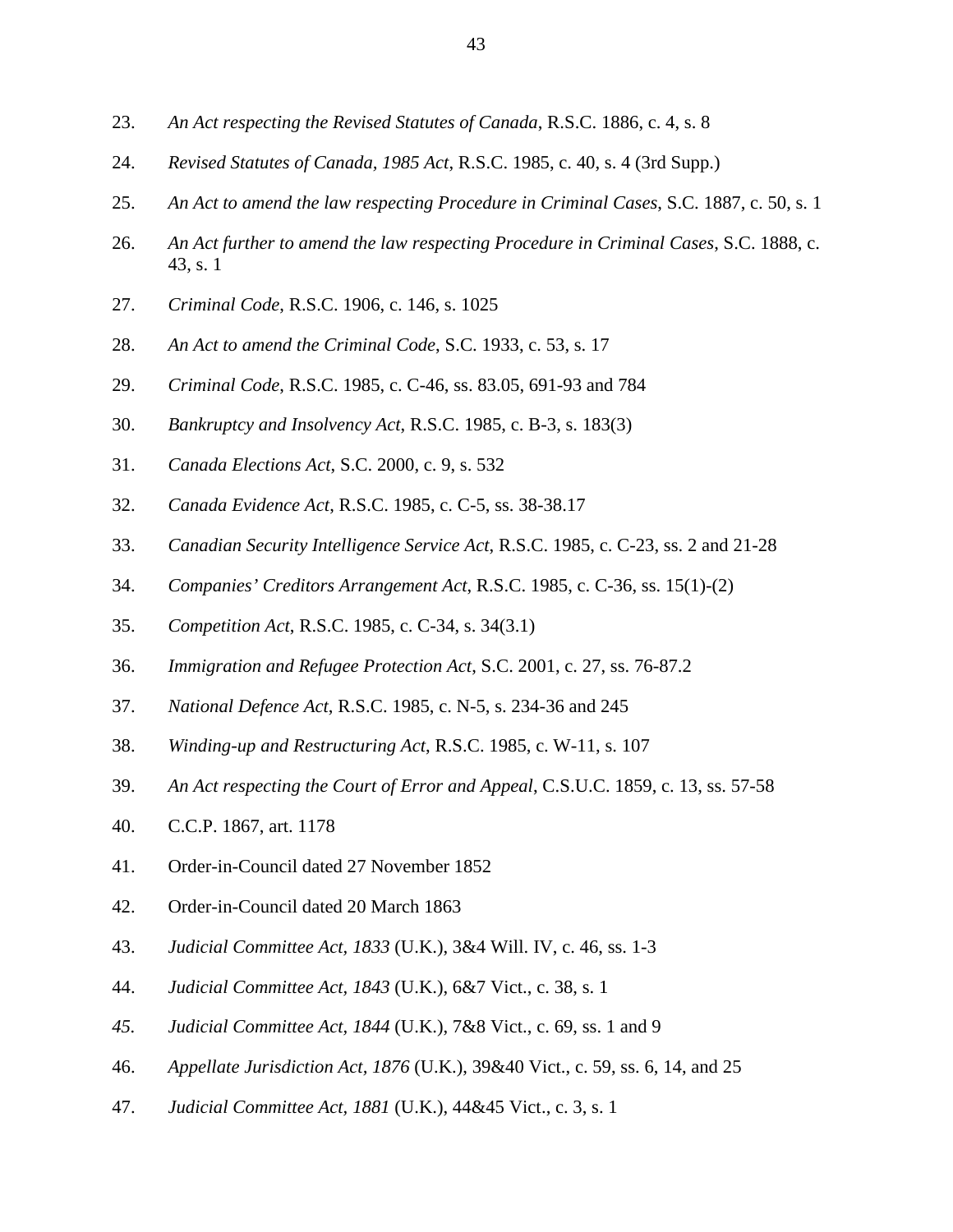- 48. *Appellate Jurisdiction Act, 1887* (U.K.), 50&51 Vict., c. 70, ss. 3-5
- 49. *Judicial Committee Amendment Act, 1895* (U.K.), 58&59 Vict., c. 44, s. 1
- 50. *Appellate Jurisdiction Act, 1908* (U.K.), 8 Edw. VII, c. 51, s. 1
- 51. *Constitution* (Cth.), ss. 71, 73(ii), and 77(iii)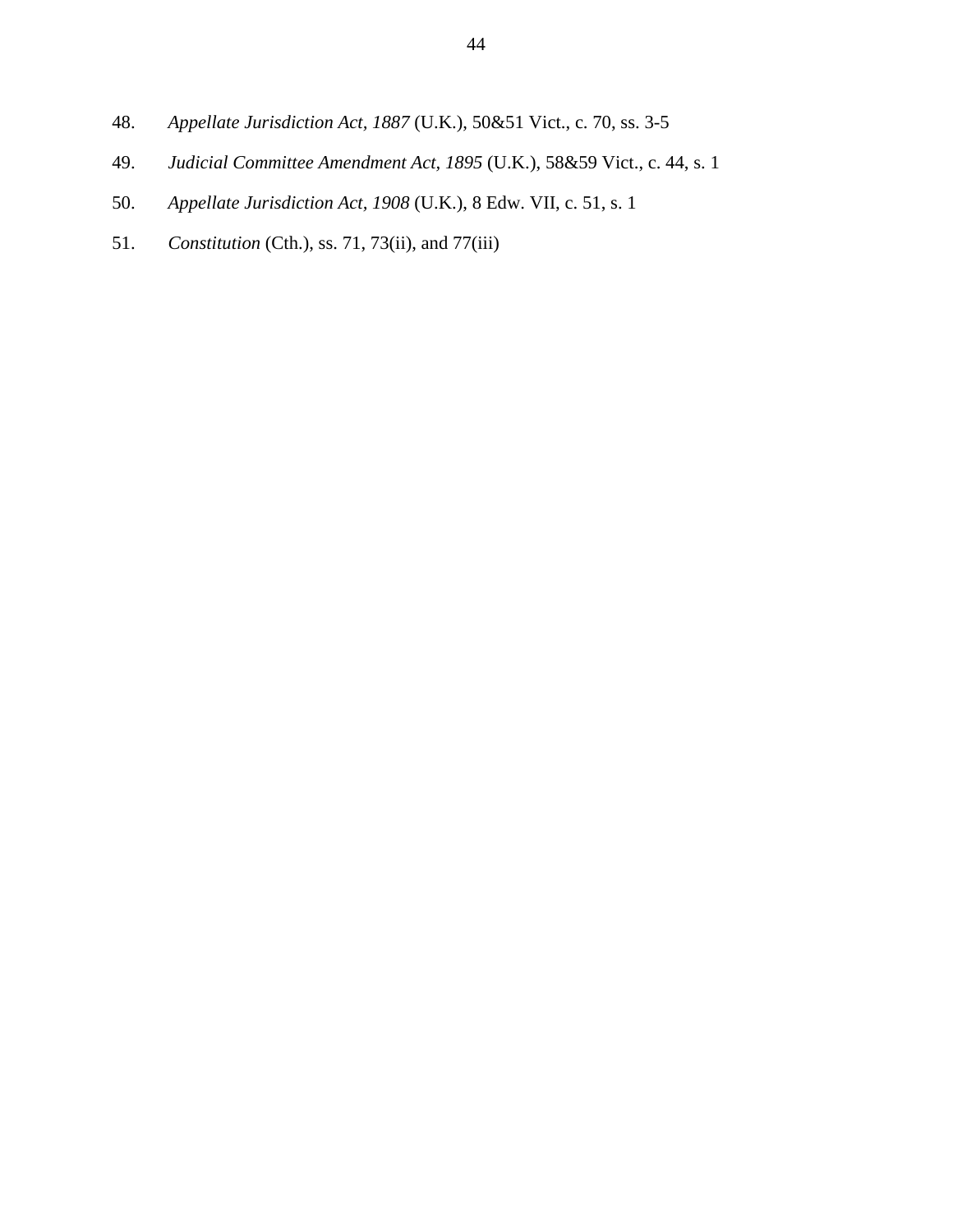## *Constitution Act, 1867* **(U.K.), 30&31 Vict., c. 3, ss. 92(14) and 96-101**

…

VI. DISTRIBUTION OF LEGISLATIVE POWERS

… EXCLUSIVE POWERS OF PROVINCIAL LEGISLATURES

Subjects of exclusive Provincial Legislation

**92.** In each Province the Legislature may exclusively make Laws in relation to Matters coming within the Classes of Subjects next hereinafter enumerated; that is to say,

…

14. The Administration of Justice in the Province, including the Constitution, Maintenance, and Organization of Provincial Courts, both of Civil and of Criminal Jurisdiction, and including Procedure in Civil Matters in those Courts. …

VII. JUDICATURE

### Appointment of Judges

**96.** The Governor General shall appoint the Judges of the Superior, District, and County Courts in each Province, except those of the Courts of Probate in Nova Scotia and New Brunswick.

#### Selection of Judges in Ontario, etc.

**97.** Until the Laws relative to Property and Civil Rights in Ontario, Nova Scotia, and New Brunswick, and the Procedure of the Courts in those Provinces, are made uniform, the Judges of the Courts of those Provinces appointed by the Governor General shall be selected from the respective Bars of those Provinces.

### Selection of Judges in Quebec

**98.** The Judges of the Courts of Quebec shall be selected from the Bar of that Province. VI. DISTRIBUTION DES POUVOIRS LÉGISLATIFS

…

## POUVOIRS EXCLUSIFS DES LEGISLATURES **PROVINCIALES**

Sujets soumis au contrôle exclusif de la législation provinciale

**92.** Dans chaque province la législature pourra exclusivement faire des lois relatives aux matières tombant dans les catégories de sujets ci-dessous énumérés, savoir :

14. L'administration de la justice dans la province, y compris la création, le maintien et l'organisation de tribunaux de justice pour la province, ayant juridiction civile et criminelle, y compris la procédure en matières civiles dans ces tribunaux; …

### VII. JUDICATURE

### Nomination des juges

**96.** Le gouverneur-général nommera les juges des cours supérieures, de district et de comté dans chaque province, sauf ceux des cours de vérification dans la Nouvelle-Écosse et le Nouveau-Brunswick.

#### Choix des juges dans Ontario, etc.

**97.** Jusqu'à ce que les lois relatives à la propriété et aux droits civils dans Ontario, la Nouvelle-Écosse et le Nouveau-Brunswick, et à la procédure dans les cours de ces provinces, soient rendues uniformes, les juges des cours de ces provinces qui seront nommés par le gouverneur-général devront être choisis parmi les membres des barreaux respectifs de ces provinces.

### Choix des juges dans Québec

**98.** Les juges des cours de Québec seront choisis parmi les membres du barreau de cette province.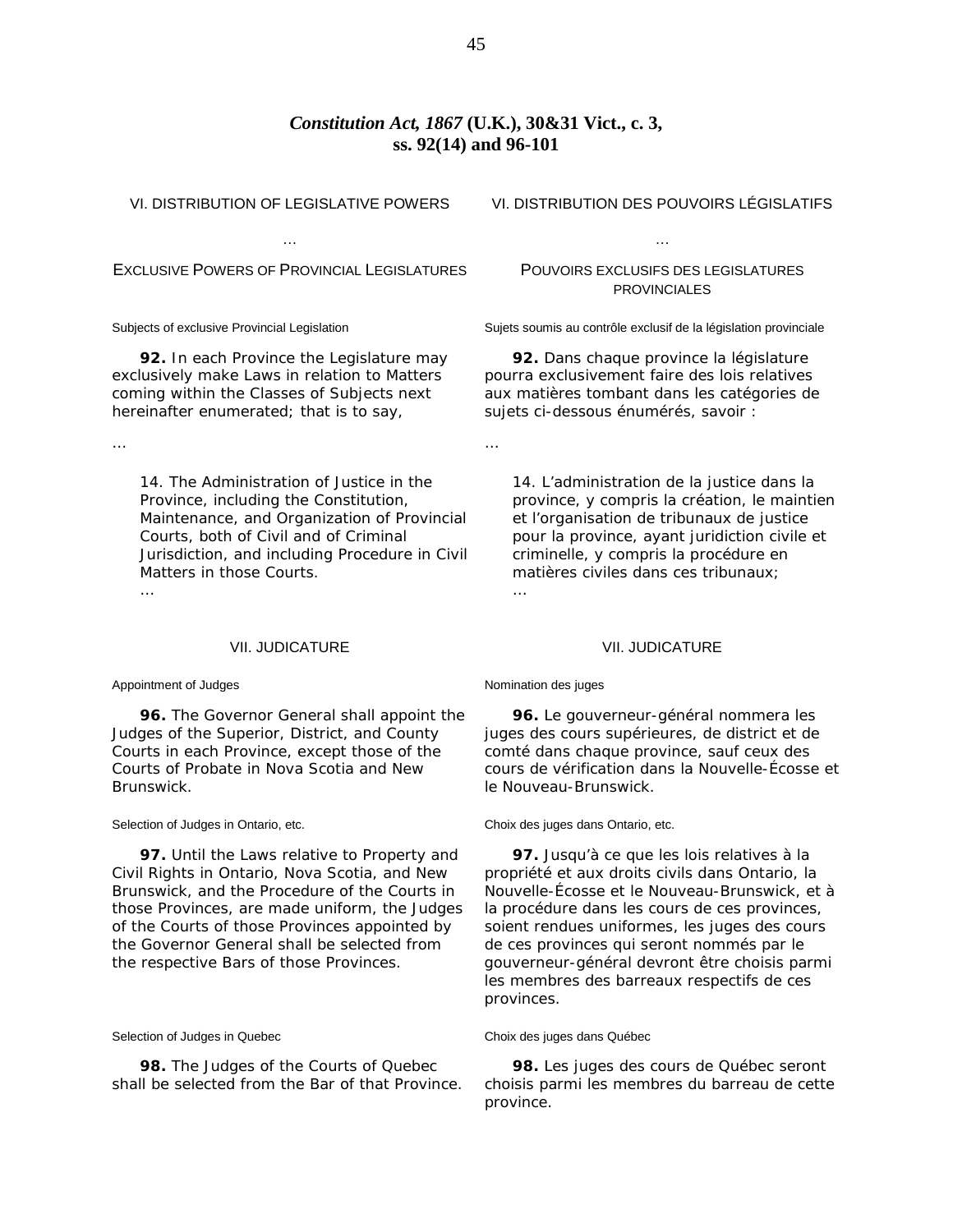### Tenure of office of Judges

**99.** (1) Subject to subsection (2) of this section, the judges of the superior courts shall hold office during good behaviour, but shall be removable by the Governor General on address of the Senate and House of Commons.

### Termination at age 75

(2) A judge of a superior court, whether appointed before or after the coming into force of this section, shall cease to hold office upon attaining the age of seventy-five years, or upon the coming into force of this section if at that time he has already attained that age.

### Salaries, etc., of Judges

**100.** The Salaries, Allowances, and Pensions of the Judges of the Superior, District, and County Courts (except the Courts of Probate in Nova Scotia and New Brunswick), and of the Admiralty Courts in Cases where the Judges thereof are for the Time being paid by Salary, shall be fixed and provided by the Parliament of Canada.

### General Court of Appeal, etc.

**101.** The Parliament of Canada may, notwithstanding anything in this Act, from Time to Time provide for the Constitution, Maintenance, and Organization of a General Court of Appeal for Canada, and for the Establishment of any additional Courts for the better Administration of the Laws of Canada.

### Durée des fonctions des juges

**99.** (1) Sous réserve du paragraphe (2) du présent article, les juges des cours supérieures resteront en fonction durant bonne conduite, mais ils pourront être révoqués par le gouverneur général sur une adresse du Sénat et de la Chambre des Communes.

### Cessation des fonctions à l'âge de 75 ans

(2) Un juge d'une cour supérieure, nommé avant ou après l'entrée en vigueur du présent article, cessera d'occuper sa charge lorsqu'il aura atteint l'âge de soixante-quinze ans, ou à l'entrée en vigueur du présent article si, à cette époque, il a déjà atteint ledit âge.

### Salaires, etc. des juges

**100.** Les salaires, allocations et pensions des juges des cours supérieures, de district et de comté (sauf les cours de vérification dans la Nouvelle-Écosse et le Nouveau-Brunswick) et des cours de l'Amirauté, lorsque les juges de ces dernières sont alors salariés, seront fixés et payés par le parlement du Canada.

### Cour générale d'appel, etc.

**101.** Le parlement du Canada pourra, nonobstant toute disposition contraire énoncée dans la présente loi, lorsque l'occasion le requerra, adopter des mesures à l'effet de créer, maintenir et organiser une cour générale d'appel pour le Canada, et établir des tribunaux additionnels pour la meilleure administration des lois du Canada.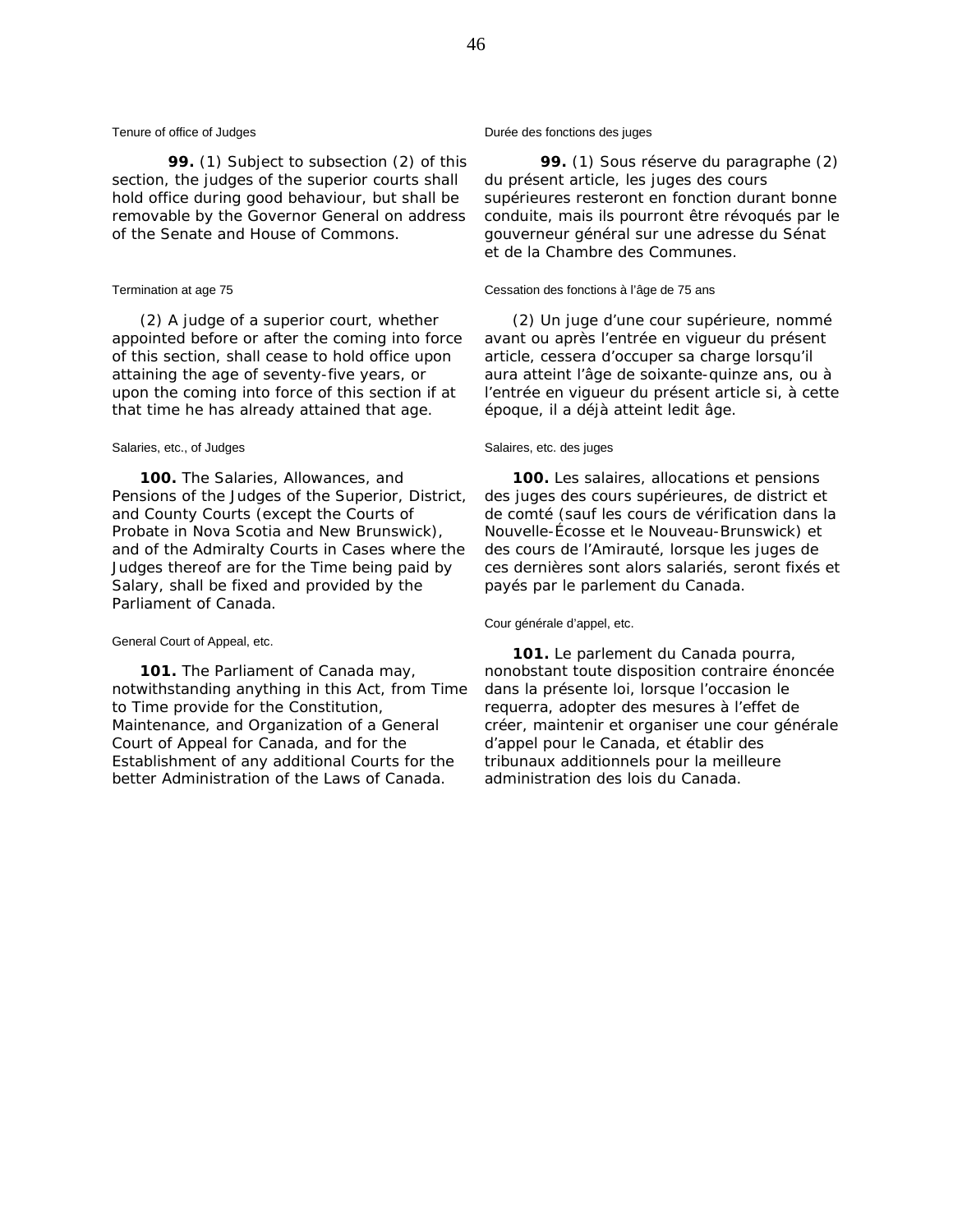Termination of power to legislate for Canada

**2.** No Act of the Parliament of the United Kingdom passed after the Constitution Act, 1982 comes into force shall extend to Canada as part of its law.

Cessation du pouvoir de légiférer pour le Canada

**2.** Les lois adoptées par le Parlement du Royaume-Uni après l'entrée en vigueur de la Loi constitutionnelle de 1982 ne font pas partie du droit du Canada.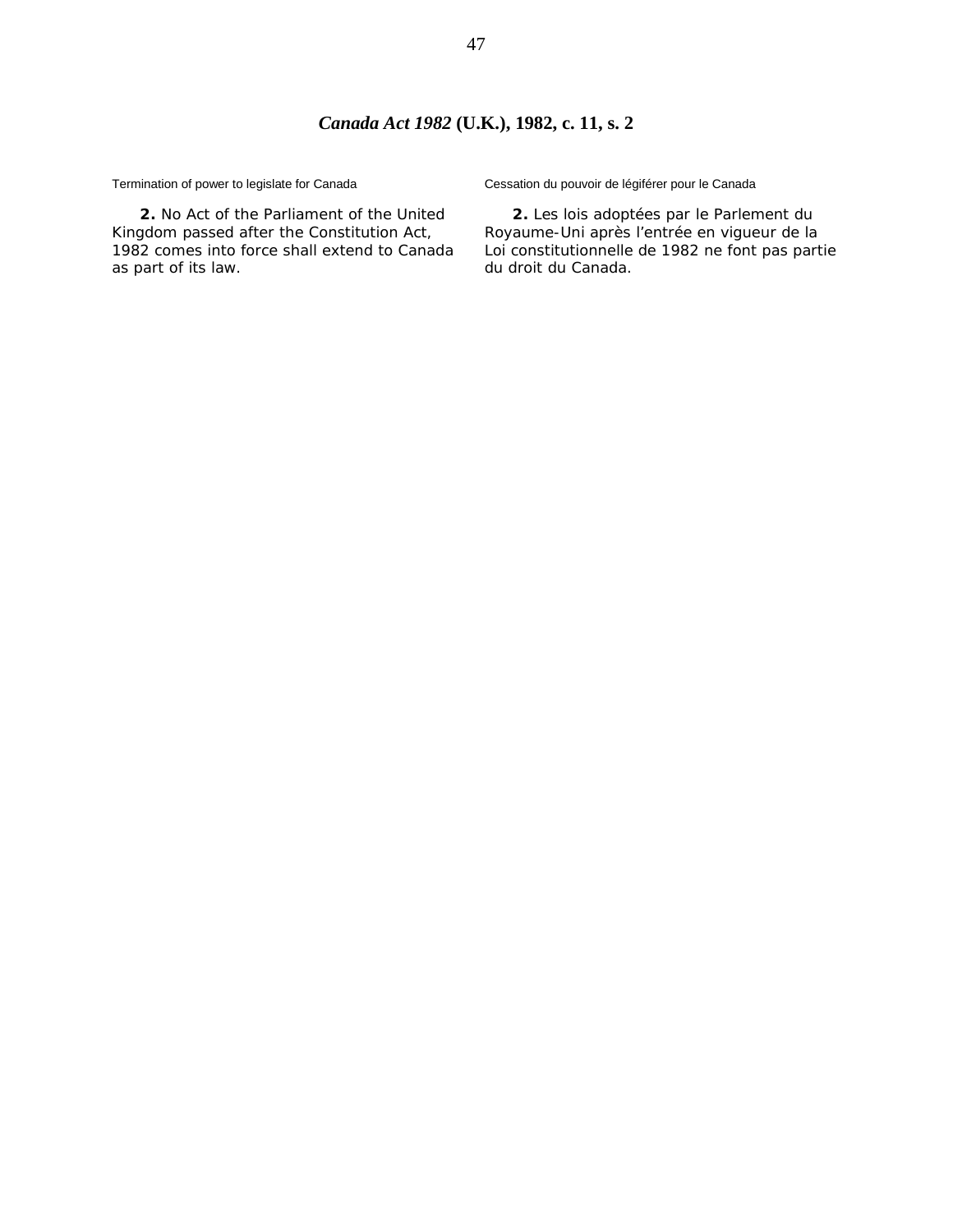## *Constitution Act, 1982***, ss. 11(d), 38(1), 41(d), 42(1)(d), and 52, Schedule B to the** *Canada Act 1982* **(U.K.), 1982, c. 11**

### PART I

## CANADIAN CHARTER OF RIGHTS AND FREEDOMS

### **LEGAL RIGHTS** …

Proceedings in criminal and penal matters

**11.** Any person charged with an offence has the right

…

(d) to be presumed innocent until proven guilty according to law in a fair and public hearing by an independent and impartial tribunal;

…

### PART V

## PROCEDURE FOR AMENDING CONSTITUTION OF CANADA

General procedure for amending Constitution of Canada

**38.** (1) An amendment to the Constitution of Canada may be made by proclamation issued by the Governor General under the Great Seal of Canada where so authorized by

(*a*) resolutions of the Senate and House of Commons; and

(*b*) resolutions of the legislative assemblies of at least two-thirds of the provinces that have, in the aggregate, according to the then latest general census, at least fifty per cent of the population of all the provinces.

PARTIE I

CHARTE CANADIENNE DES DROITS ET LIBERTÉS …

> **GARANTIES JURIDIQUES** …

Affaires criminelles et pénales

**11.** Tout inculpé a le droit :

d) d'être présumé innocent tant qu'il n'est pas déclaré coupable, conformément à la loi, par un tribunal indépendant et impartial à l'issue d'un procès public et équitable;

…

…

#### PARTIE V

### PROCÉDURE DE MODIFICATION DE LA CONSTITUTION DU CANADA

Procédure normale de modification

**38.** (1) La Constitution du Canada peut être modifiée par proclamation du gouverneur général sous le grand sceau du Canada, autorisée à la fois :

*a*) par des résolutions du Sénat et de la Chambre des communes;

*b*) par des résolutions des assemblées législatives d'au moins deux tiers des provinces dont la population confondue représente, selon le recensement général le plus récent à l'époque, au moins cinquante pour cent de la population de toutes les provinces.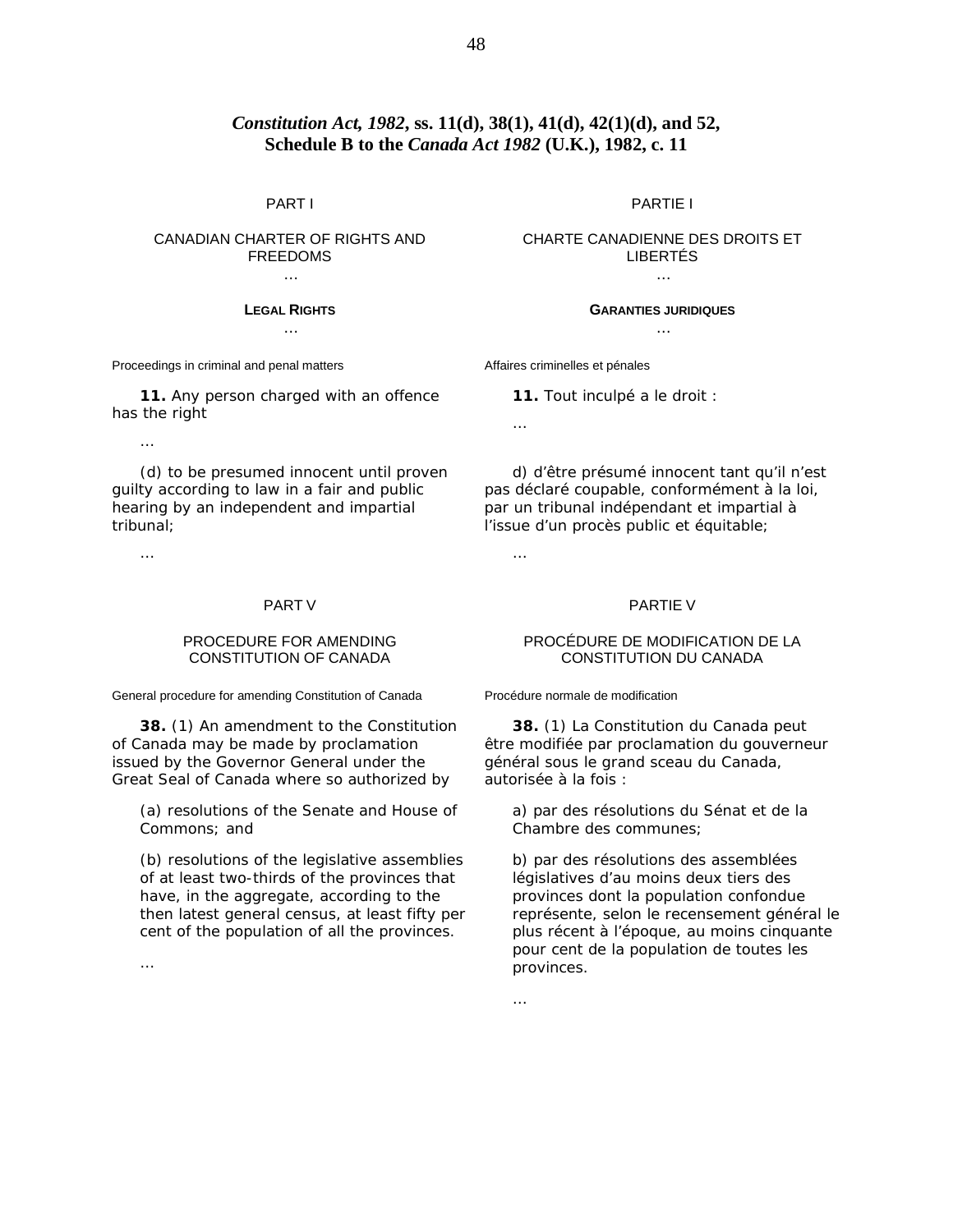Amendment by unanimous consent

**41.** An amendment to the Constitution of Canada in relation to the following matters may be made by proclamation issued by the Governor General under the Great Seal of Canada only where authorized by resolutions of the Senate and House of Commons and of the legislative assembly of each province:

(*d*) the composition of the Supreme Court of Canada; and

…

Amendment by general procedure

**42.** (1) An amendment to the Constitution of Canada in relation to the following matters may be made only in accordance with subsection 38(1):

…

…

(*d*) subject to paragraph 41(*d*), the Supreme Court of Canada;

…

### PART VII

### GENERAL

Primacy of Constitution of Canada

**52.** (1) The Constitution of Canada is the supreme law of Canada, and any law that is inconsistent with the provisions of the Constitution is, to the extent of the inconsistency, of no force or effect.

Constitution of Canada

(2) The Constitution of Canada includes

(*a*) the *Canada Act 1982*, including this Act;

(*b*) the Acts and orders referred to in the schedule; and

(*c*) any amendment to any Act or order referred to in paragraph (*a*) or (*b*).

### Consentement unanime

**41.** Toute modification de la Constitution du Canada portant sur les questions suivantes se fait par proclamation du gouverneur général sous le grand sceau du Canada, autorisée par des résolutions du Sénat, de la Chambre des communes et de l'assemblée législative de chaque province :

*d*) la composition de la Cour suprême du Canada;

…

…

Procédure normale de modification

**42.** (1) Toute modification de la Constitution du Canada portant sur les questions suivantes se fait conformément au paragraphe 38(1) :

*d*) sous réserve de l'alinéa 41*d*), la Cour suprême du Canada;

…

…

### PARTIE VII

## DISPOSITIONS GÉNÉRALES

Primauté de la Constitution du Canada

**52.** (1) La Constitution du Canada est la loi suprême du Canada; elle rend inopérantes les dispositions incompatibles de toute autre règle de droit.

Constitution du Canada

(2) La Constitution du Canada comprend :

*a*) la *Loi de 1982 sur le Canada*, y compris la présente loi;

*b*) les textes législatifs et les décrets figurant à l'annexe;

*c*) les modifications des textes législatifs et des décrets mentionnés aux alinéas *a*) ou *b*).